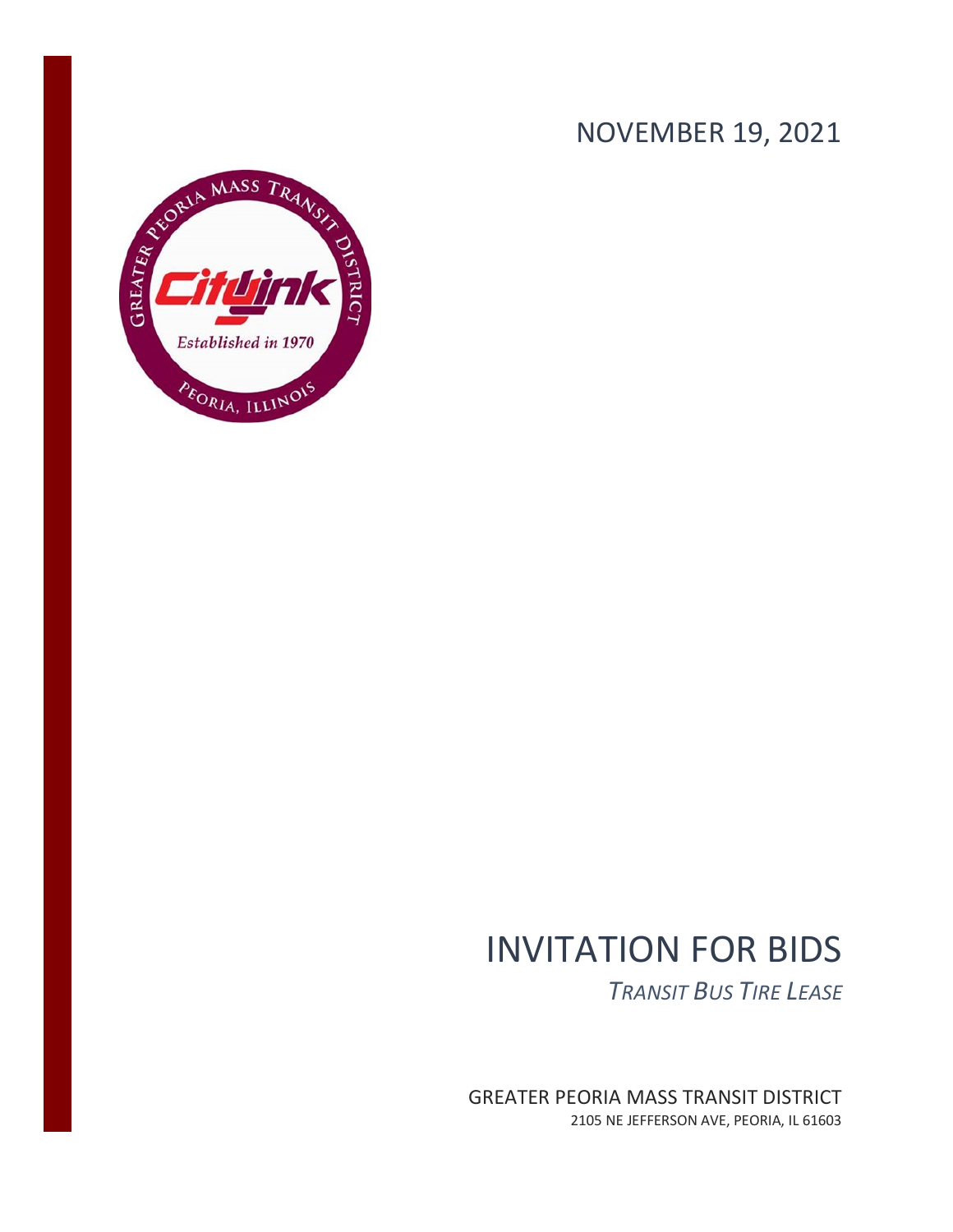## **INVITATION FOR BID – COVER PAGE**

<span id="page-1-0"></span>Issue Date:

Title:

Reference Number:

Issuing and Using Agency:

November 19, 2021

Transit Bus Tire Lease

IFB# 2021-15

Greater Peoria Mass Transit District Attn: Jamie Arbogast, Procurement 2105 NE Jefferson Avenue Peoria, Illinois 61603

Bids for Furnishing the Product(s)/Service(s) Described Herein Will Be Received Until:

## **2:00 PM on December 30, 2021 (CST)**

All Inquiries for Information Should Be Directed To: Address listed above or Phone (309) 679-8155.

## IF BIDS ARE MAILED OR HAND-DELIVERED, SEND DIRECTLY TO: **GPMTD PROCUREMENT, 2105 NE JEFFERSON AVENUE, PEORIA, ILLINOIS 61603**. The Reference Number, Date and Time of bid submission deadline, as reflected above, must clearly

appear on the face of the returned bid package.

In Compliance With This Invitation for Bids And To All Conditions Imposed Therein and Hereby Incorporated By Reference, The Undersigned Offers And Agrees To Furnish The Goods/Services Described Herein In Accordance With The Attached Signed Bid.

Name and Address of Firm:

|                     | Date:                     |
|---------------------|---------------------------|
|                     | By:<br>(Signature in ink) |
| Zip Code:           | Name:                     |
|                     | (Please Print)            |
| Telephone:          | Title:                    |
| Fax Number:         | FEI/FIN Number:           |
| <b>DUNS Number:</b> | E-Mail Address:           |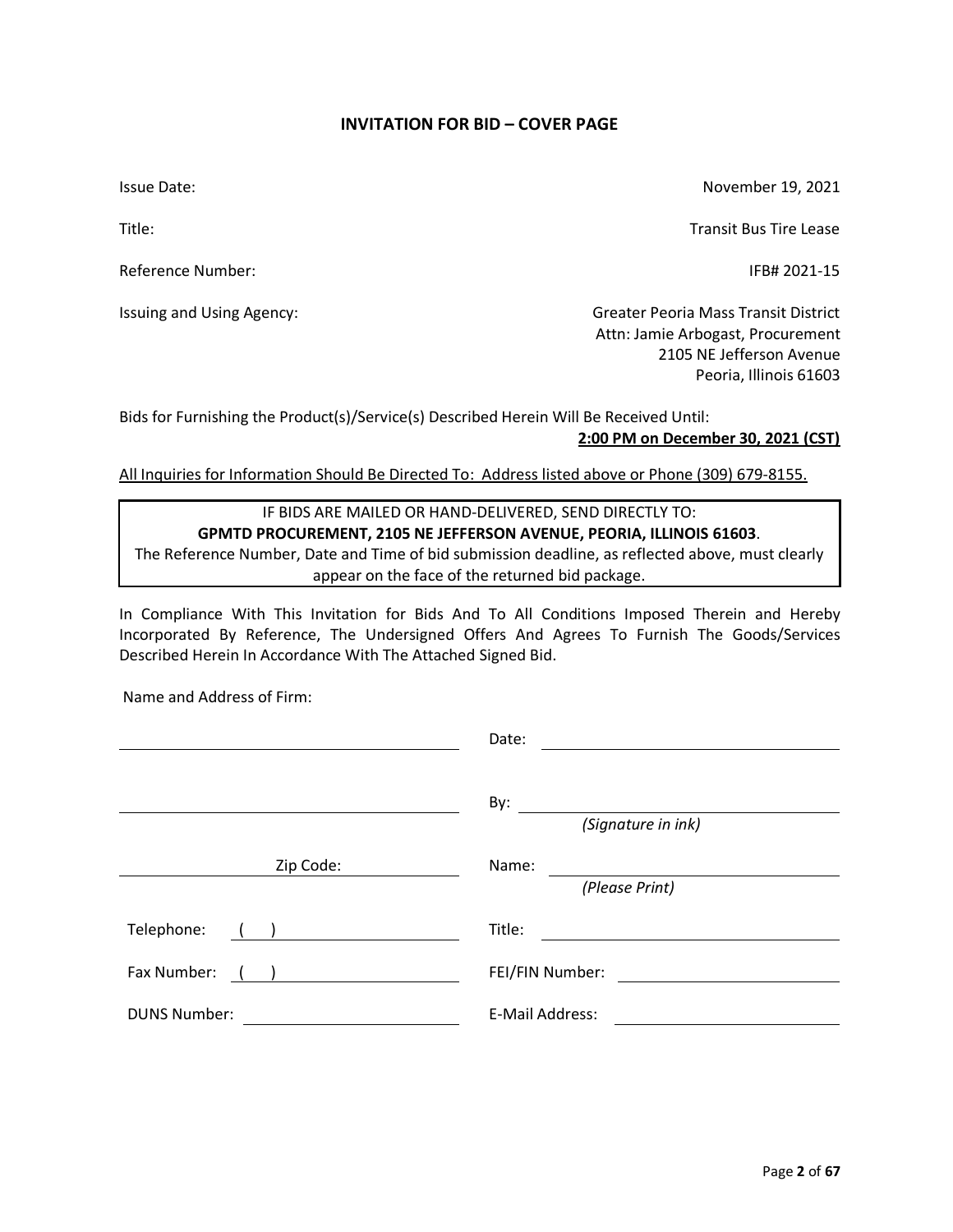## **TABLE OF CONTENTS**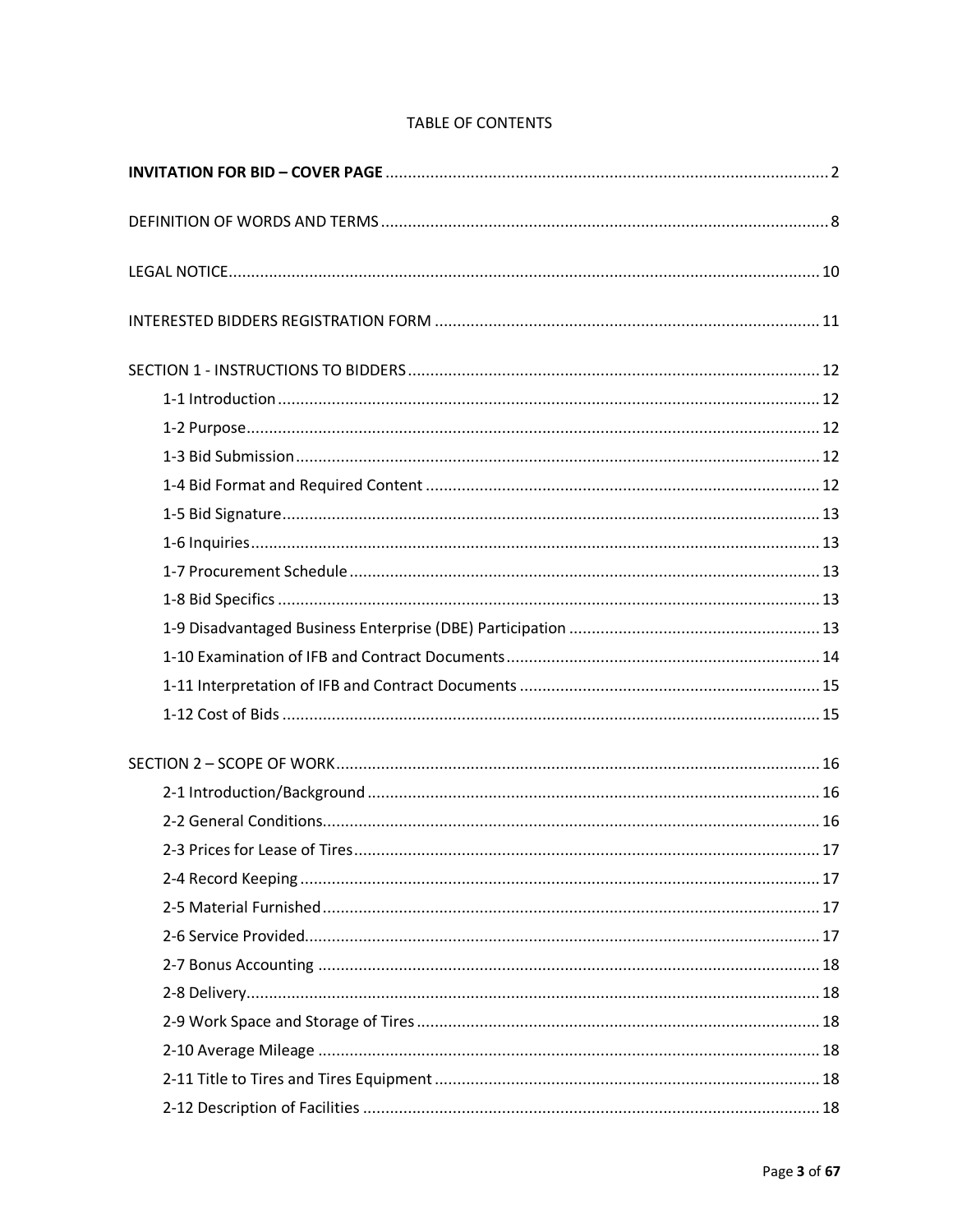| 3-1 Postponement, Amendment and/or Cancellation of Invitation for Bids  22 |  |
|----------------------------------------------------------------------------|--|
|                                                                            |  |
|                                                                            |  |
|                                                                            |  |
|                                                                            |  |
|                                                                            |  |
|                                                                            |  |
|                                                                            |  |
|                                                                            |  |
|                                                                            |  |
|                                                                            |  |
|                                                                            |  |
|                                                                            |  |
|                                                                            |  |
|                                                                            |  |
|                                                                            |  |
|                                                                            |  |
|                                                                            |  |
|                                                                            |  |
|                                                                            |  |
|                                                                            |  |
|                                                                            |  |
|                                                                            |  |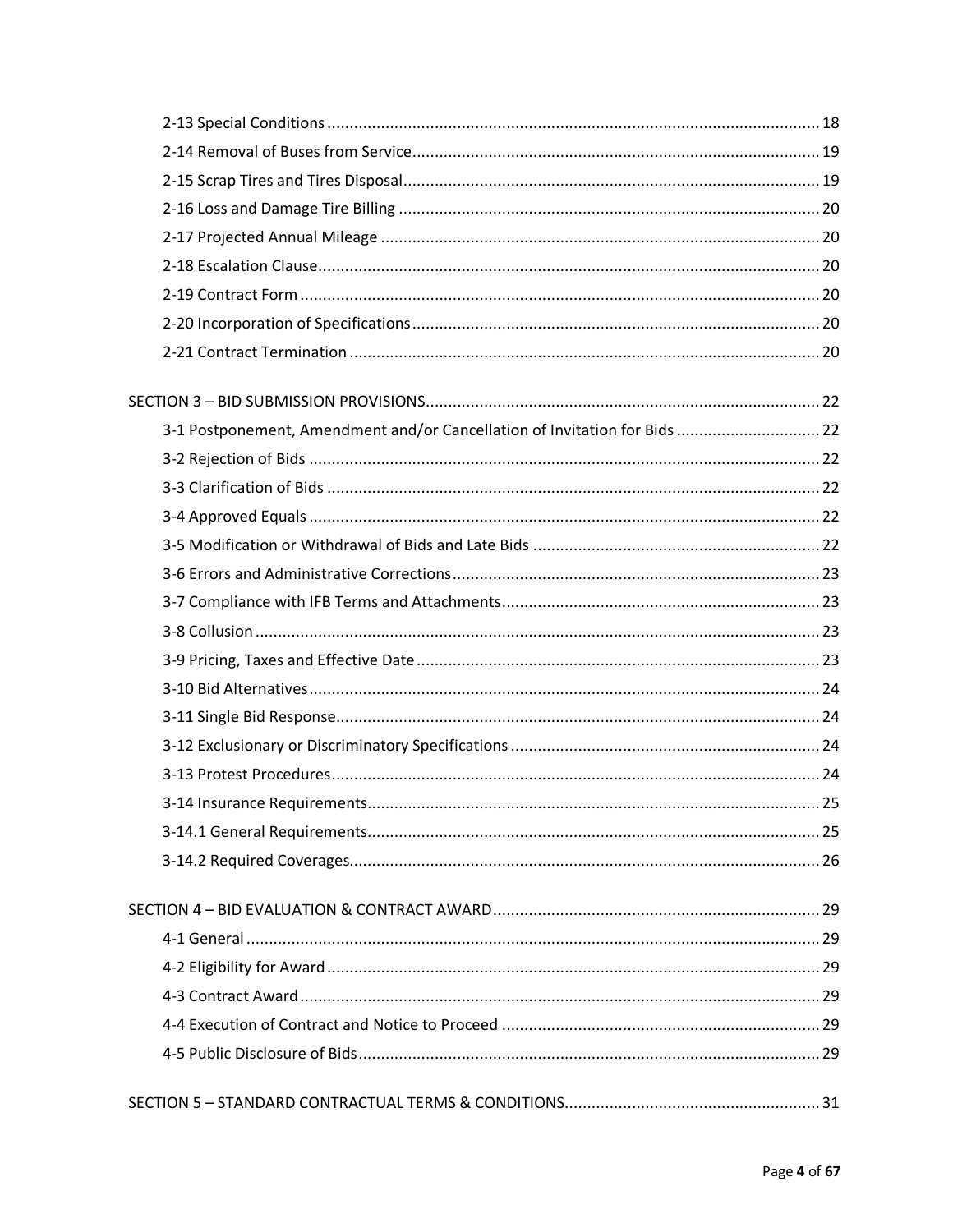| 5-20 Use of GPMTD's Name in Contractor Advertising or Public Relations 35 |  |
|---------------------------------------------------------------------------|--|
|                                                                           |  |
|                                                                           |  |
|                                                                           |  |
|                                                                           |  |
|                                                                           |  |
|                                                                           |  |
|                                                                           |  |
|                                                                           |  |
|                                                                           |  |
|                                                                           |  |
|                                                                           |  |
|                                                                           |  |
|                                                                           |  |
|                                                                           |  |
|                                                                           |  |
|                                                                           |  |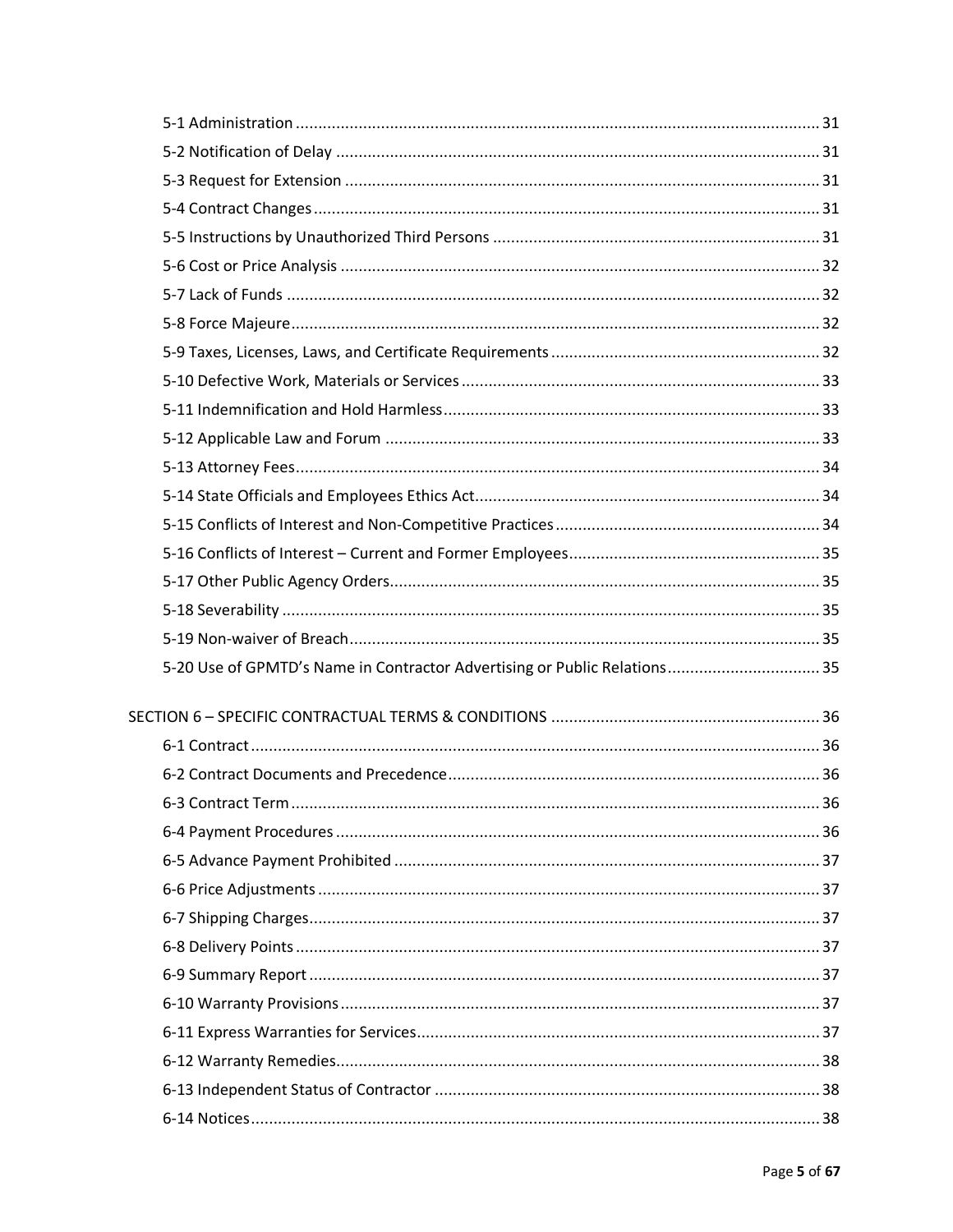| 8-2 Program Fraud and False or Fraudulent Statements or Related Acts 44 |  |
|-------------------------------------------------------------------------|--|
|                                                                         |  |
|                                                                         |  |
|                                                                         |  |
|                                                                         |  |
|                                                                         |  |
|                                                                         |  |
|                                                                         |  |
|                                                                         |  |
|                                                                         |  |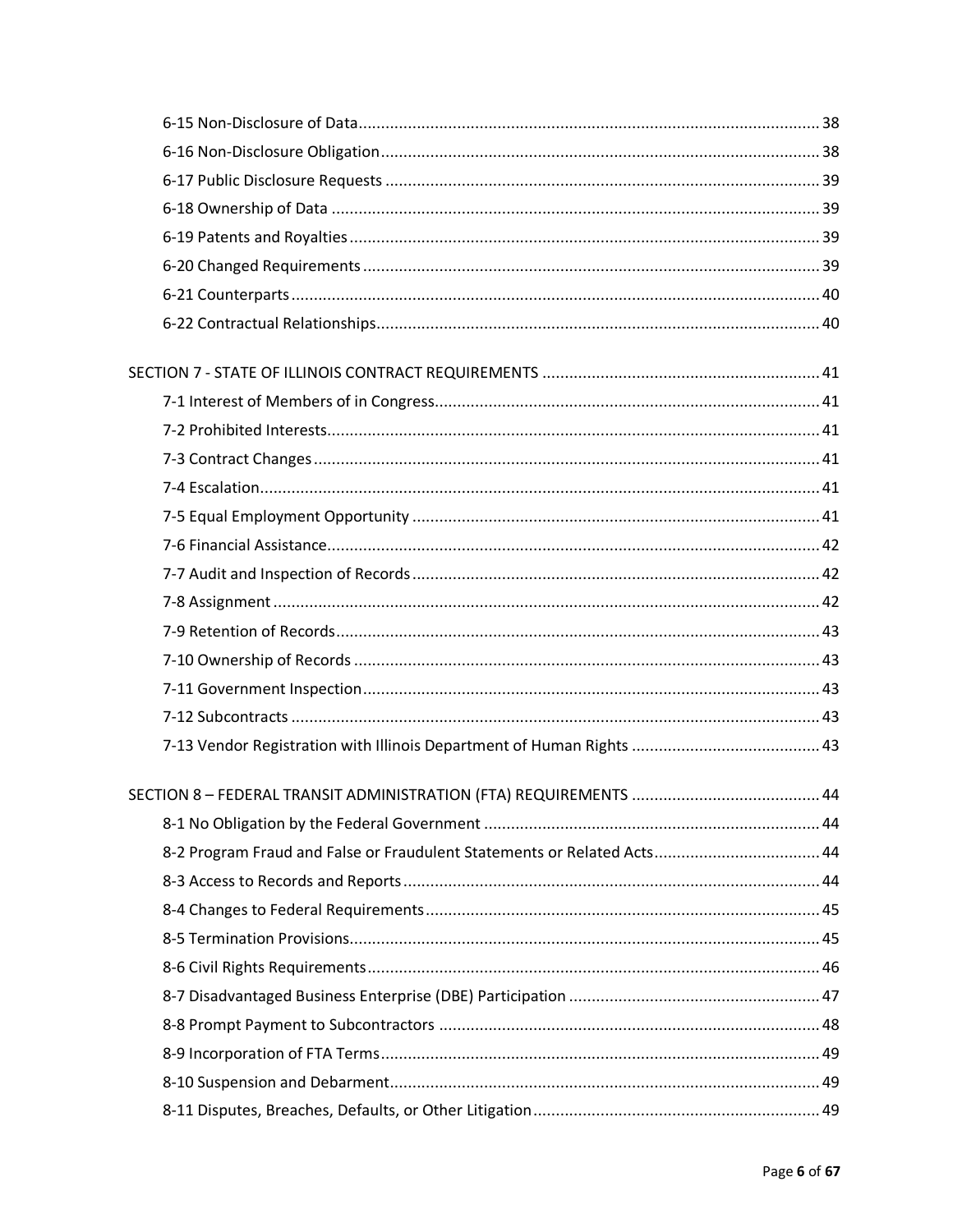| ATTACHMENT M - Certifications of Compliance with Federal Lobbying Regulations 65 |  |
|----------------------------------------------------------------------------------|--|
|                                                                                  |  |
|                                                                                  |  |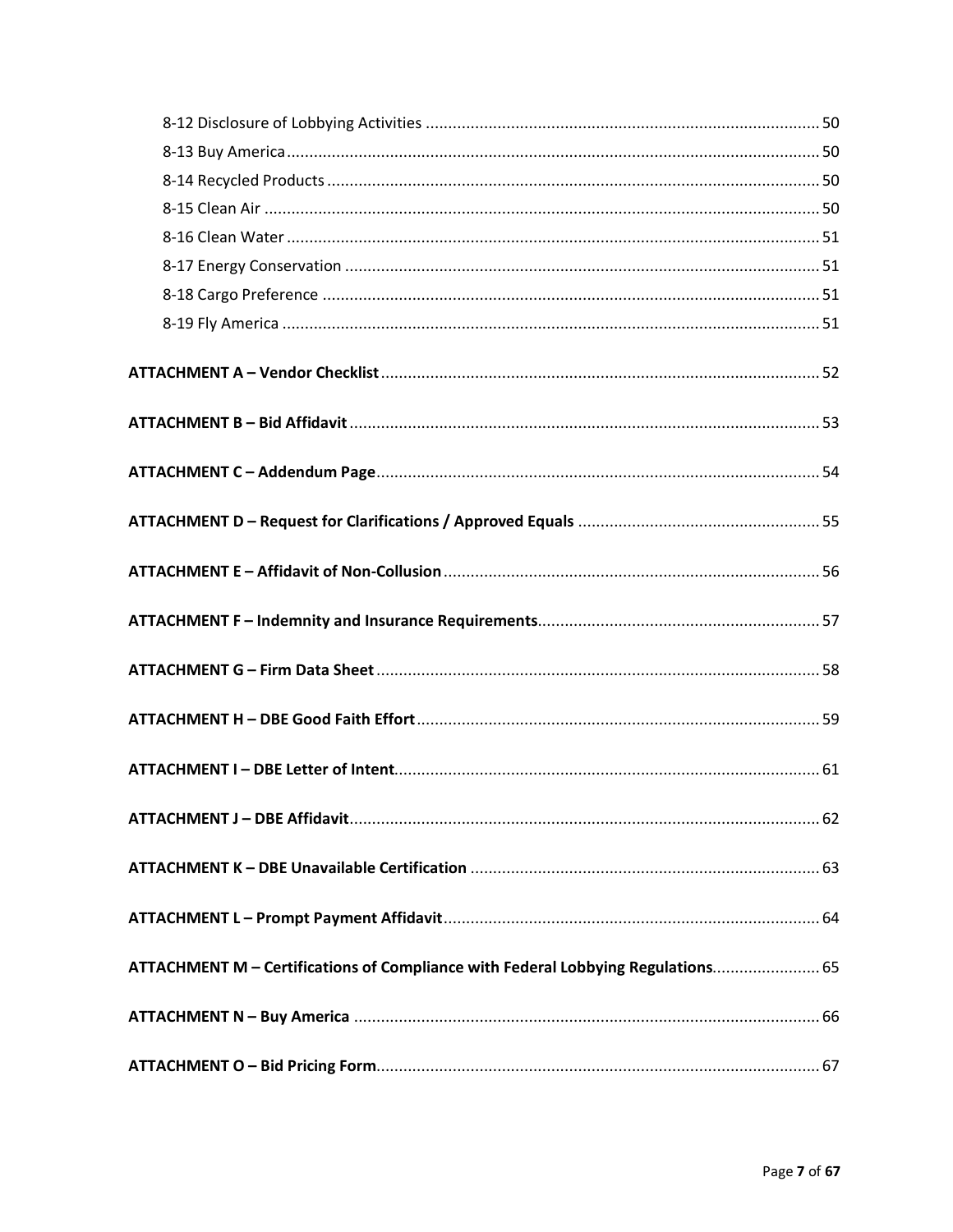## <span id="page-7-0"></span>DEFINITION OF WORDS AND TERMS

Words and terms shall be given their ordinary and usual meanings. Where used in the Contract documents, the following words and terms shall have the meanings indicated. The meanings shall be applicable to the singular, plural, masculine, feminine and neuter of the words and terms.

Acceptance or Accepted: Written documentation of GPMTD's determination that the Contractor's Work has been completed in accordance with the Contract.

Addendum/Addenda: Written additions, deletions, clarification, interpretations, modifications or corrections to the solicitation documents issued by GPMTD during the Solicitation period and prior to contract award.

Administrative Change: Documentation provided by GPMTD to Contractor, which reflects internal GPMTD procedures not affecting the Contract terms or Scope of Work.

Best and Final Offer: Best and Final Offer shall consist of the Bidder's revised proposal, the supplemental information, and the Bidder's Best and Final Offer. In the event of any conflict or inconsistency in the items submitted by the Bidder, the items submitted last will govern.

Buyer: Individual designated by GPMTD to conduct the Contract solicitation process, draft and negotiate contracts, resolves contractual issues and supports the Project Manager during Contract performance.

Change Documentation: A written document agreed upon by Project Managers, which if it creates a material change to the Contract term or Scope of Work shall be executed as a Contract Amendment.

Change Order: Written order issued by GPMTD, with or without notice to sureties, making changes in the Work within the scope of this Contract.

Contract Amendment: A written change to the Contract modifying, deleting or adding to the terms or scope of work, signed by both parties, with or without notice to the sureties.

Contract or Contract Documents: The writings and drawings embodying the legally binding obligations between GPMTD and the Contractor for completion of the Work.

Contract Period: The period of time during which the Contractor shall perform the Services or Work under the Contract.

Contract Price: Amount payable to the Contractor under the terms and conditions of the Contract for the satisfactory performance of the Services or Work under the Contract.

Contractor: The individual, association, partnership, firm, company, corporation, or combination thereof, including joint ventures, contracting with GPMTD for the performance of Services or Work under the Contract.

Cost Analysis: The review, evaluation and verification of cost data and the evaluation of the specific elements of costs and profit. Cost analysis is the application of judgment utilizing criteria to project from the data to the estimated costs in order to form an opinion on the degree to which proposed costs represent what the Contract should cost, assuming reasonable economy and efficiency.

Day: Calendar Day.

DBE: Disadvantage Business Enterprise.

Documentation: Technical publications relating to the use of the Work to be provided by Contractor under this Contract, such as reference, user, installation, systems administration and technical guides, delivered by the Contractor to GPMTD.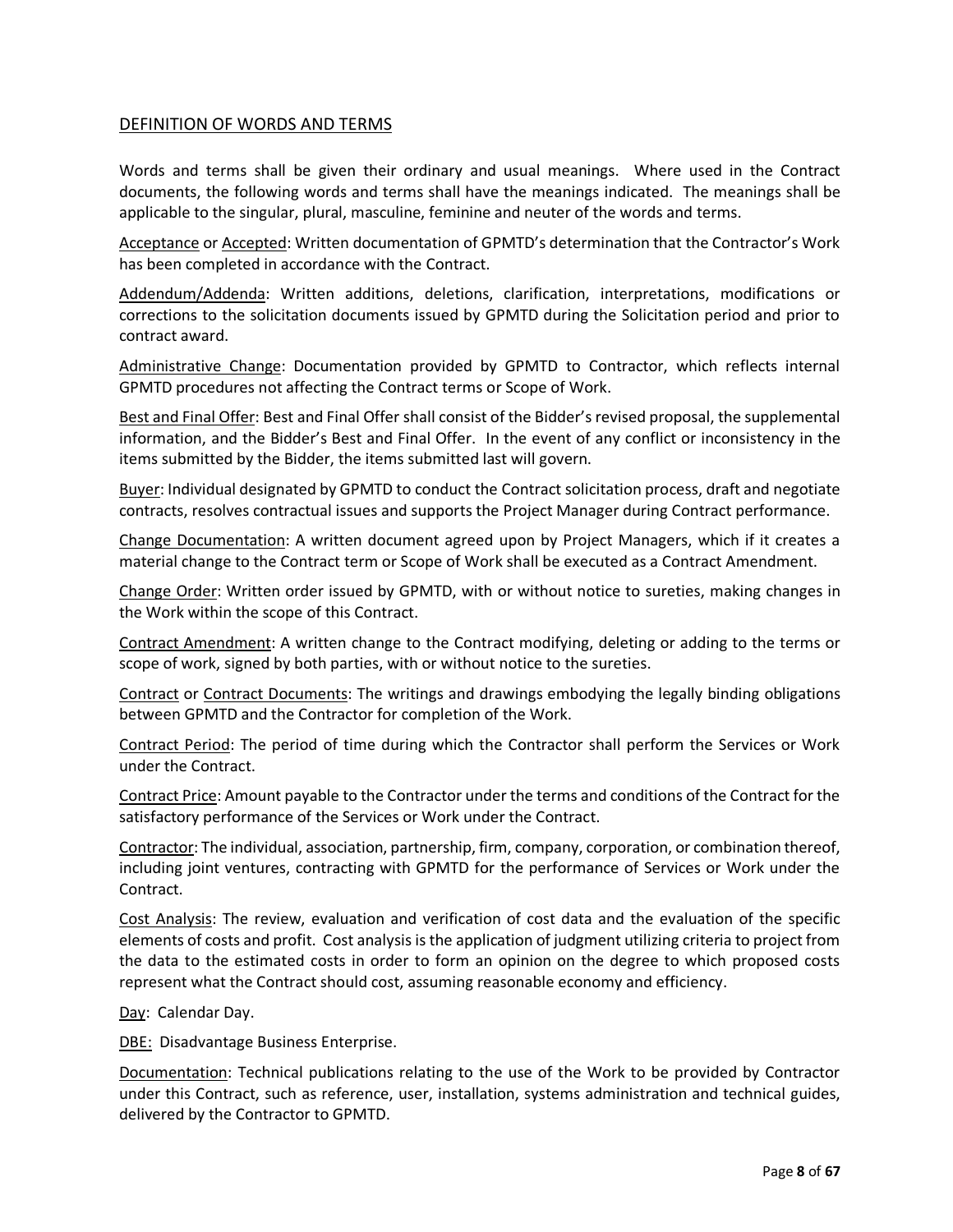DOT: Department of Transportation.

Final Acceptance: The point when GPMTD acknowledges that the Contractor has performed the entire Work in accordance with the Contract.

FTA: Federal Transit Administration.

GPMTD: Greater Peoria Mass Transit District.

Person: Includes individuals, associations, firms, companies, corporations, partnerships, and joint ventures.

Price Analysis: The process of examining and evaluating a price without evaluating its separate cost elements and proposed profit.

Procurement Administrator: The individual designated by GPMTD to administer the Contract and be the Contractor's primary point of contact. The Procurement Administrator has no contracting authority.

Project Manager: The individual designated by GPMTD to manage the project on a daily basis and who may represent GPMTD for Contract Administration.

Bidder or Offeror or Bidder: Individual, association, partnership, firm, company, corporation or a combination thereof, including joint ventures, submitting a bid/proposal to perform the Work.

Provide: Furnish without additional charge.

Reference Documents: Reports, specifications, and/or drawings that is available to Bidders for information and reference in preparing bids but not as part of this Contract.

IFB or Solicitation: Invitation for Bids; also known as the solicitation document.

Scope of Work or Statement of Work (SOW): A section of the Invitation for Bids consisting of written descriptions of Services to be performed, or the goods to be provided, or the technical requirements to be fulfilled under this Contract.

Services: The furnishing of labor, time or effort by a Contractor, but not involving the delivery of any specific manufactured good.

Shall or Will: Whenever used to stipulate anything, Shall or Will means mandatory by either the Contractor or GPMTD, as applicable, and means that the Contractor or GPMTD, as applicable, has thereby entered into a covenant with the other party to do or perform the same.

Specifications or Technical Specifications: A Section of the Invitation for Bids consisting of written descriptions of Services to be performed, or the goods to be provided, or the technical requirements to be fulfilled under this Contract.

Subcontractor: The individual, association, partnership, firm, company, corporation, or joint venture entering into an agreement with the Contractor to perform any portion of the Work covered by this Contract.

Submittals: Information that is submitted to the Procurement Administrator in accordance with the Scope of Work/Specifications.

Work: Everything to be provided and done for the fulfillment of the Contract and shall include all goods and services specified under this Contract, including Contract Amendments and settlements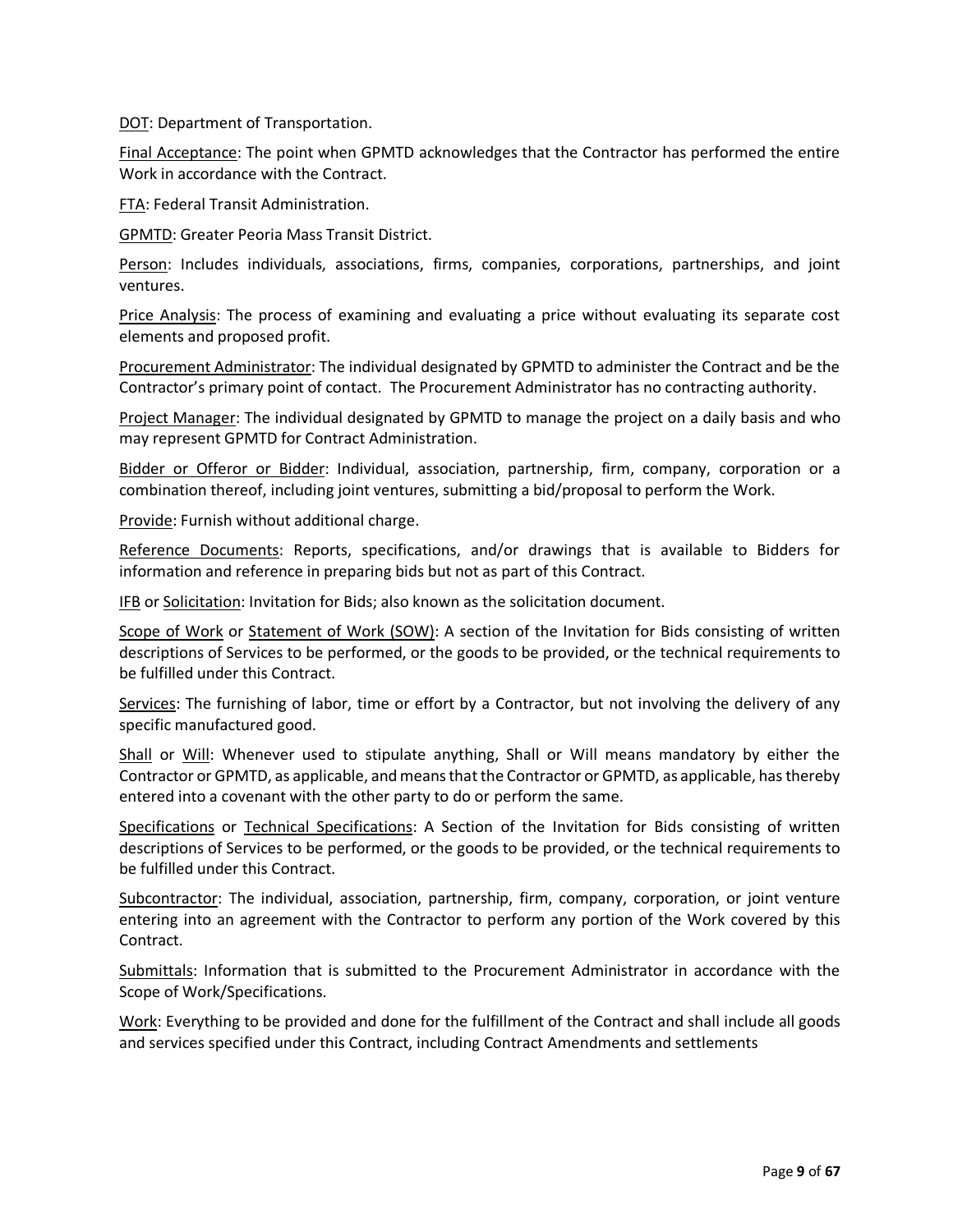## LEGAL NOTICE

#### November 19, 2021

## **INVITATION FOR BIDS Transit Bus Tire Lease IFB# 2021-15**

<span id="page-9-0"></span>The Greater Peoria Mass Transit District (GPMTD) is seeking bids to provide the furnishing of leased tires for its transit vehicles. The scope of work/specifications is outlined in the Invitation for Bids (IFB). The successful Bidder shall meet the terms and conditions set forth in this document and all other attachments.

The IFB, which includes the procurement schedule, may be obtained by downloading the document from GPMTD's website found at [www.ridecitylink.org/resources/procurement](http://www.ridecitylink.org/resources/procurement) under 'Current Projects'. All interested contractors should complete an Interested Contractors Registration Form (contained in the IFB) and submit to the listed person, via e-mail. All questions should be directed to:

> Jamie Arbogast, Procurement Greater Peoria Mass Transit District 2105 NE Jefferson Avenue Peoria, IL 61603 (309) 679-8155 E-mail: jarbogast@ridecitylink.org

All bids must be received on or before **2:00 pm (CST) on December 30, 2021** at the address listed above.

The right is reserved to accept any proposal/bid or any part or parts thereof or to reject any and all proposals/bids. Acceptance of any proposal/bid is subject to concurrence by the Illinois Department of Transportation and the United States Department of Transportation.

Any contract resulting from these bids is subject to financial assistance contract between the GPMTD and the United States Department of Transportation and the Illinois Department of Transportation.

Contractor will be required to comply with all applicable Equal Employment Opportunity laws and regulations.

Funding provided in whole or in part by the Illinois Department of Transportation "IDOT".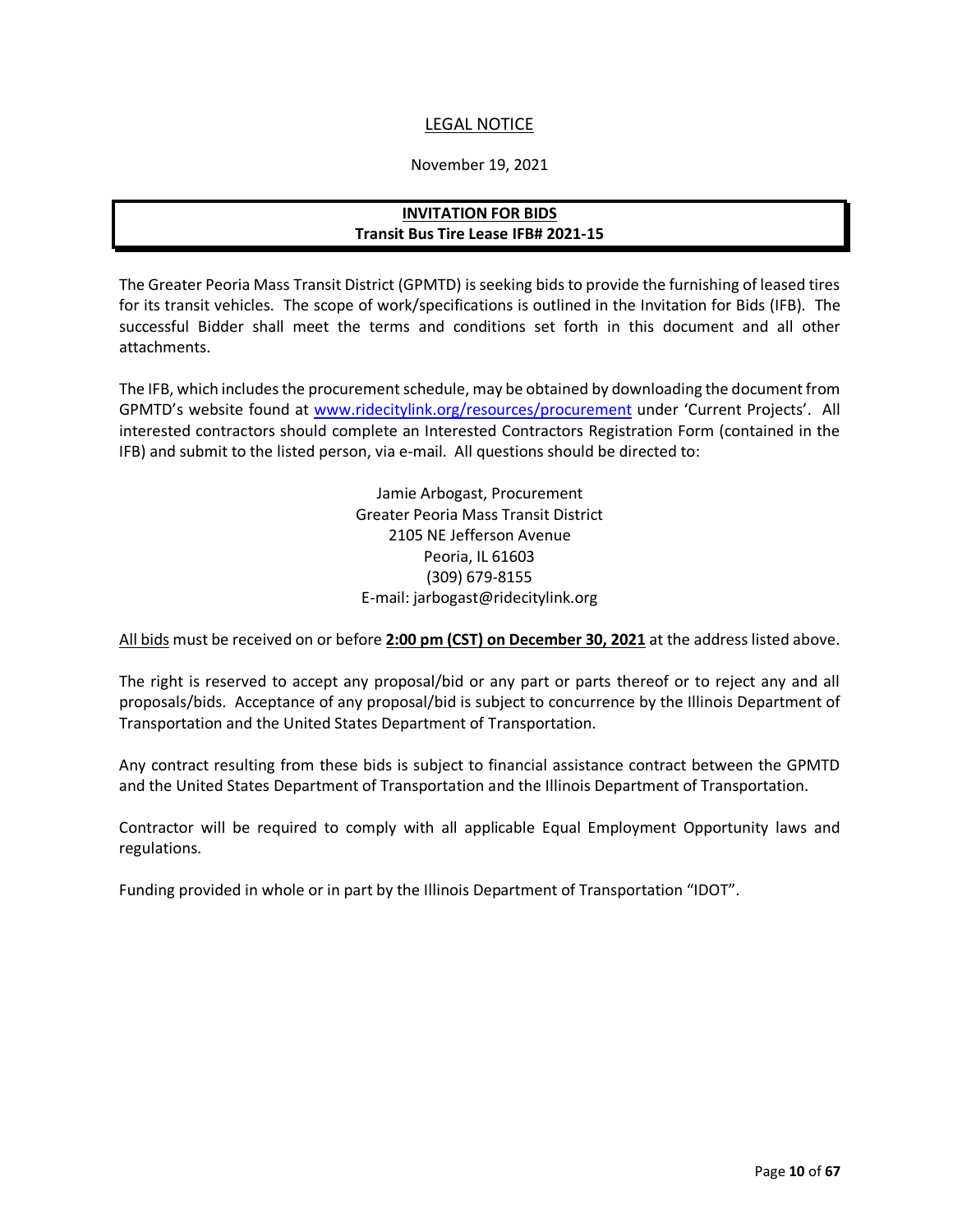#### INTERESTED BIDDERS REGISTRATION FORM

## **TRANSIT BUS TIRE LEASE IFB# 2021-15**

<span id="page-10-0"></span>

| Date:    | November 19, 2021                   |
|----------|-------------------------------------|
| To:      | INTERESTED BIDDERS                  |
| Subject: | Transit Bus Tire Lease IFB# 2021-15 |

#### To Bidders:

The INVITATION FOR BIDS (IFB) and any issued addenda(s) are available for download at [www.ridecitylink.org/resources/procurement.](http://www.ridecitylink.org/resources/procurement) Please submit this Form to [jarbogast@ridecitylink.org](mailto:jarbogast@ridecitylink.org) with your completed contact information.

| Name of INTERESTED BIDDER:      |  |
|---------------------------------|--|
| Name of Contact Person:         |  |
| Title of Contact Person:        |  |
| Street Address/Post Office Box: |  |
| City, State, Zip Code:          |  |
| Telephone Number:               |  |
| Fax Number:                     |  |
| E-Mail Address:                 |  |
|                                 |  |
| <b>Website Address:</b>         |  |
| Date:                           |  |

This Form is requested to ensure that every Interested Contractor receives issued addenda(s) for this INVITATION FOR BIDS. Failure to register this download may result in a rejection of the quotation due to non-compliance with addenda requirements. See **ATTACHMENT C - ADDENDUM PAGE**, which must be completed and submitted with the bid that you provide to the Greater Peoria Mass Transit District.

Thank you for your interest. We look forward to receiving your bid.

Sincerely, Jamie Arbogast Procurement PH: (309)679-8155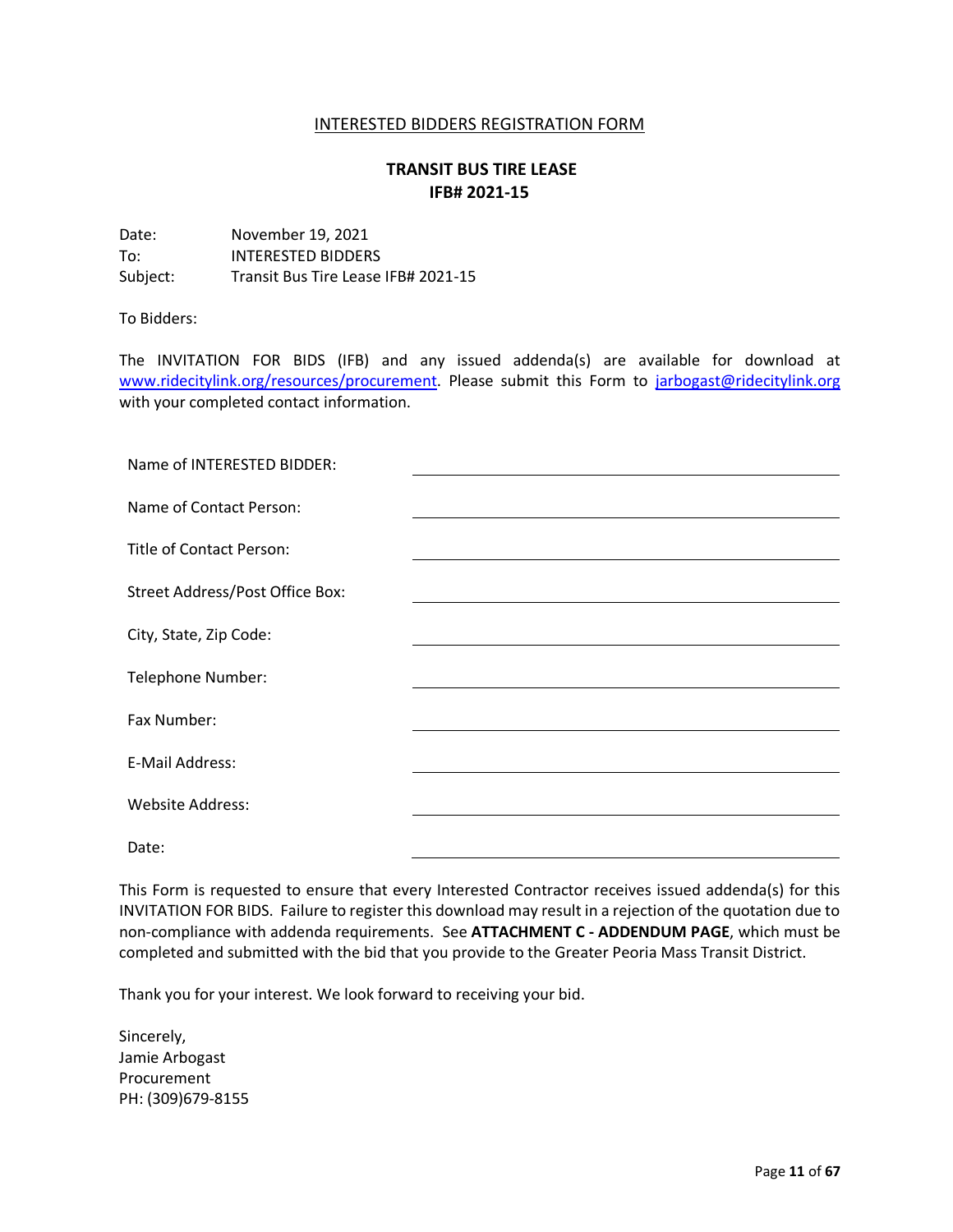#### <span id="page-11-0"></span>SECTION 1 - INSTRUCTIONS TO BIDDERS

#### <span id="page-11-1"></span>1-1 Introduction

The Greater Peoria Mass Transit District (GPMTD) is the primary public transportation provider for the Greater Peoria Region. The GPMTD is a municipal corporation within the State of Illinois. GPMTD provides economic, social, and environmental benefits to the community through progressive, customer focused, transportation service by combining state of the art equipment and facilities with professional, well trained staff.

The GPMTD employs approximately 191 full and part-time employees, operates 20 fixed routes within the City of Peoria, City of East Peoria, City of West Peoria, City of Pekin, and Village of Peoria Heights and maintains an active fleet of 53 fixed-route buses. In addition to traditional fixed-route service, GPMTD provides complementary ADA paratransit service (CityLift) within the service area and owns 36 medium duty vans used for CityLift services. GPMTD has three (3) facilities comprised of an Administration Building and Maintenance Building located at 2105 NE Jefferson, and a Transit Center located at 407 SW Adams.

#### <span id="page-11-2"></span>1-2 Purpose

The purpose of this Invitation for Bid (IFB) is for the GPMTD to seek qualified bidders for the purpose of furnishing leased bus tires. A detailed scope of work is outlined in section 2.

#### <span id="page-11-3"></span>1-3 Bid Submission

The Bidder will submit:

**The Bidder will submit one (1) sealed envelope containing the One (1) Original, complete with all signed affidavits and certifications, bound together.** Oversize pages used for drawings or similar purposes are allowed. The package containing the bid must be clearly marked with the words "**Bid for Transit Bus Tire Lease IFB# 2021-15**" and the time and date bids are due. GPMTD will not accept responsibility for late bids that may be improperly routed in the mail or otherwise delivered after the prescribed date and time.

GPMTD shall not be responsible for unintentional premature opening of a bid that has not been properly addressed and identified per the instructions included with this IFB. All bids are due **NO LATER THAN 2:00 pm (CST), December 30, 2021**.

#### <span id="page-11-4"></span>1-4 Bid Format and Required Content

Bids shall be prepared in a clear, concise, and economical manner. Bids should be bound simply, and sections shall be tabbed to coincide with the sections of the IFB and pages should be numbered in each section.

There is no page limitation or minimum document size, any information the Bidder submits is expected to be concise and relevant to the IFB. Illustrations may be included in the bid. Bids that do not adhere to the required format, are difficult to read or are deemed illegible by GPMTD and may be rejected.

## **Bids shall adhere to the following format and contain the following items in the order outlined below:**

- A. Invitation for Bid Cover Page (page 2);
- B. Cover Letter, providing the following information: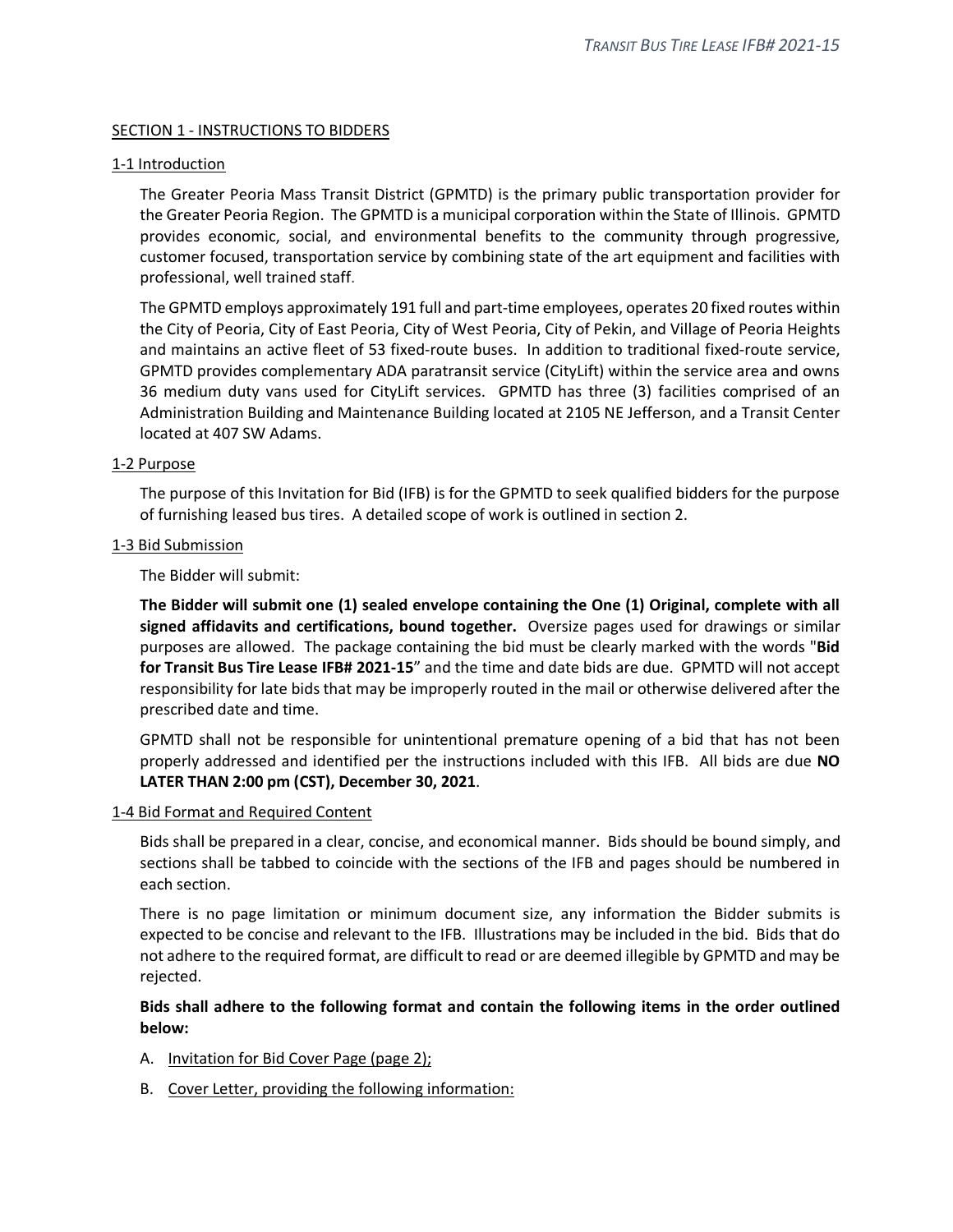- 1. Identification of the Bidder(s), including name, address and telephone number of the appropriate contact person at each company/firm.
- 2. Proposed working relationship among proposing companies/firms, i.e. prime subcontractors, if applicable.
- 3. Signature of a person authorized to bind the proposing firm/company to the terms of the bid.
- C. Properly completed and executed Attachments (**A-O**)

#### <span id="page-12-0"></span>1-5 Bid Signature

Each bid shall include the IFB Cover Page signed by a person authorized to bind the proposing firm to the terms of the Contract. Bids signed by an agent are to be accompanied by evidence of that person's authority.

#### <span id="page-12-1"></span>1-6 Inquiries

The Bidder is required to show on all correspondence with the GPMTD the following**:** "**Bid for Transit Bus Tire Lease IFB# 2021-15**". Any communication with GPMTD should be written and directed to Jamie Arbogast, Procurement, GPMTD, 2105 NE Jefferson Avenue, Peoria, Illinois 61603. Written communication may also be forwarded via email to [jarbogast@ridecitylink.org.](mailto:jarbogast@ridecitylink.org) Correspondence will not be accepted by any other means or by any other GPMTD staff member.

#### <span id="page-12-2"></span>1-7 Procurement Schedule

The projected schedule for this procurement is:

| Invitation for Bids available:                          | November 19, 2021                                       |
|---------------------------------------------------------|---------------------------------------------------------|
| Deadline for questions and clarifications:              | December 03, 2021<br>December 17, 2021                  |
| Deadline for responses to questions and clarifications: | December 10, 2021<br>December 30, 2021                  |
| Bids due by 2:00 pm (CST):                              | <del>December 30, 2021</del><br><b>January 28, 2022</b> |
| Bid Opening at 2:15 pm (CST):                           | <b>December 30, 2021</b><br><b>January 28, 2022</b>     |
| Recommend Contract Award at GPMTD Board Meeting:        | <del>January 2022</del><br><b>February 14, 2022</b>     |
| Anticipated start-up date:                              | March 01, 2022                                          |

#### <span id="page-12-3"></span>1-8 Bid Specifics

The GPMTD reserves the right to reject any or all bids. Any restrictions on the use of data contained within a bid must be clearly stated in the bid itself.

<span id="page-12-4"></span>1-9 Disadvantaged Business Enterprise (DBE) Participation

The GPMTD has established a **9%** DBE contract goal. Therefore, a Bidder must, in order to be responsible and/or responsive, make a good faith effort to meet the goal. The Bidder can meet this requirement in either of two ways.

a. The Bidder can meet the goal, documenting commitments for participation by DBE firms sufficient to for this purpose.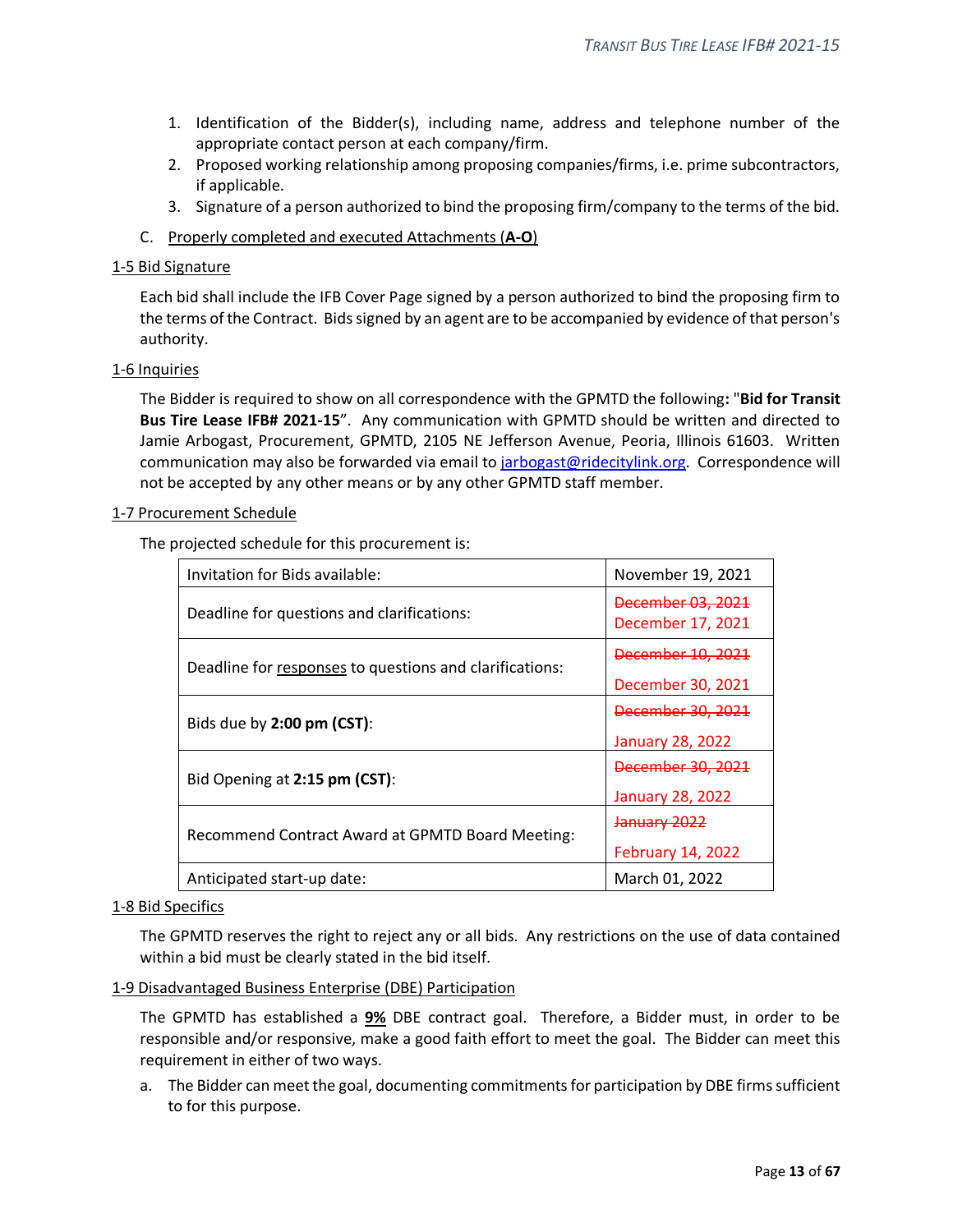b. Even if it does not meet the goal, the Bidder can document adequate good faith efforts. This means that the Bidder must show that it took all necessary and reasonable steps to achieve a DBE goal or other requirement of this part, which, by their scope, intensity, and appropriateness to the objective, could reasonably be expected to obtain sufficient DBE participation, even if they were not fully successful.

For Bidders to receive credit for the use of a DBE, the Illinois Unified Certification Program (IL UCP) must certify the proposed DBE prior to submission of the bid. It is the policy of GPMTD that Disadvantaged Business Enterprises (DBE's) as defined in 49 CFR Part 26 shall have a level playing field to compete fairly for DOT-assisted contracts. Contractor is encouraged to take all necessary and reasonable steps to ensure that DBE's have a level playing field to compete for and perform services on the contract, including participation in any subsequent supplemental contracts. If the contractor intends to subcontract a portion of the services on the project, contractor is encouraged to contact DBE's to solicit their interest, capabilities and qualifications.

It is the policy of GPMTD to investigate the full extent of services offered by financial institutions owned and controlled by socially and economically disadvantaged individuals in the community, to make reasonable efforts to use these institutions, and to encourage prime contractors on DOTassisted contracts to make use of these institutions. Therefore, GPMTD encourages prime contractors to use DBE financial institutions whenever possible.

49 CFR Part 26 requires GPMTD to collect certain data about firms attempting to participate in FTA contracts. This data must be provided on the enclosed **Firm Data Sheet (Attachment G).**

- A. Certification To be certified as a DBE, a firm must meet all certification eligibility standards. Firms that qualify as a DBE must: 1) be a small business as defined by the Small Business Administration; 2) be at least 51% owned by minorities, women and/or socially and economically disadvantaged adults, and 3) have its day-to-day operations controlled by women or minorities. The Illinois Unified Certification Program (IL UCP) will make its certification decisions based on the facts as a whole. DBE certification entitles contractors to participate in GPMTD's DBE program; however, this certification does not guarantee that the contractor will obtain work with GPMTD.
- B. Process A firm must apply for certification through the IL UCP. Certification guidelines and applications are also available online as PDF's at the following links:

<http://www.idot.illinois.gov/doing-business/certifications/disadvantaged-business-enterprise-certification/index>

C. DBE Program – For information about GPMTD's DBE Program, firms may contact:

Nick Standefer AGM Greater Peoria Mass Transit District 2105 NE Jefferson Avenue Peoria, Illinois 61603 (309)679-8153 or email[: nstandefer@ridecitylink.org](mailto:nstandefer@ridecitylink.org)

#### <span id="page-13-0"></span>1-10 Examination of IFB and Contract Documents

Bidders are expected to examine the Scope of Work, scope of services required, specifications, schedules, compliance requirements and all instructions. Failure to do so will be at the Bidder's risk. It is the intent of these specifications to provide product(s)/service(s) of first quality, and the workmanship must be the best obtainable in the various trades. The product(s)/service(s) proposed must be high quality in all respects. No advantage will be taken by the Bidder in the omission of any part or detail, which goes to make the product/service(s) complete. All manner of workmanship and material used in the production of the services and not herein contained or specified shall be of the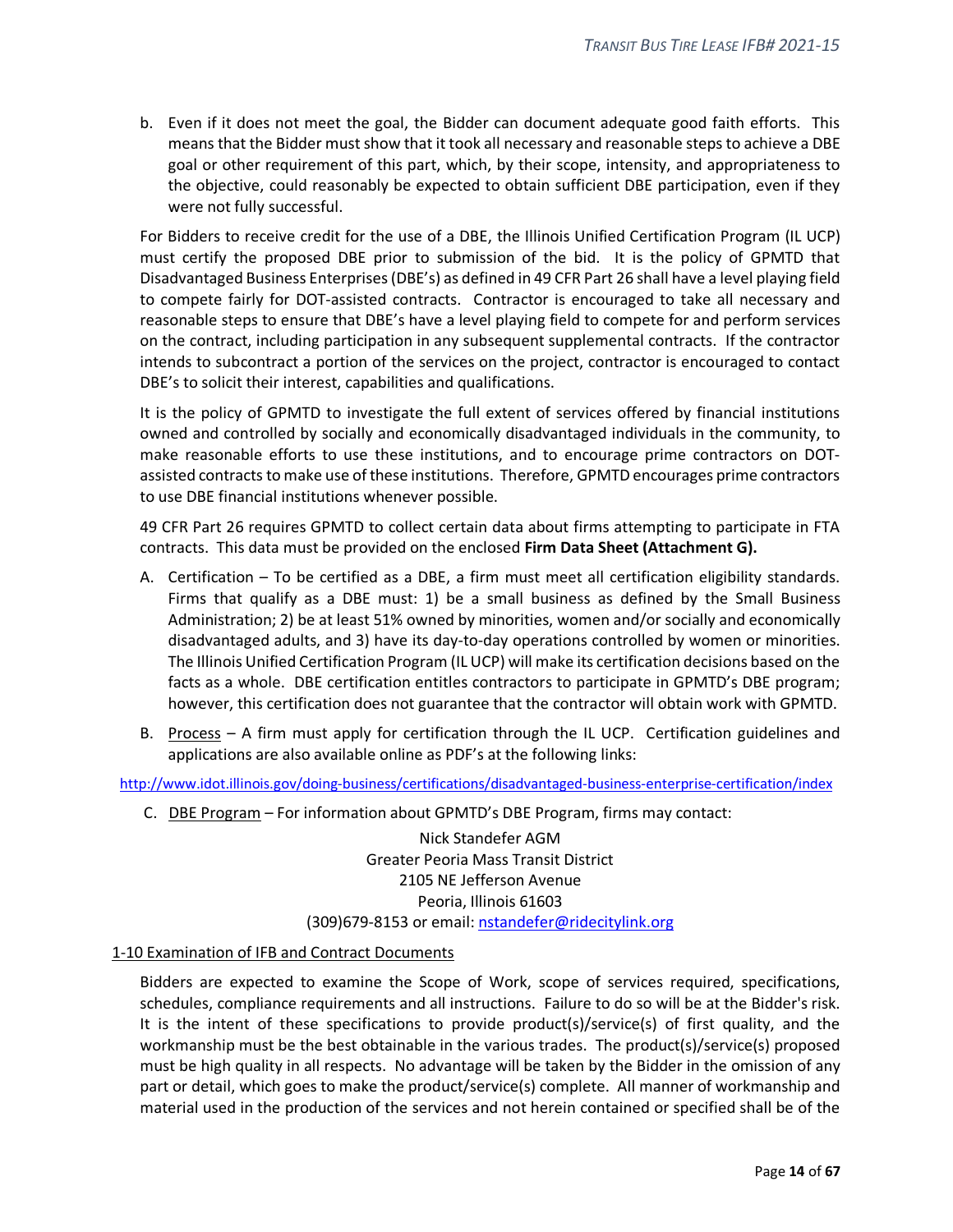industry standard and shall conform to the best practices known in the industry.

Contractor will assume responsibility for all equipment used in the bid item, whether the same is manufactured by the Contractor or purchased ready made from a source outside the Contractor's company. It is the sole responsibility of the Contractor to read the Scope of Work/Specifications and understand them.

The submission of a bid shall constitute an acknowledgment upon which GPMTD may rely on that the Bidder has thoroughly examined and is familiar with the solicitation, instructions and Scope of Work, including any work site identified in the IFB, and has reviewed and inspected all applicable statutes, regulations, ordinances and resolutions addressing or relating to the goods and services to be provided hereunder. The failure or neglect of a Bidder to receive or examine such documents, work sites, statutes, regulations, ordinances, or resolutions shall in no way relieve the Bidder from any obligations with respect to its Bid or to any Contract awarded pursuant to this IFB. No claim for additional compensation will be allowed which is based on lack of knowledge or misunderstanding of this IFB, work sites, statutes, regulations, ordinances, or resolutions.

#### <span id="page-14-0"></span>1-11 Interpretation of IFB and Contract Documents

No oral interpretations as to the meaning of the IFB will be made to any Bidder. Any explanation desired by a Bidder regarding the meaning or interpretation of the IFB, Scope of Work, Specifications, etc., must be requested in writing and with sufficient time allowed (a minimum of fifteen (15) calendar days before the bid due date) for a reply to reach all Bidders before the submission of their bids. Any interpretation or change made will be in the form of an addendum to the IFB, specifications, etc., as appropriate. All addendums will be furnished as promptly as is practicable to all contractors who have registered to submit a bid on this IFB and to whom the IFB has been issued to at least seven (7) calendar days prior to the bid due date. **All addenda will become part of the IFB and any subsequently awarded Contract**. Oral explanations, statements, or instructions given by GPMTD before the award of the Contract will not be binding upon the GPMTD.

#### <span id="page-14-1"></span>1-12 Cost of Bids

GPMTD is not liable for any costs incurred by Bidders in the preparation, presentation, testing, or negotiation of Bids submitted in response to this solicitation.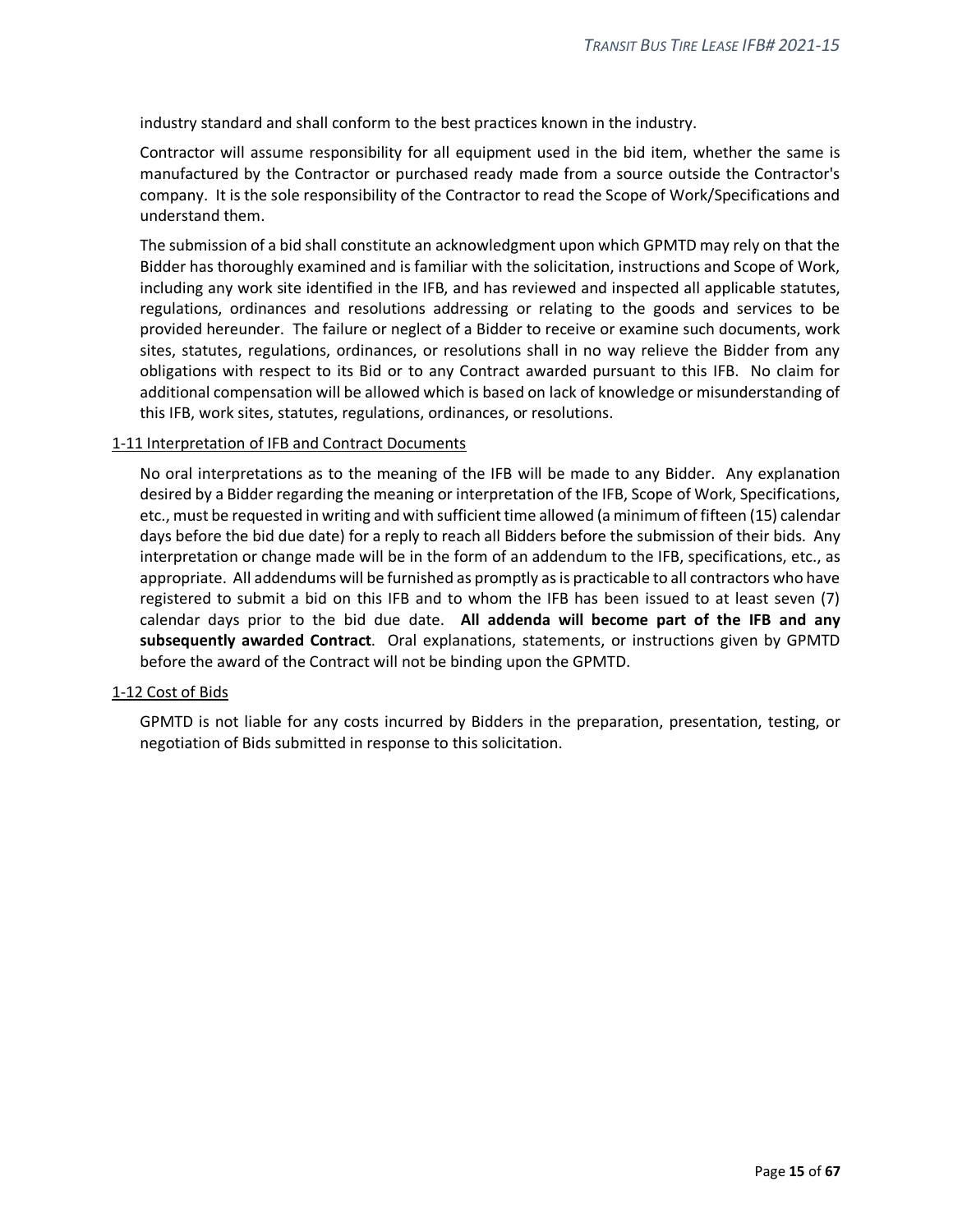## <span id="page-15-0"></span>SECTION 2 – SCOPE OF WORK

## <span id="page-15-1"></span>2-1 Introduction/Background

Greater Peoria Mass Transit District (GPMTD) seeks bids from qualified vendors to furnish bus tires through a contractual lease. GPMTD's maintenance facility is located at 2105 NE Jefferson St, Peoria IL, 61603. GPMTD currently has 53 buses within its fleet.

## <span id="page-15-2"></span>2-2 General Conditions

All materials used in the manufacture of the tires furnished under this bid shall conform to all U.S. Government and State of Illinois laws and regulations and likewise the manufacturing of the tires furnished shall conform to all federal, state, and local laws and regulations.

No advantage shall be taken by the lessor or his sub-lessor in the omission of any part of detail that goes to make the tires complete and ready for service.

The lessor shall assume responsibility for all material and accessories and warranty used in the furnishing of tires, whether the same is manufactured by the lessor or purchased, ready-made, from a source outside the lessor's company.

The following conditions stated in the contract with the GPMTD's present supplier shall prevail:

Notwithstanding any provision to the contrary set forth in said mileage contract, vendor hereby grants to the operator the following option:

- 1. Upon the expiration of the term of the contract as extended, GPMTD has the right to further extend said contract and continue to use all tires furnished by Firestone under such agreements in GPMTD's possession on the expiration date for a period of 36 months from said expiration date.
- 2. All terms, conditions and provisions of said contract shall remain in full force and effect during said 36 month period, except that vendor shall be relieved of any requirement to furnish GPMTD with tires during said 36 month period unless requested by GPMTD and agreed to by vendor.
- 3. The rate or rates per bus mile in effect during such 36-month period shall be the rate or rates in effect for the six (6) month period immediately preceding the commencement date of such 36 month period.
- 4. It is understood that GPMTD shall continuously use such tires insofar as practicable on its highest mileage runs until such tires are rendered permanently unfit for service during said 36 month period.
- 5. Upon the expiration of said 36 month period, GPMTD shall pay for any then unused mileage remaining in such tires (tires supplied by vendor) pursuant to the contract at the rate set forth in paragraph (3.) above. The amount of the unused mileage shall be determined by subtracting from the average mileage secured from similar tires (non-recapped or recapped, as the case may be) normally and permanently removed from service during the six month period immediately preceding the expiration of the 36 month period, the mileage run by the particular tire prior to the expiration date of the 36 month period.

## **GPMTD TIRES**

GPMTD currently owns no regular route tires. New buses may be purchased with tires. The lessor will furnish tires as required by the GPMTD vehicle specifications.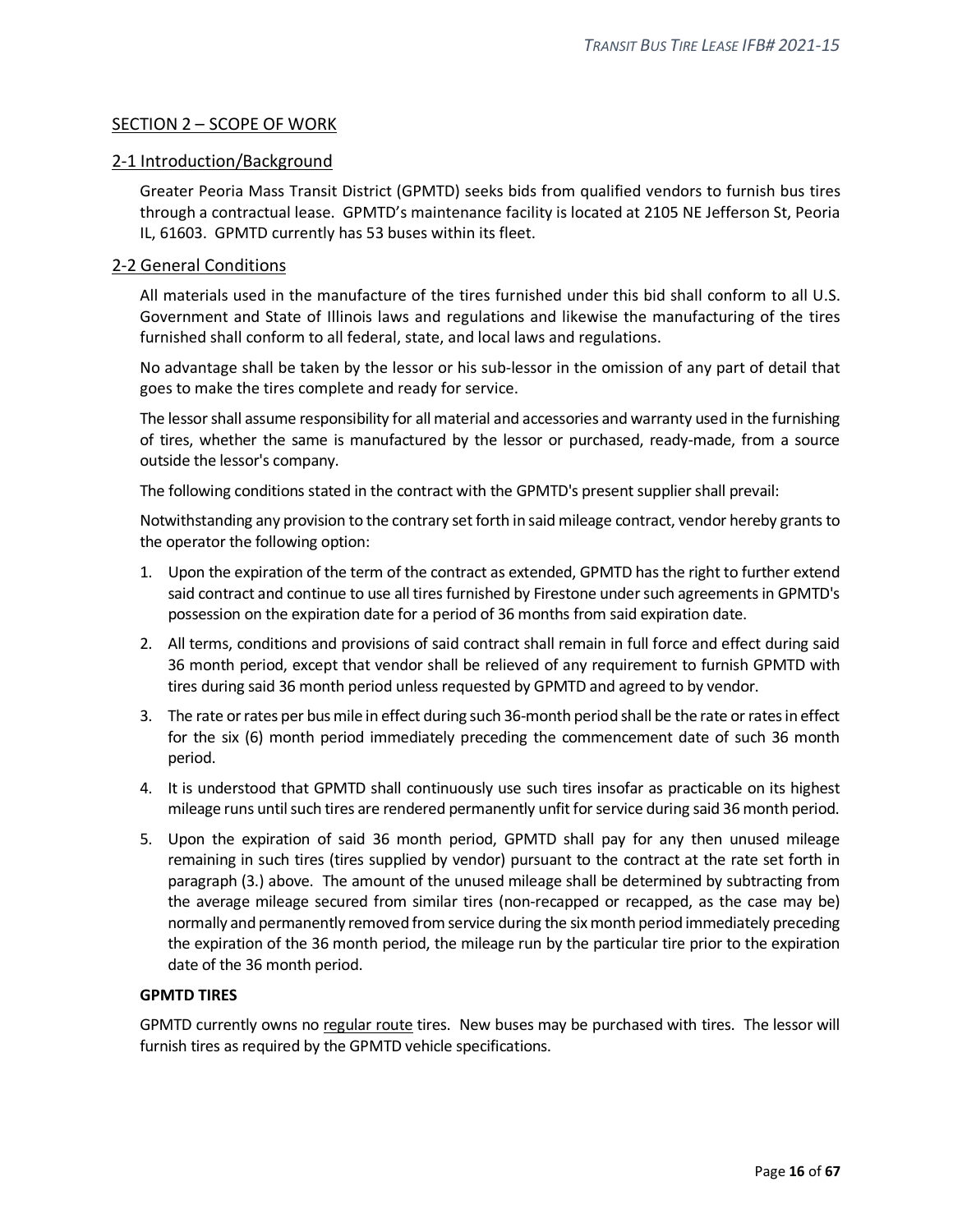## <span id="page-16-0"></span>2-3 Prices for Lease of Tires

Prices are requested on one option. The price quoted shall include all items requested. Any items omitted from the specifications, which are clearly necessary for the furnishing and maintenance of such tires, shall be considered a portion of such equipment although not directly specified or called for in these specifications, i.e. valve stems, caps, cores, grommets and all necessary repair materials.

The price quoted shall be stated on a per vehicle mile.

The total lease rate shall consist of a mileage rate for lease of tires. The mileage used shall be actual vehicle miles.

#### <span id="page-16-1"></span>2-4 Record Keeping

GPMTD will determine the mileage of each bus and shall furnish the lessor with a list of each vehicle together with the monthly mileage for each vehicle at the end of each and every month during the term of the contract and such report or record will be used by the lessor in computing the monthly statement.

GPMTD will pay to the lessor, the lease payment due under the contract within ten (10) working days after receipt of a correct invoice from the lessor. Total miles operated will be reported to lessor by the 15th of the month.

The lessor shall provide GPMTD with monthly reports by tire showing original tread and the reason tires were removed from service during the month.

#### <span id="page-16-2"></span>2-5 Material Furnished

Tires furnished shall be new radial type tires. All tires furnished shall meet all federal, state, and local laws, ordinances and regulations.

Lessor will keep on hand a sufficient number of spare tires so that the lessee at all times will have a satisfactory stock of tires to insure continuous operation of its fleet.

At no time shall any tire remain in service on GPMTD buses with less than 4/32 of an inch tread depth when measured in a major tread groove. The measurement shall not be made where the tire bars, bumps, or fillets are located.

Wheel weights required for the balancing of tires within GPMTD's fleet shall be provided by GPMTD. Lessor shall provide valve stems for all tires.

#### <span id="page-16-3"></span>2-6 Service Provided

Lessee will furnish all service necessary to properly maintain the tires within the GPMTD's fleet including tires from other suppliers being tested. This service shall consist of the following:

- 1. Mounting and dismounting tires to and from rims
- 2. Balancing all tires within the fleet
- 3. Maintaining proper air pressure of all tires within the fleet
- 4. Repairing of tire punctures and flat tires
- 5. Distribution and handling of tires and service equipment
- 6. Any other service necessary to maintain the tires of the fleet not specifically mentioned herein.

GPMTD will provide service for all road calls. GPMTD will not regroove any tires during this contract.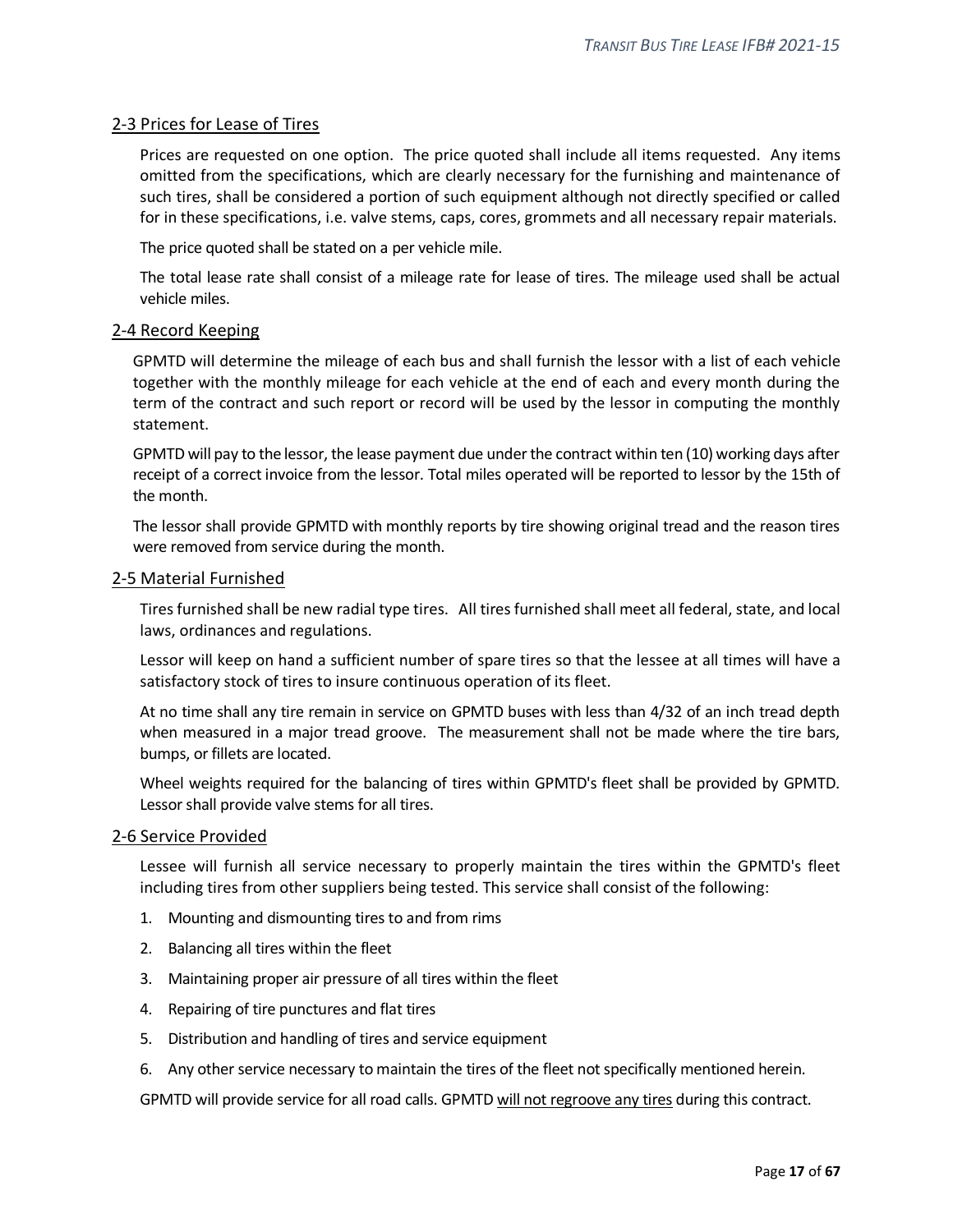## <span id="page-17-0"></span>2-7 Bonus Accounting

No bonus provision is requested or will be considered in this request for bids

#### <span id="page-17-1"></span>2-8 Delivery

All tires furnished for use by GPMTD shall be delivered directly to GPMTD's service garage. The lessor shall pay for all freight or delivery charge.

Disposal of tires and related materials delivered to GPMTD shall be the responsibility of the lessor.

#### <span id="page-17-2"></span>2-9 Work Space and Storage of Tires

GPMTD will furnish adequate storage space and workspace for the storage and maintenance of tires used on its vehicles. The storage of a nominal number of tires will be the responsibility of the lessee.

#### <span id="page-17-3"></span>2-10 Average Mileage

GPMTD coaches are currently averaging approximately 40,000 miles per tire before wear necessitates removal from service.

#### <span id="page-17-4"></span>2-11 Title to Tires and Tires Equipment

Ownership and title to the leased tires shall remain with the lessor.

#### **Description of Transit Vehicles**

The following is a description of GPMTD transit vehicles presently in service and the bidder must furnish written certification that the tires furnished under the contract will comply with all federal, state, and local laws for said vehicles. All tires supplied under this agreement shall be a Transit Bus tire with a minimum 55 M.P.H. mile per hour rating that meets or exceeds ISO and GVW requirements.

| No. of Units | Model               | No. of Wheels Length |       | <b>Tire Size</b>  |  |
|--------------|---------------------|----------------------|-------|-------------------|--|
| 46           | GILLIG.             | 6                    |       | 35 ft 315/80R22.5 |  |
| 4            | New Flyer Xcelsior  | 6                    | 40 ft | 305/80R22.5       |  |
| 3            | Proterra Catalyst 2 | 6                    | 35 ft | 315/80R22.5       |  |

GPMTD expects to make purchases of additional buses within the next few years to add to and/or replace various buses currently within its fleet. In anticipation of this, the successful bidder shall be required to provide proper replacement tires for these buses when needed. The mileage rates for such tires shall be negotiated between GPMTD and the successful bidder at the time the buses are purchased.

## <span id="page-17-5"></span>2-12 Description of Facilities

GPMTD operates Maintenance and Operations facilities located within the Peoria City limits. All service and maintenance to tires will be provided by GPMTD.

## <span id="page-17-6"></span>2-13 Special Conditions

GPMTD will award the tire lease contract to one (1) supplier and tires of that supplier shall be used on its buses during the term of the contract. However, the GPMTD reserves the right to test special mileage commercial tires other than the lessor's on not more than five percent (5%) of its fleet.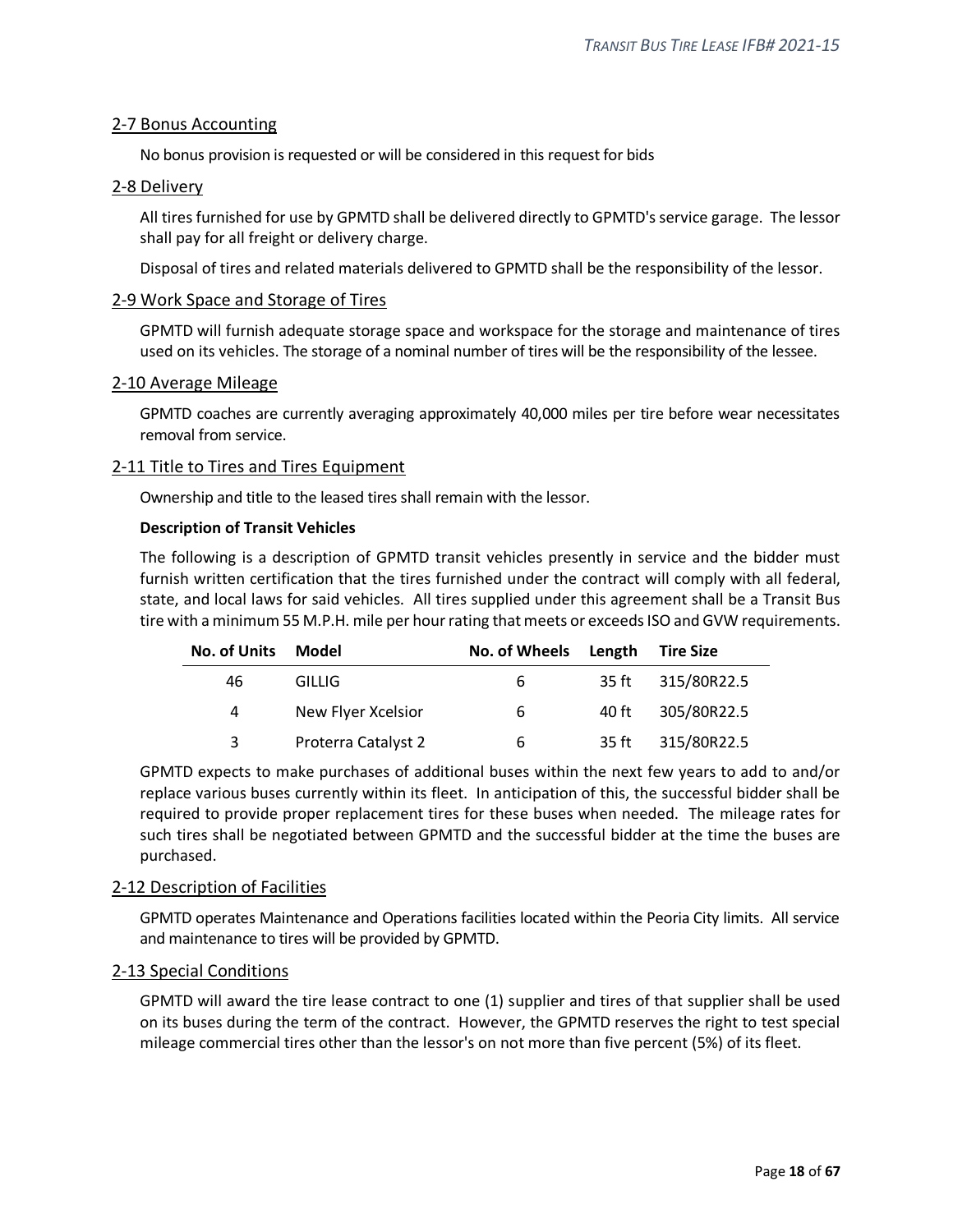## <span id="page-18-0"></span>2-14 Removal of Buses from Service

The GPMTD anticipates that it will be operating all of the present number of buses; however, no assurance will be made at this time.

If, during the term of this agreement, GPMTD shall sell, or in any manner dispose of, any buses including the tires thereon, and if said tires are supplied by lessor hereunder, or if for any reason GPMTD shall discontinue its business, or discontinue the use of any such buses, with the exception of storage buses. GPMTD shall purchase the unused mileage in each tire thereon (including spares) at prices to be computed at the negotiated tire lease rates.

## <span id="page-18-1"></span>2-15 Scrap Tires and Tires Disposal

GPMTD reserves the right to use scrap tires for the sole and exclusive purpose of transporting and disposing of the GPMTD's surplus buses when necessary. In this regard, the lessor agrees to the following terms:

Lessor understands that it is the desire of GPMTD to use scrap tires for the sole and exclusive purpose of transporting, storing, and disposing of GPMTD's out of service vehicles. Therefore, the parties agree to the following terms and conditions:

It is understood that in this agreement, a "scrap tire" means any tire furnished under the contract which has been determined by lessor to be permanently unfit for further service under the contract. It is also understood that "storage vehicle" means any vehicle furnished with tires under the contract, which has been determined by GPMTD to be placed in storage.

Lessor will furnish scrap tires to GPMTD, with thirty days written prior notice, for the sole and exclusive purpose of transporting and storing GPMTD's storage vehicles. It is understood that in this instance, the GPMTD will mount and inflate said tires.

In consideration of the accommodation and benefit given under clause two above, GPMTD agrees as follows:

- 1. GPMTD agrees to use the scrap tire furnished hereunder for the sole and exclusive purpose of transporting, storing, and disposing of GPMTD's surplus vehicles.
- 2. GPMTD will acquire each scrap tires as is, and lessor makes no warranties as to the condition or fitness for continued use of such tires.
- 3. GPMTD agrees not to file or assert against lessor any claim, action, or cause of action for loss, liability or damage arising out of GPMTD's use of or possession of scrap tires furnished under this agreement.
- 4. GPMTD agrees to indemnify and hold lessor harmless against all claims of any party for loss, liability, or damage resulting from lessor's furnishing of scrap tires to GPMTD hereunder.

It is further agreed that the scrap tires provided to GPMTD for storage purposes will be done at no cost to the GPMTD.

It is further agreed that all tires deemed unsuitable by GPMTD for regular route line service, or tires damaged or destroyed, be removed from GPMTD property and disposed of by Lessor. It is further understood that all tire casings be disposed of properly in accordance with all Federal, State, and local environmental laws and, under no circumstances, shall GPMTD be held liable for tire storage, removal or disposal.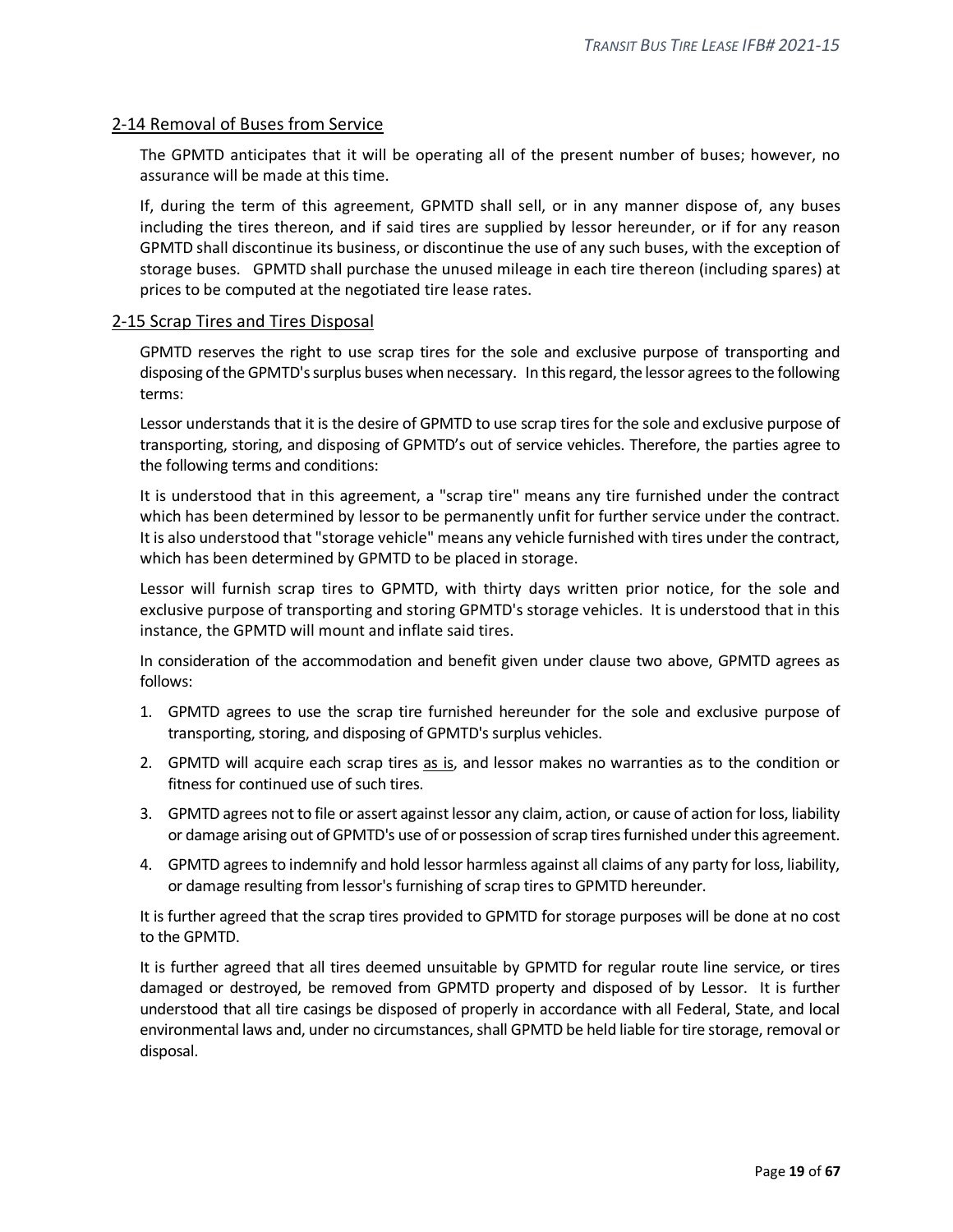## <span id="page-19-0"></span>2-16 Loss and Damage Tire Billing

Cost for damaged tires shall be included in the rate per tire mile. "Damage" means the abuse by partial or total destruction of a tire by means other than normal wear, including but not limited to, irregular wear, damage from brake heat, curbing, road hazards and misalignment. GPMTD agrees to maintain buses' suspension and steering in accordance with bus manufacturers' alignment specifications and keep brakes properly adjusted. Tires that are damaged beyond repair by an accident or fire, or have been lost, sold, or purchased, shall be paid for at the rental rate then in effect based on the remaining tire mileage.

GPMTD is exempt from payment of Illinois State sales and use taxes and taxes must not be included in proposal prices.

#### <span id="page-19-1"></span>2-17 Projected Annual Mileage

The projected annual mileage for GPMTD's bus fleet in 2022 is 2,215,000 miles.

#### <span id="page-19-2"></span>2-18 Escalation Clause

The bid base rate per tire mile shall be effective from 3/1/2022 through 3/1/2027 with one year option.

The acceptable bid shall be an all-inclusive firm fixed price for (5) five (12) twelve-month periods.

#### <span id="page-19-3"></span>2-19 Contract Form

Any contract or leasing agreement entered into between the lessor and GPMTD shall be the "standard industry form" for tire leases of this nature. Such contact or leasing agreement shall be provided by the lessor, must contain all of the leasing and service specifications presented herein, and be in a form acceptable to GPMTD.

#### <span id="page-19-4"></span>2-20 Incorporation of Specifications

These specifications shall be incorporated into and made a part of any contract or leasing agreement entered into between the lessor and GPMTD.

In the event of any conflict between the terms and conditions of said contract or leasing agreement and those of the specifications, the terms and conditions of the specifications shall prevail.

#### <span id="page-19-5"></span>2-21 Contract Termination

This contract and any modifications(s) thereof may be terminated by GPMTD at its absolute discretion when it determines that necessity requires such termination. Upon such termination, or upon expiration of this agreement, GPMTD may, at its sole election, direct contractor to remove from GPMTD property all new tires and any other Lessor products which have never been mounted which were leased hereunder to the GPMTD and in addition the GPMTD may, at its sole election either:

Pay for all original tread on buses, in GPMTD's garage, in transit or in stock, that have been assigned by Supplier to GPMTD's fleet. Payment for original tires shall be on the basis of the unused mileage remaining in such tires multiplied by the applicable net billing rate per tire mile in effect at said termination date. The unused mileage in each original tread tire.

or

1. On 30 days' written notice prior to the termination date of this agreement, GPMTD may elect to continue to use all tires furnished by lessor under such agreements in effect on the termination or expiration date, for a period of 36 months from said termination or expiration date; and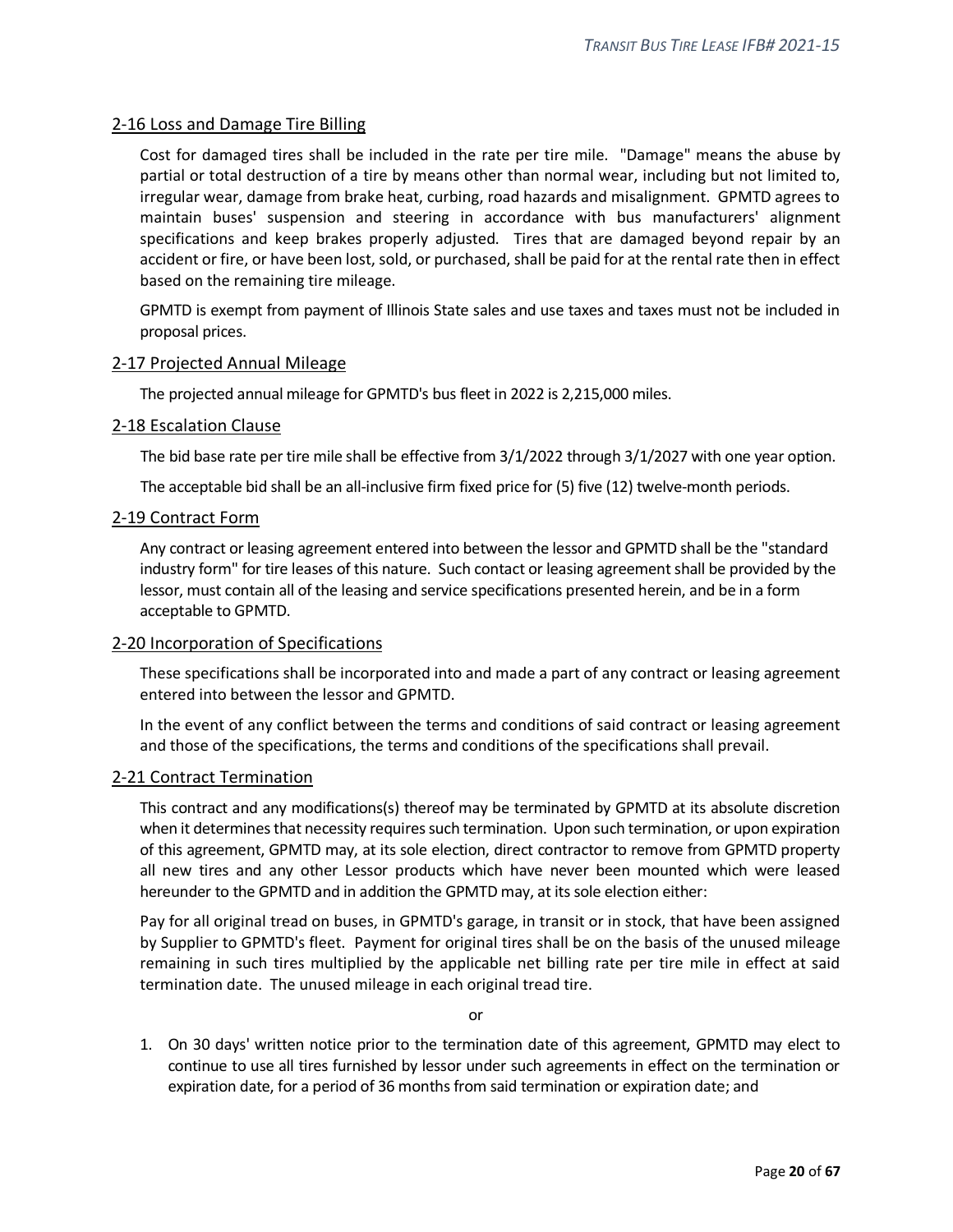- 2. All terms, conditions, and provisions of said agreement shall remain in force and effect during said 36 month period, except that the lessor shall be relieved of any requirement to furnish GPMTD with tires, supplies or services, during said 36 month period unless requested by GPMTD and agreed to by lessor; and
- 3. The rate or rates per bus mile in effect during such 36 month period shall be the rate or rates in effect for the period immediately preceding and commencement date of such 36 month period; and
- 4. It is understood that GPMTD shall continuously use such tires insofar as practicable on its highest mileage runs until such tires are rendered permanently unfit for service during said 36 month period; and
- 5. Upon the expiration of said 36-month period, GPMTD shall pay for any then unused mileage remaining in such tires at the rate set forth in Paragraph (3.) above.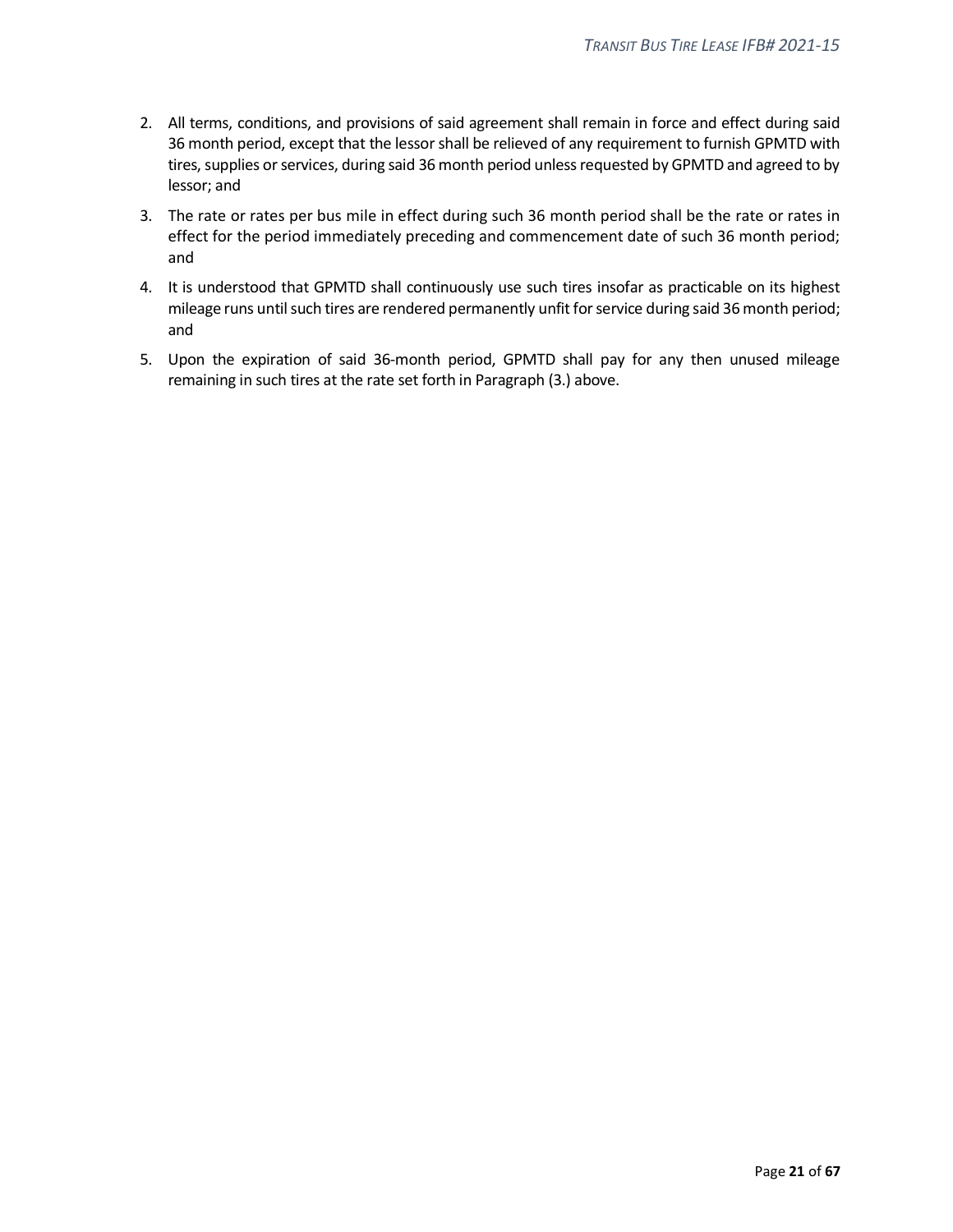## <span id="page-21-0"></span>SECTION 3 – BID SUBMISSION PROVISIONS

#### <span id="page-21-1"></span>3-1 Postponement, Amendment and/or Cancellation of Invitation for Bids

The GPMTD reserves the right to revise or amend any portion of this IFB prior to the date and time for the bid delivery. Such revisions and amendments, if any, shall be issued through addenda to this IFB. Copies of such addenda and/or amendments shall be placed on the GPMTD website and will be furnished to the Bidder's email address submitted on the Contractors Registration Form. If the revisions or addenda require changes in requested information or the format for bid submission, the established date for submission of bids contained in this IFB may be postponed by such number of days as, in the GPMTD's opinion, shall enable Bidders adequate time to revise their bids.

GPMTD reserves the right to cancel this IFB at any time or change the date and time for submitting bids by announcing same prior to the date and time established for bid submittal.

#### <span id="page-21-2"></span>3-2 Rejection of Bids

GPMTD reserves the right to reject any or all bids and waive any minor informalities or irregularities.

#### <span id="page-21-3"></span>3-3 Clarification of Bids

GPMTD reserves the right to obtain clarification of any point in a bid or to obtain additional information necessary to properly evaluate a particular bid. Failure of a Bidder to respond to such a request for additional information or clarification may result in the bids' rejection.

#### <span id="page-21-4"></span>3-4 Approved Equals

In all cases, services and materials must be furnished as specified. Where brand names or specific items are used in the specifications, consider the term "or approved equal" to follow.

Any unapproved deviations, exceptions, substitutions, alternates or conditional qualifications contained in a bid may be cause for its rejection.

If potential Bidders believe that their product is equal to the product specified, they must submit a written request to GPMTD on the provided form (Attachment D) and this request will be approved or rejected by GPMTD at least seven (7) calendar days prior to the due date of bids. Requests for approved equals and clarification of specifications must be received by GPMTD in writing a minimum of fifteen (15) days before the bid opening to allow analysis of the request.

Any request for an approved equal must be fully supported with catalog information, specifications and illustrations, or other pertinent information, as evidence that the substitute offered is equal to or better than the specification. Where an approved equal is requested, the Bidder must demonstrate the equality of this product to GPMTD to determine whether the Bidder's product is or is not equal to that specified.

#### <span id="page-21-5"></span>3-5 Modification or Withdrawal of Bids and Late Bids

At any time before the time and date set for submittal of bids, a Bidder may request to withdraw or modify its Bid. Such a request must be made in writing by a person with authority as identified on the IFB Cover Page, provided their identity is made known and a receipt is signed for the bid. All bid modifications shall be made in writing executed and submitted in the same form and manner as the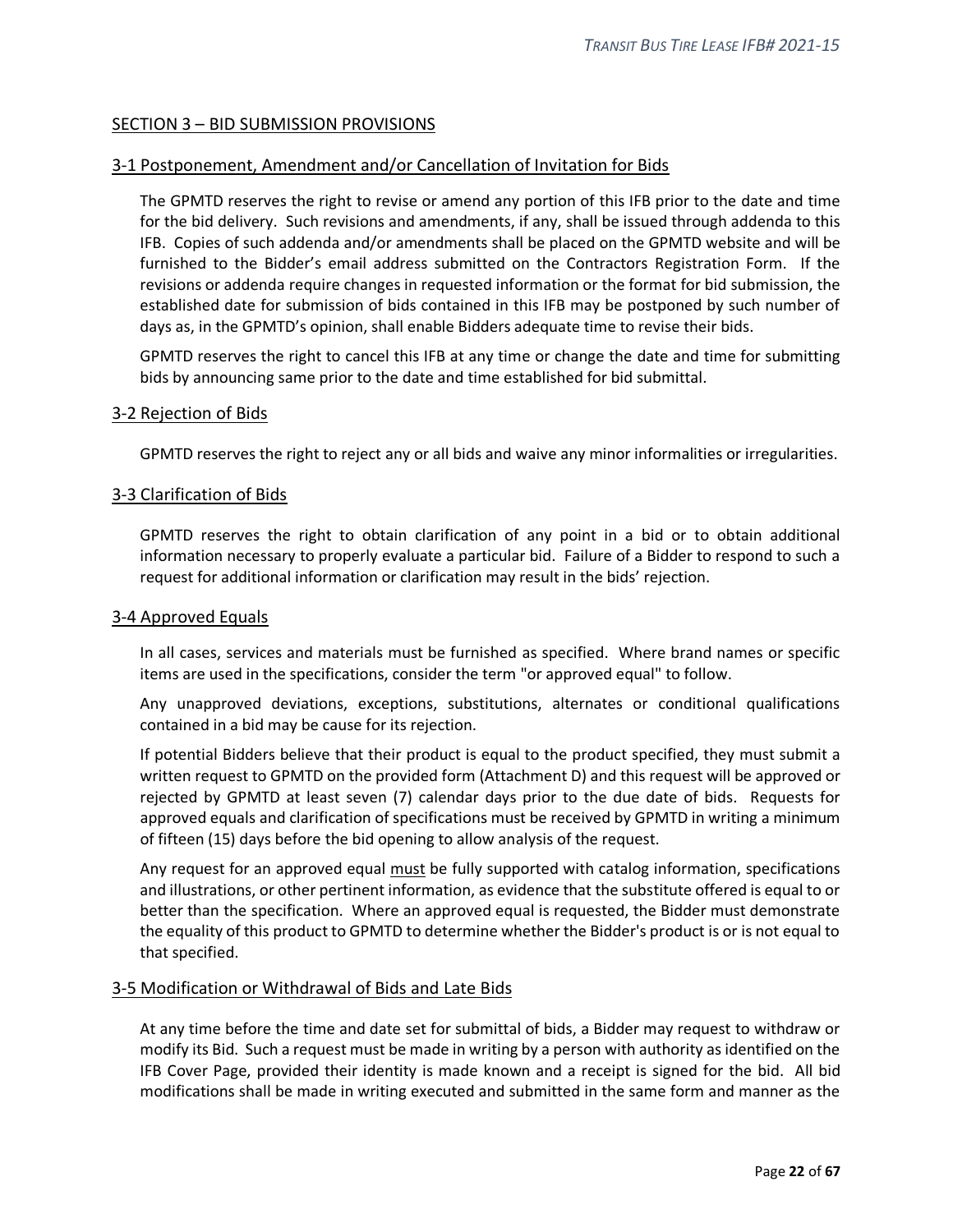original bid. Any bid or modification of bid received at GPMTD's office designated in the solicitation after the exact time specified for bid receipt will not be considered.

#### <span id="page-22-0"></span>3-6 Errors and Administrative Corrections

GPMTD will not be responsible for any errors in bids. Bidders will only be allowed to alter bids after the submittal deadline in response to requests for clarifications or Best and Final Offers by GPMTD. GPMTD reserves the right to request an extension of the bid period from a Bidder or Bidders.

GPMTD reserves the right to allow corrections or amendments to be made that are due to minor administrative errors or irregularities, such as errors in typing, transposition or similar administrative errors. Erasures or other changes or entries made by the Bidder must be initialed by the person signing the bid.

#### <span id="page-22-1"></span>3-7 Compliance with IFB Terms and Attachments

GPMTD intends to award a Contract based on the terms, conditions, and attachments contained in this IFB. Bidders are strongly advised to not take any exceptions. Bidders shall submit bids which respond to the requirements of the IFB. An exception is not a response to an IFB requirement. If an exception is taken, a "Notice of Exception" must be submitted with the bid. The "Notice of Exception" must identify the specific point or points of exception and provide an alternative.

Bidders are cautioned that exceptions to the terms, conditions, and attachments may result in rejection of the bid.

GPMTD may, at its sole discretion, determine that a bid with a Notice of Exception merits evaluation. A bid with a Notice of Exception not immediately rejected, may be evaluated, but its competitive scoring will be reduced to reflect the importance of the exception. Evaluation and negotiation will only continue with the Bidder if GPMTD determines that a Contract in the best interest of GPMTD may be achieved. The Notice of Exception will be used as part of GPMTD's evaluation of the bid, and, therefore, must be made known during the course of the proposing process. Comments and exceptions substantially altering the form agreement will not be considered after conclusion of the bid process and the award of a contract. Failure to submit a marked-up copy of the form agreement with a bid will be interpreted by GPMTD as the Bidder's acceptance of the form agreement provided herein.

#### <span id="page-22-2"></span>3-8 Collusion

The Bidder guarantees that the bid submitted is not a product of collusion with any other Bidder, and no effort has been made to fix the bid price of any Bidder or to fix any overhead, profit, or cost element of any bid price (Affidavit of Non-Collusion). Failure to submit the signed affidavit at the time of bid opening shall be grounds for disqualification of the Bidder's offer.

If GPMTD determines that collusion has occurred among Bidders, none of the bids from the participants in such collusion shall be considered. GPMTD's determination shall be final.

#### <span id="page-22-3"></span>3-9 Pricing, Taxes and Effective Date

The price to be quoted in any bid will include all items of labor, materials, tools, equipment, delivery and other costs necessary to fully meet the requirements of GPMTD. Any items omitted, which are clearly necessary for the completion of this project, will be considered a portion of such specifications, although not directly specified.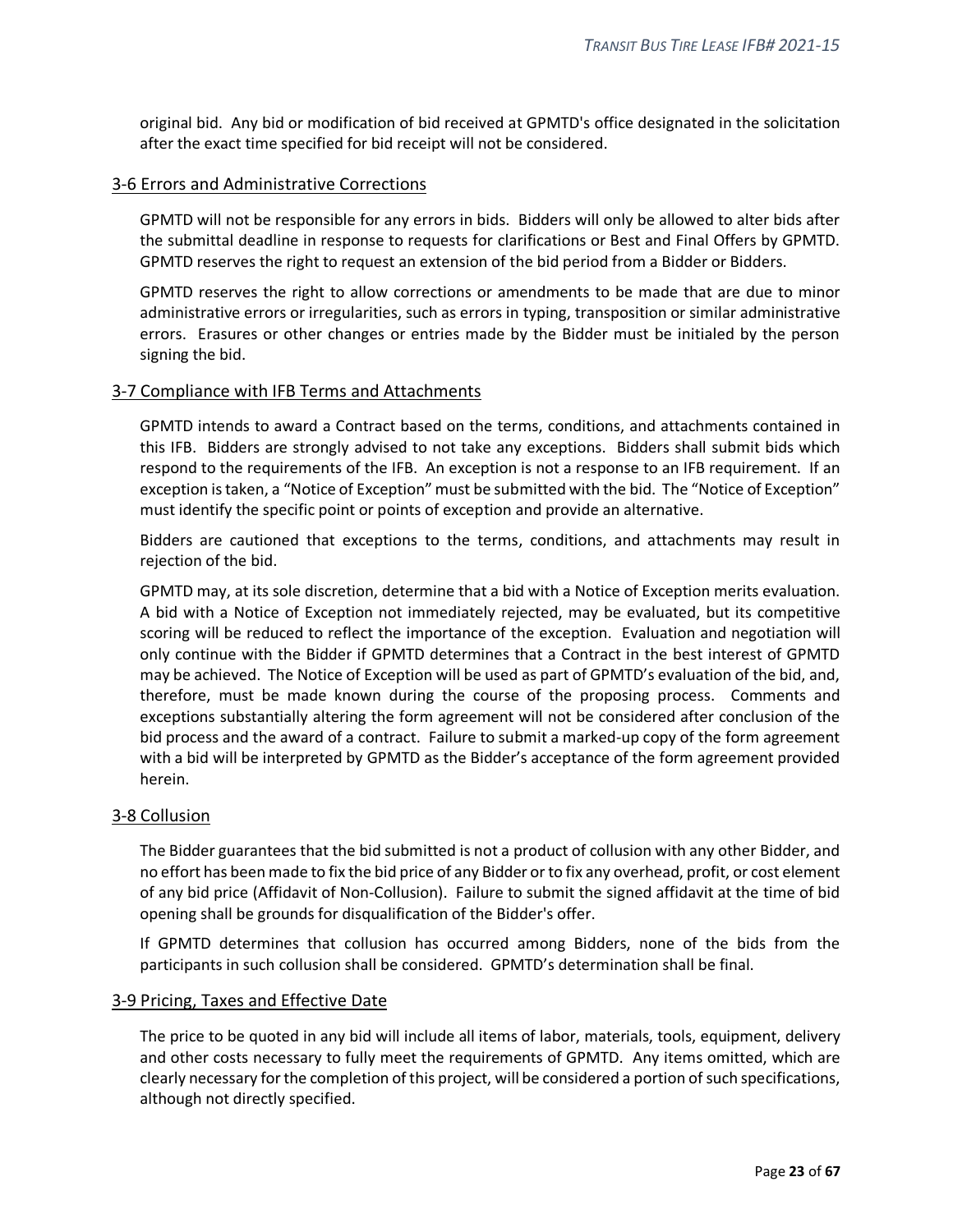Price bids shall include all freight charges, FOB to the designated delivery points.

GPMTD is exempt from payment of Federal, Excise and Transportation Tax, and the Illinois Sales, Excise and Use Tax. Bidders will not include these taxes in their proposed price(s). All other government taxes, duties, fees, licenses, permits, royalties, assessments, and charges shall be included in the proposed price.

In the event of a discrepancy between the unit price and the extended amount for a required item, the unit price will govern.

The price quoted by the proposing companies/firms will not change for a period of ninety (90) days, beginning from the date the bid is opened.

#### <span id="page-23-0"></span>3-10 Bid Alternatives

Bids shall address all requirements identified in this solicitation. In addition, GPMTD may consider bid alternatives submitted by Bidders that provide enhancements beyond the IFB requirements. Bid alternatives may be considered if deemed to be in GPMTD's best interests. Bid alternatives must be clearly identified.

#### <span id="page-23-1"></span>3-11 Single Bid Response

If only one Bid is received in response to the IFB, a sample of two (2) Bids, if available, awarded to the Bidder within the past two (2) years may be requested of the single Bidder. A cost/price analysis and/or audit may be performed of the cost bid in order to determine if the price is fair and reasonable.

#### <span id="page-23-2"></span>3-12 Exclusionary or Discriminatory Specifications

GPMTD agrees that it will comply with the requirements of 49 U.S.C. Section 5323(h) (3) by refraining from using any Federal assistance awarded by the FTA to support procurements using exclusionary or discriminatory specifications. GPMTD further agrees to refrain from using state or local geographic preferences, except those expressly mandated or encouraged by Federal Statute.

#### <span id="page-23-3"></span>3-13 Protest Procedures

#### Pre-Bid Protests:

All protests concerning solicitation specifications, criteria and/or procedures shall be submitted in writing (defined as being sent or received via letter or facsimile on official firm/agency letterhead or by electronic mail) to the Board Chair as specified below not later than ten (10) business days prior to the deadline for submission of bids/proposals.

The Board Chair may, within his or her discretion, postpone the deadline for submission of bids/proposals, but in any case, shall provide a written response to all protests not later than five (5) business days prior to the deadline for submission of bids/proposals. If the deadline for submission of bids/proposals is postponed by the Board Chair as the result of a protest the postponement will be announced through an addendum to the solicitation.

The decision by the Board Chair shall be the final agency decision on the matter.

#### Pre-Award Protests:

With respect to protests made after the deadline for submission of bids/proposals but before contract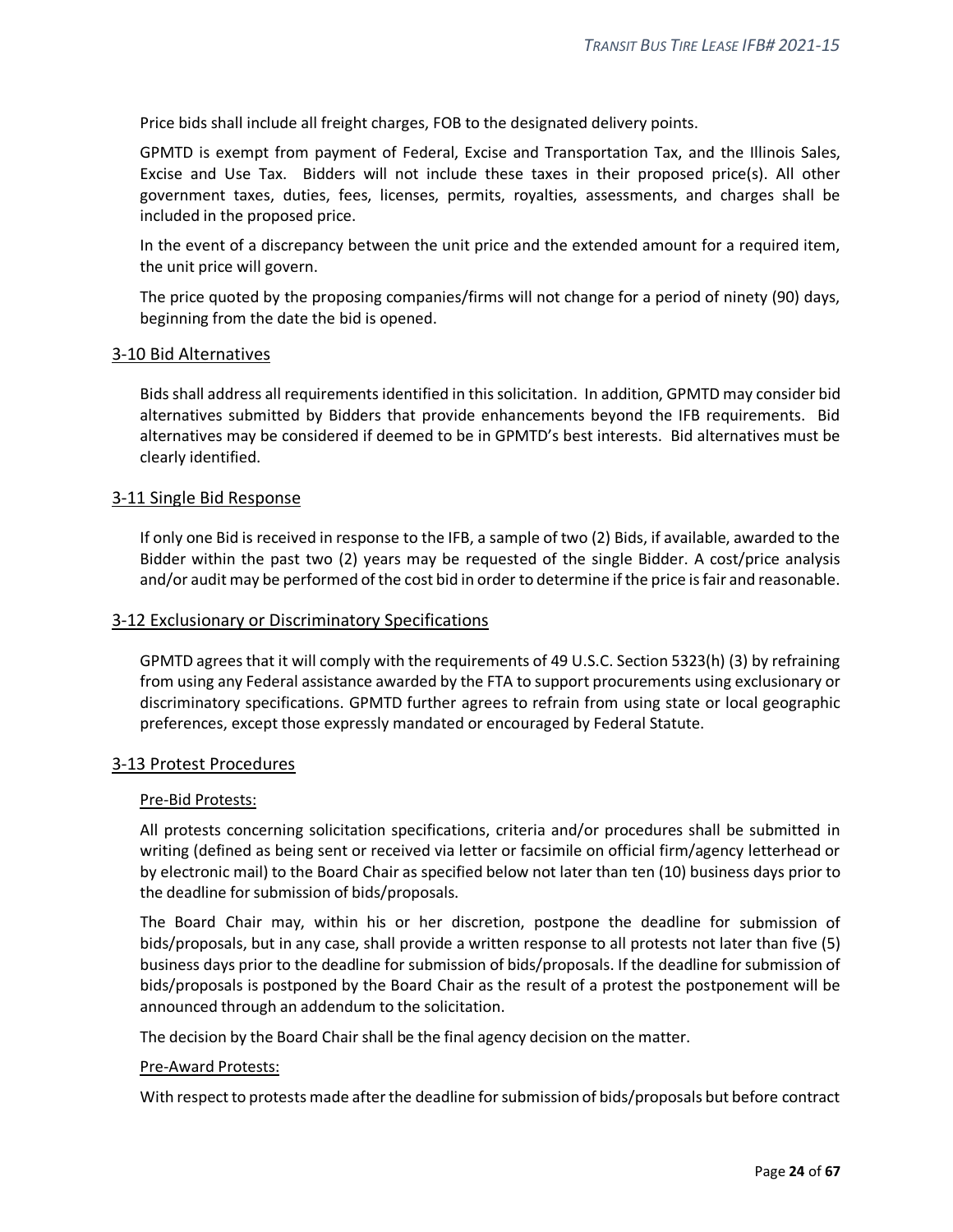award by GPMTD, protests shall be limited to those protests alleging a violation of Federal or State law, a challenge to the bids/proposal's evaluation and award process.

Such protests shall be submitted in writing (defined as being sent or received via letter or facsimile on official firm/agency letterhead or by electronic mail) to the Board Chair as specified below not later than five (5) business days after the Recommendation for Contract Award announcement by GPMTD.

The Board Chair, within his or her discretion, postpone the award of the contract, but in any case, shall provide a written response to all protests not later than three (3) business days prior to the date that GPMTD shall announce the contract award.

The decision by the Board Chair shall be the final agency decision on the matter.

#### Requirements for Protests:

All protests must be submitted to GPMTD in writing (defined as being sent or received via letter or facsimile on official firm/agency letterhead or by electronic mail), with sufficient documentation, evidence and legal authority to demonstrate that the Protestor is entitled to the relief requested. The protest must be certified as being true and correct to the best knowledge and information of the Protestor and be signed by the Protestor. The protest must also include a mailing address to which a response should be sent.

Protests received after the deadlines for receipt of protests specified above are subject to denial without any requirement for review or action by GPMTD.

All protests must be directed in writing (defined as being sent or received via letter or facsimile on official firm/agency letterhead or by electronic mail) to the Board Chair at the address shown in the solicitation documents.

#### Protest Response:

The Board Chair shall issue written responses to all protests received by the required protest response dates. All protest responses shall be transmitted by first-class U.S. Postal Service to the address indicated in the protest letter.

For convenience, GPMTD will also send a copy of the response to a protest to the Protester by facsimile and/or electronic mail if a facsimile number and/or electronic mail address are indicated in the protest letter. The protest response transmitted by U.S. Postal Service shall be the official GPMTD response to the protest and GPMTD will not be responsible for the failure of the Protester to receive the protest response by either facsimile or electronic mail.

#### <span id="page-24-0"></span>3-14 Insurance Requirements

Contractor shall not commence work until all insurance required under this section has been obtained and the proper insurance verification has been provided to GPMTD.

## <span id="page-24-1"></span>3-14.1 General Requirements

All insurance policies shall be written with a company or companies licensed to conduct business within the State of Illinois and holding a current Best's Key Rating of A- VII or better. Contractor agrees to name GPMTD as additional insureds on General, Business Automobile and Excess or Umbrella liability policies by endorsement to the policies. Insurance policies shall be endorsed to give GPMTD 30 day's written notice (10 days in case of Workers Compensation) of cancellation for any reason, non-renewal or material change in coverage or limits. In case of non-payment of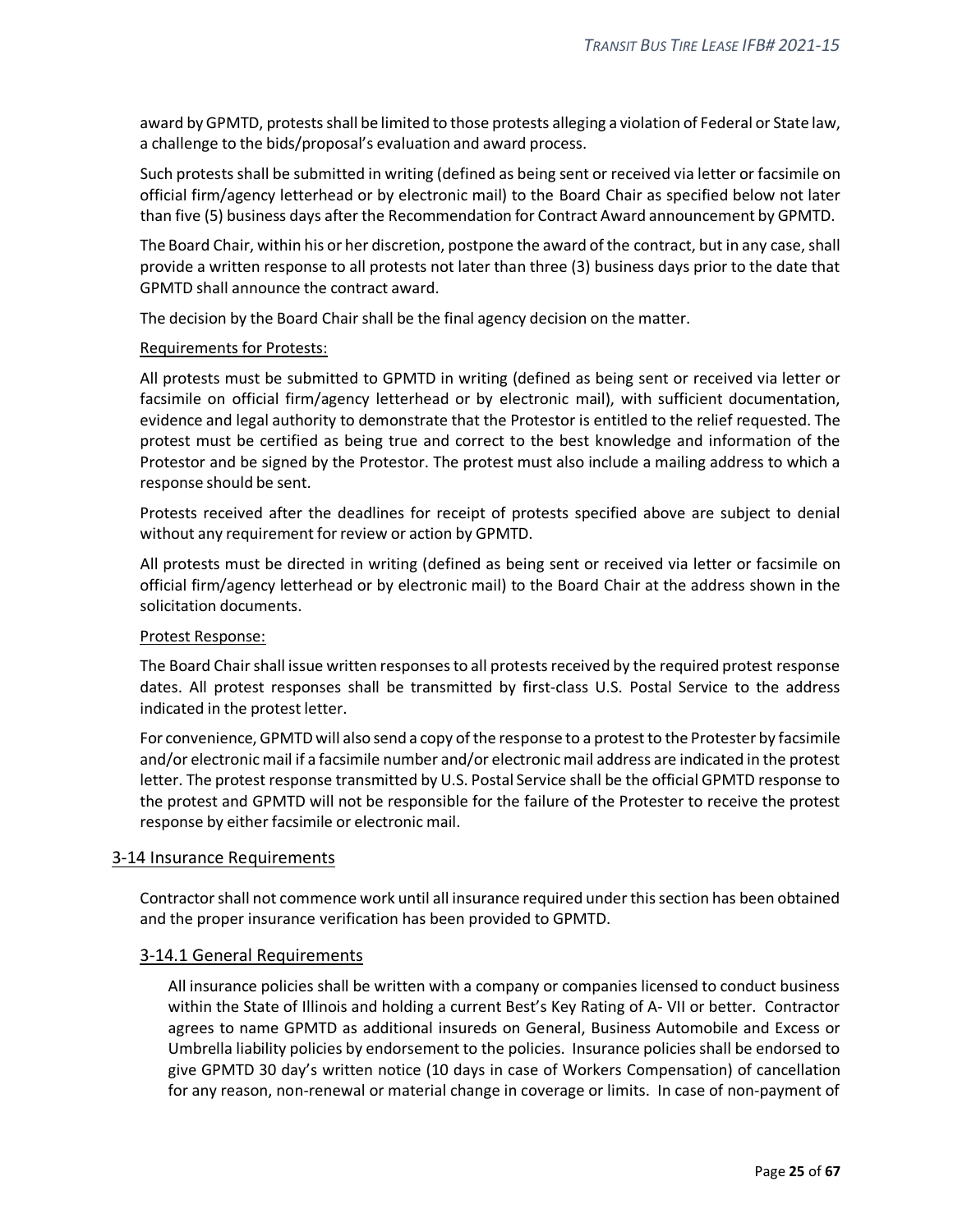premium by Contractor, GPMTD retains the rights but is not obligated to pay any premiums and deduct such amounts from any payments due to the Contractor.

There shall be no exclusions for punitive damages in the General or Business Automobile policies.

Complete, certified copies of all insurance policies applicable to this agreement will be sent to GPMTD within 60 days of each inception or anniversary date, so that these insurance policies may be reviewed by GPMTD. Until copies of policies are received, Evidence of Coverage in the form of an original Certificate of Insurance shall be submitted to GPMTD. The Contractor also agrees to have deficiencies in the insurance policies amended as per the directions of GPMTD or its representative.

Failure to provide the required insurance shall not relieve the Subcontractor of any liability the Prime contractor shall have under this agreement or at law.

Subcontractor's Liability Any portion of the Work to be performed for Contractor by a Subcontractor shall be performed pursuant to an appropriate written subcontract between Contractor and Subcontractor. No subcontract shall relieve Contractor of its obligations under this agreement. Contractor shall remain responsible for all subcontracted Work, and Contractor shall be as fully liable to Owner for the acts and omissions of its Subcontractors, their agents, representatives, and persons directly or indirectly employed by them as it is for the acts and omissions of Contractor's own employees. Any subcontracts between Contractor and Subcontractor will obligate the Subcontractor to the Owner to the same extent as Contractor is obligated to the Owner. The Owner is a third-party beneficiary of such Subcontractor or Subcontractors and in that regard will have the same rights against the Subcontractor as the Contractor would have against the Subcontractor. Such subcontracts will specifically require that the Subcontractor will comply with the insurance provisions of this agreement for the benefit of the Owner, to the same extent that the Contractor is obligated to do so.

## <span id="page-25-0"></span>3-14.2 Required Coverages

Contractor and each of its Subcontractors shall adhere to the following provisions and in those respects shall maintain the following minimum insurance coverage. When the term "Each" is used it refers to the "Contractor" and any Subcontractors hired or engaged by the "Contractor" both separately and collectively.

A. **Commercial General Liability** (Occurrence Form), Each shall carry Commercial General Liability Insurance on ISO form CG 2010 (10 01) and CG 2037 (10 01) (or a substitute form providing equivalent coverage) which is in a form satisfactory to Owner. Either singly or in combination with Excess or Umbrella Liability Insurance policy **covering all operations** with the following limits:

| Each Occurrence (Bodily Injury, Property Damage)  | \$1,000,000 |
|---------------------------------------------------|-------------|
| Personal and Advertising Injury Limit             | \$1,000,000 |
| General Aggregate Limit                           | \$1,000,000 |
| Products and Completed Operations Aggregate Limit | \$1,000,000 |
| Fire Damage Limit                                 | \$50,000    |
| Medical Payments - Any One Person                 | \$5,000     |
| Coverage shall include:                           |             |

Premises/Operations, Independent Contractors, Personal Injury (with Employment Exclusion deleted), Broad Form Property Damage Endorsement, Blanket Contractual Liability (must expressly cover the indemnity provision of this Contract)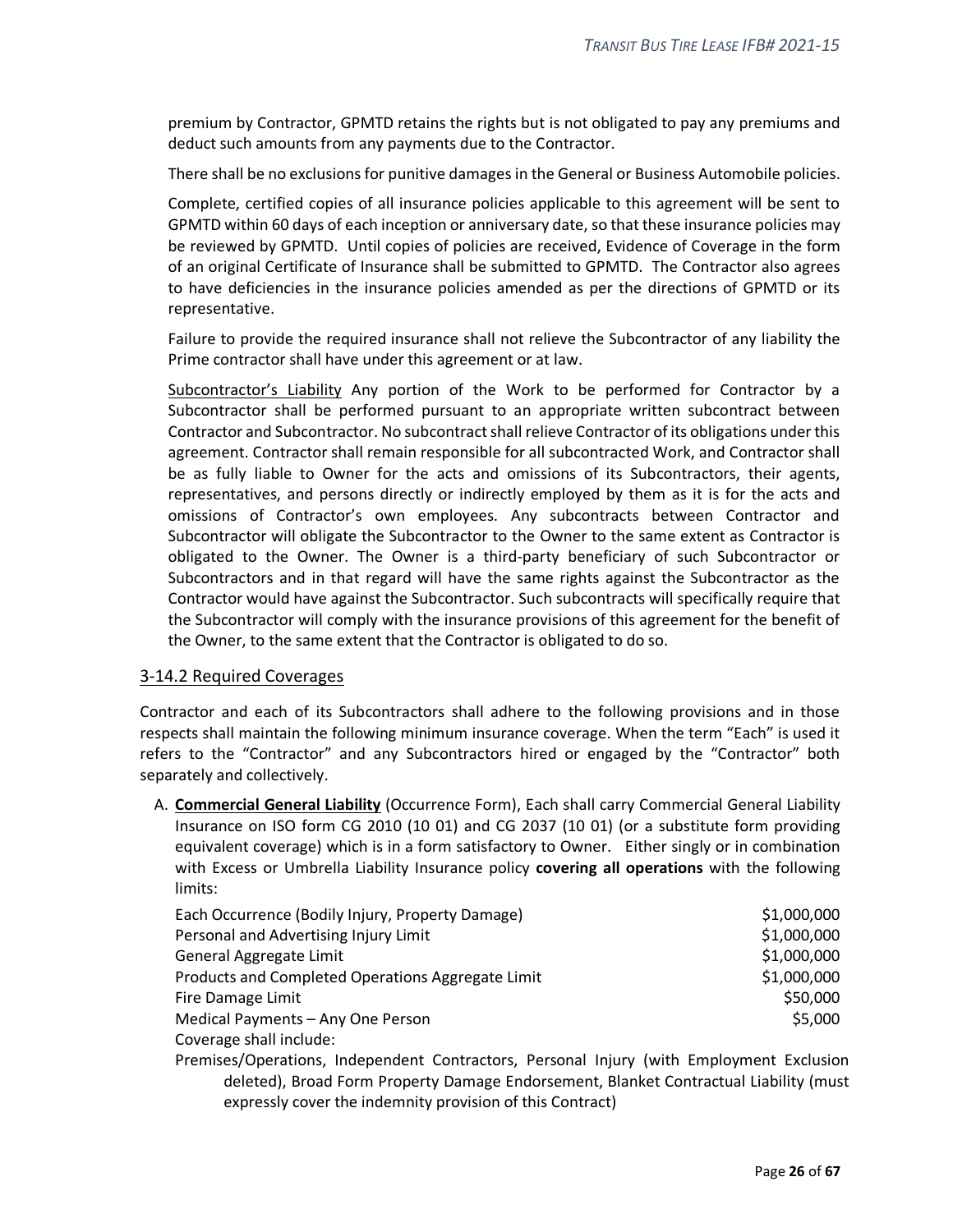B. **Business Automobile Policy** either singly or in combination with Excess or Umbrella Liability Insurance policy **covering all operations** with the following limits:

| Owned, Hired or Non-Owned (Per Accident)     | \$1,000,000       |
|----------------------------------------------|-------------------|
| Medical Payments (Each Person)               | S5.000            |
| Comprehensive (\$5,000 Deductible – Maximum) | Actual Cash Value |
| Collision (\$5,000 Deductible - Maximum)     | Actual Cash Value |

In the case of policies that list specific vehicles or specific drivers, proof of coverage is required to be provided to GPMTD for each vehicle or driver before it can be used in service. The Contractor will be fully responsible for all physical damage deductibles to GPMTD owned vehicles. In addition, Contractor will be fully responsible for all rental costs and other costs associated with any vehicles that replace any vehicle that sustains any type of physical damage.

- C. **Professional Liability** Professional liability or equivalent with coverage written on an "occurrence" as is and with limits no less than \$10,000,000 per occurrence or claim, and \$10,000,000 policy aggregate. This may not be applicable depending on the contractor.
- D. **Umbrella Policy** The required coverage's may be in any combination of primary, excess and umbrella policies. Any excess or umbrella policy must provide excess coverage over underlying insurance on a following-form basis such that when any loss covered by the primary policy exceeds the limits under the primary policy, the excess or umbrella policy becomes effective to cover such loss. This policy should apply to the Commercial General Liability and Motor Vehicle Coverage. Minimum amount \$5,000,000 per occurrence or claim, which may be adjusted dependent on the scope and scale of the project
- E. **Other Insurance Provisions** The insurance policies are to contain, or be endorsed to contain, the following provisions:
	- a. The District, its officers, officials, employees, and volunteers are to be covered as additional insureds on the CGL policy with respect to liability arising out of work or operations performed by or on behalf of the Contractor including materials, parts, or equipment furnished in connection with such work or operations and automobiles owned, leased, hired, or borrowed by or on behalf of the Contractor. General liability coverage can be provided in the form of an endorsement to the Contractor's insurance (at least as broad as ISO Form CG 20 10, CG 11 85 or both CG 20 10, CG 20 26, CG 20 33, or CG 20 38; and CG 20 37 forms if later revisions used).
	- b. For any claims related to this project, the Contractor's insurance coverage shall be primary insurance coverage at least as broad as ISO CG 20 01 04 13 as respects the District, its officers, officials, employees, and volunteers. Any insurance or self-insurance maintained by the District, its officers, officials, employees, or volunteers shall be excess of the Contractor's insurance and shall not contribute with it. Contractor shall procure and maintain for the duration of the contract, and for 2 years thereafter, insurance against claims for injuries to persons or damages to property which may arise from or in connection with the performance of the work hereunder by the Contractor, his agents, representatives, employees, or subcontractors.

#### F. **Workers Compensation**

| Statutory |
|-----------|
|           |
| \$500,000 |
| \$500,000 |
|           |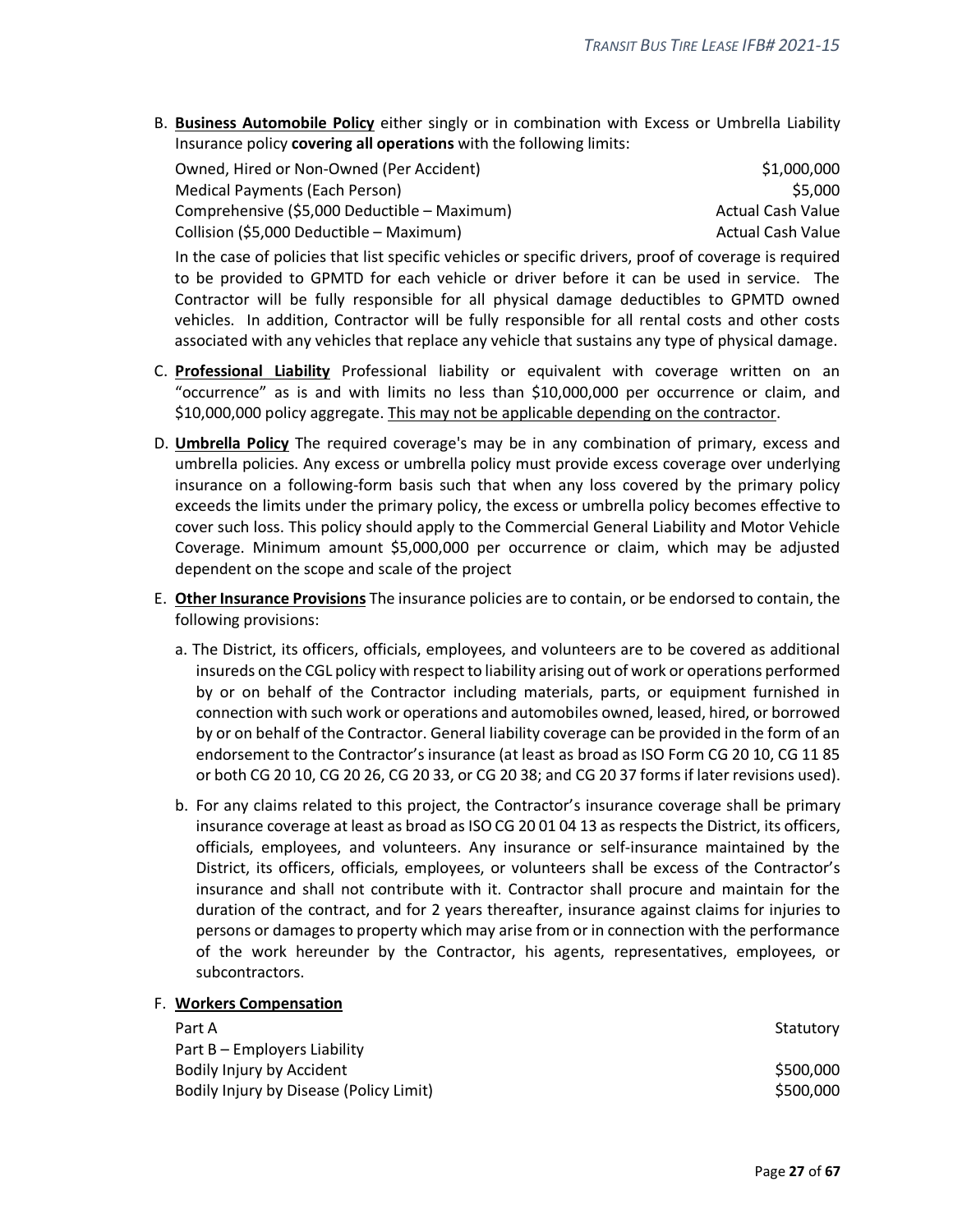#### Bodily Injury by Disease (Each Employee) 6500,000 \$500,000

All States and Voluntary Compensation endorsements shall be included in the Workers Compensation policy. Workers Compensation shall be provided to all employees of the Contractor.

Workers Compensation Waiver To the fullest extent permitted by law, Contractor expressly (a) waives the benefits, for itself and all subcontractors of the provisions of any applicable workers compensation law limiting the tort or other liability of any employer on account of injuries to the employer's employees, and expressly (b) assumes proportionate liability in that regard. Contractor also waives any rights and/or claims for subrogation and/or reimbursement by lien or otherwise for itself, and all Subcontractors to recover from GPMTD any amounts paid under any applicable workers compensation law by Contractor, any Subcontractor or their respective workers' compensation insurers.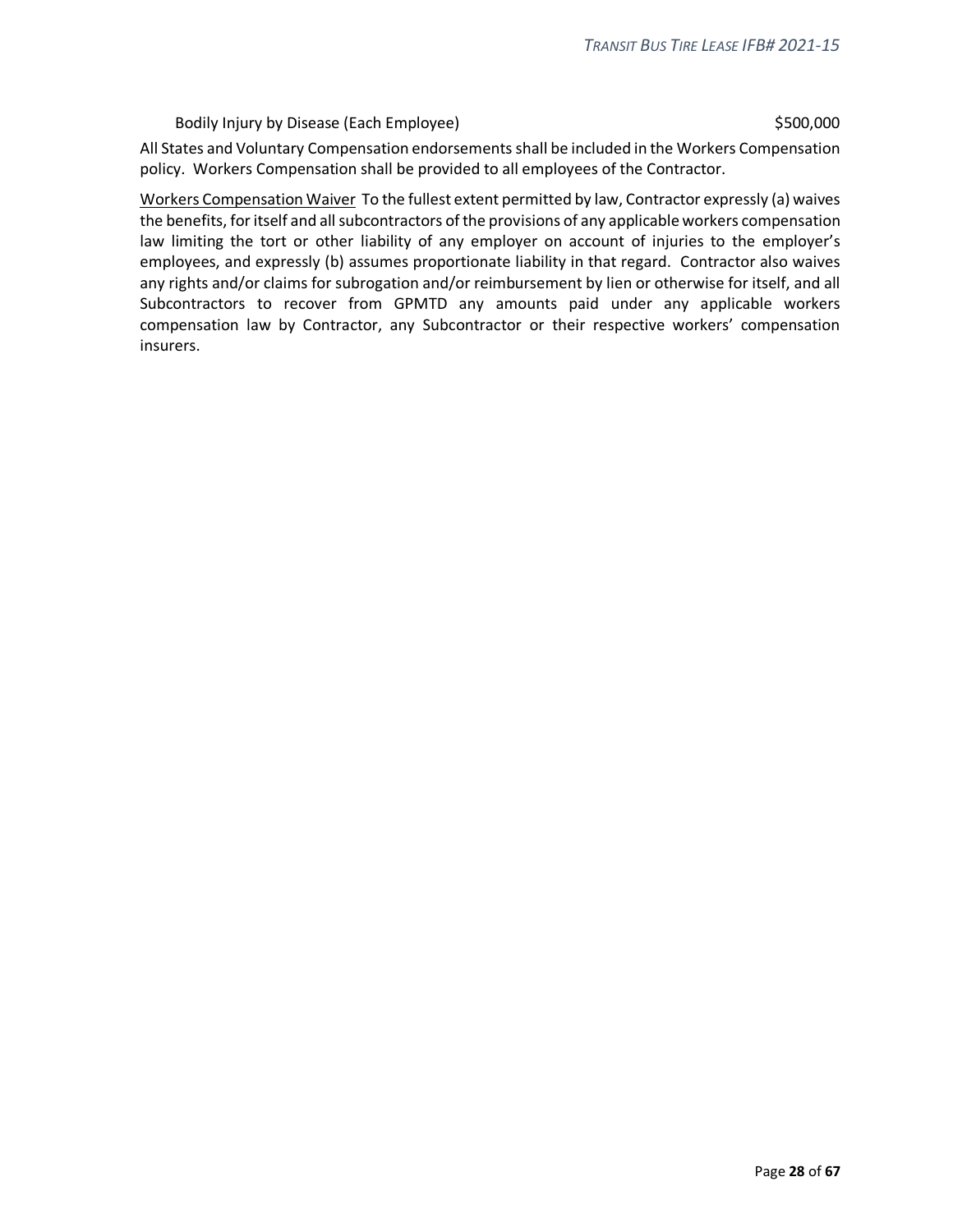## <span id="page-28-0"></span>SECTION 4 – BID EVALUATION & CONTRACT AWARD

#### <span id="page-28-1"></span>4-1 General

GPMTD shall evaluate bid (price) information and award the contract to the lowest responsive and responsible bidder(s) that is in the best interest of the GPMTD.

#### <span id="page-28-2"></span>4-2 Eligibility for Award

The initial step in the bid review process and the purpose is to gauge the responsiveness of the Bidder. The bids will be evaluated according to the following criteria:

- The completeness of the bid,
- The Bidder meets the Scope of Work specifications,
- The Bidder has submitted bid on or before the required due date and time,
- The required forms, certifications, and deliverables have been submitted.

Failure to meet any or all of the above criteria will result in a nonresponsive bid and said bid will be rejected in its entirety.

In order to qualify as a Responsible Bidder, in addition to the other requirements herein provided, a Bidder must be prepared to prove to the satisfaction of the GPMTD that it has the integrity, skill, and experience to faithfully perform the conditions of the Contract and that it has the necessary financial resources to provide the services in a satisfactory manner and within the time specified.

To be considered skilled and experienced, the Bidder must show, among other requirements of the GPMTD, that it has satisfactorily supplied services of the same general type and scope as that which is called for in the IFB.

The Bidder shall maintain at all times, the necessary licenses, permits or certifications required and may be required to furnish evidence of the same.

#### <span id="page-28-3"></span>4-3 Contract Award

Contract award, if any, will be made by GPMTD to the responsible Bidder whose bid best meets the requirements of the IFB, and will be the most advantageous to GPMTD with respect to operational plan, quality, and other factors as evaluated by GPMTD. GPMTD shall have no obligations until a Contract is signed between the Bidder and GPMTD.

Contract award will occur when GPMTD signs the Contract or issues a purchase order. No other act of GPMTD shall constitute Contract award. The Contract will establish the Contract value and incorporate the terms of this document but will not be the authorization for Contractor to proceed.

#### <span id="page-28-4"></span>4-4 Execution of Contract and Notice to Proceed

The Bidder to whom GPMTD intends to award the Contract shall sign the Contract and return it to GPMTD. Upon authorization by GPMTD's Board of Trustees, or designee, the Contract will be countersigned. Upon receipt by GPMTD of any required documentation and submittals by the Bidder, a Notice to Proceed may be issued, if appropriate.

#### <span id="page-28-5"></span>4-5 Public Disclosure of Bids

GPMTD is subject to the Illinois Freedom of Information Act. Therefore, the contents of this IFB and the Contractor's bid submitted in response to this IFB shall be considered public documents and are subject to the Illinois FOIA statutes. As such, all bids submitted to GPMTD will be available for inspection and copying by the public after the selection process has been concluded. There are,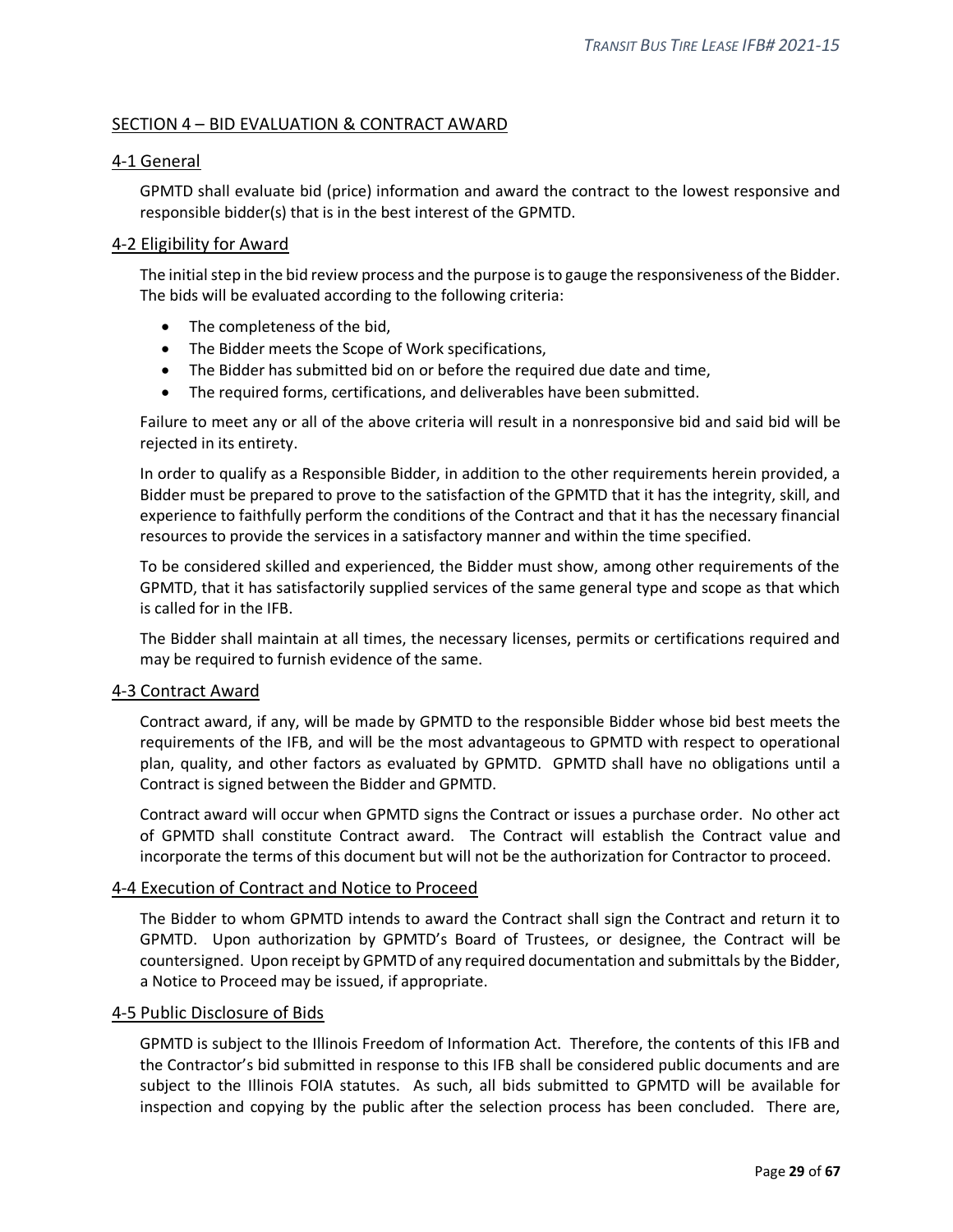however, various items that may be exempt under public disclosure laws. If any proprietary, privileged, or confidential information or data is included in the Contractor's bid, each page that contains this information or data should be marked as such (e.g., "Proprietary," "Confidential," "Business Secret," or "Competition Sensitive") in order to indicate your claims to an exemption provided in the Illinois FOIA. It is GPMTD's sole right and responsibility, however, to make the determination whether these items are exempt or not exempt under the Illinois FOIA statutes.

All data, documentation and innovations developed as a result of these contractual services shall become the property of GPMTD.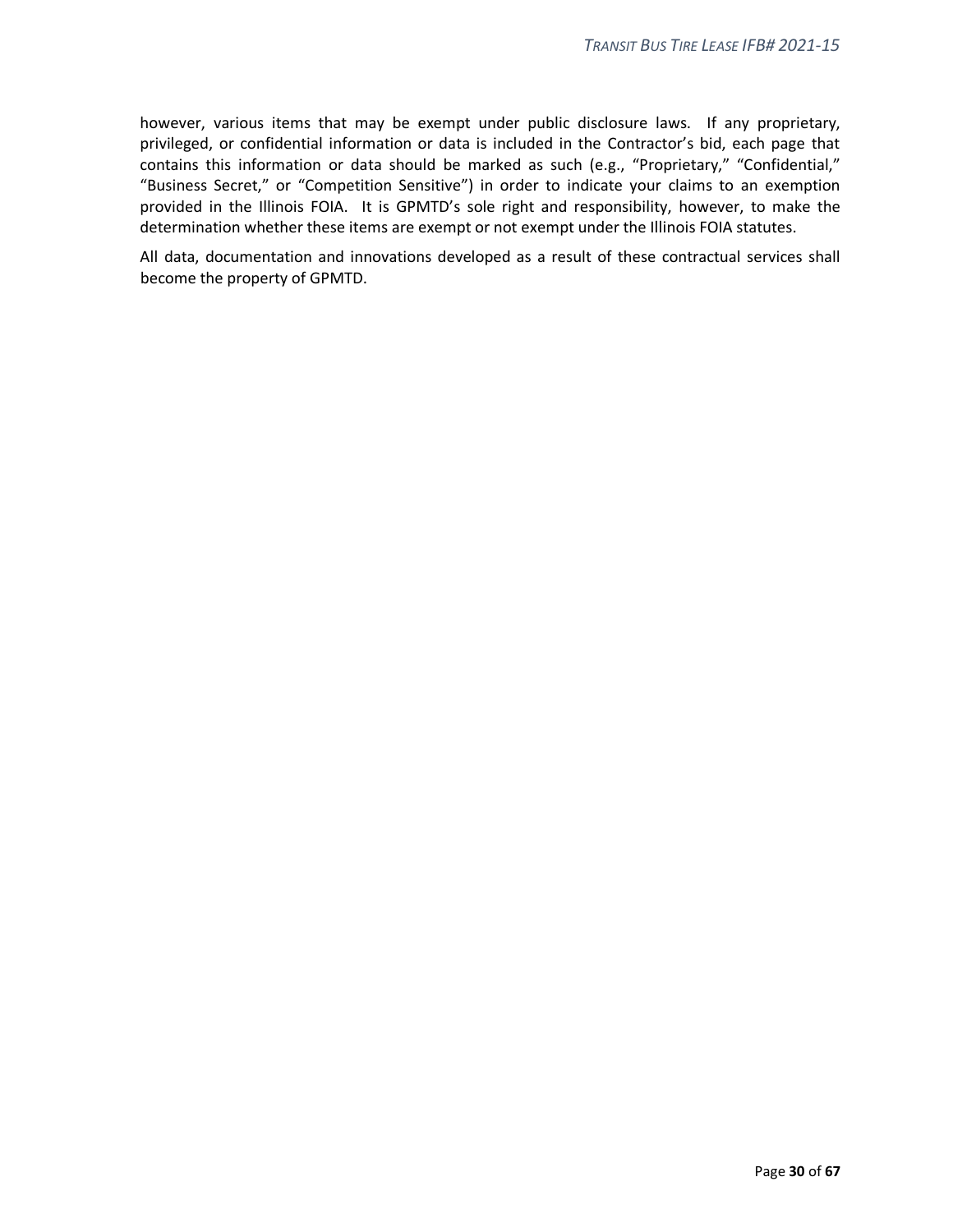## <span id="page-30-0"></span>SECTION 5 – STANDARD CONTRACTUAL TERMS & CONDITIONS

## <span id="page-30-1"></span>5-1 Administration

This Contract is between GPMTD and the Contractor who will be responsible for providing the goods and/or performing the services described herein. GPMTD is not party to defining the division of work between the Contractor and its Subcontractors, if any, and the Specifications and/or Scope of Services has not been written with this intent.

Contractor represents that it has or will obtain all duly licensed and qualified personnel and equipment required to perform hereunder. Contractor's performance under this Contract may be monitored and reviewed by a Procurement Administrator appointed by GPMTD. Reports and data required to be provided by Contractor shall be delivered to the Procurement Administrator. Questions by Contractor regarding interpretation of the terms, provisions, and requirements of this Contract shall be addressed to the Procurement Administrator for response.

#### <span id="page-30-2"></span>5-2 Notification of Delay

Contractor will notify GPMTD's Procurement Administrator as soon as Contractor has, or should have, knowledge that an event has occurred which will delay delivery or start-up of services. Within five days, Contractor will confirm such notice in writing furnishing as many details as is available.

#### <span id="page-30-3"></span>5-3 Request for Extension

Contractor agrees to supply, as soon as such data are available, any reasonable proofs that are required by GPMTD's Procurement Administrator to make a decision of any request for extension. GPMTD's Procurement Administrator will examine the request and any documents supplied by Contractor and will determine if Contractor is entitled to an extension and the duration of such extension. GPMTD's Procurement Administrator will notify Contractor of the decision in writing. It is expressly understood and agreed that Contractor will not be entitled to damages or compensation and will not be reimbursed for losses on account of delays resulting from any cause under this provision.

## <span id="page-30-4"></span>5-4 Contract Changes

Any proposed change in the contract including a change in the scope of work will be submitted to GPMTD for its prior written approval and GPMTD will make the change by a Change Order if agreed upon by both parties in writing. Each written Change Order will expressly include any change in the Contract price or delivery schedule. No oral order or conduct by GPMTD will constitute a Change Order unless confirmed in writing by GPMTD.

#### <span id="page-30-5"></span>5-5 Instructions by Unauthorized Third Persons

In accordance with subsection 5-4, Contract Changes, of the solicitation, GPMTD's General Manager or his/her authorized representative are the only persons authorized to make changes within the general scope of the Contract.

Any instructions, written or oral, given to Contractor by someone other than GPMTD's General Manager or his/her authorized representative, which are considered to be a change in the Contract, will not be considered as an authorized Contract change. Any action on the part of Contractor taken in compliance with such instructions will not be grounds for subsequent payment or other consideration in compliance with the unauthorized change.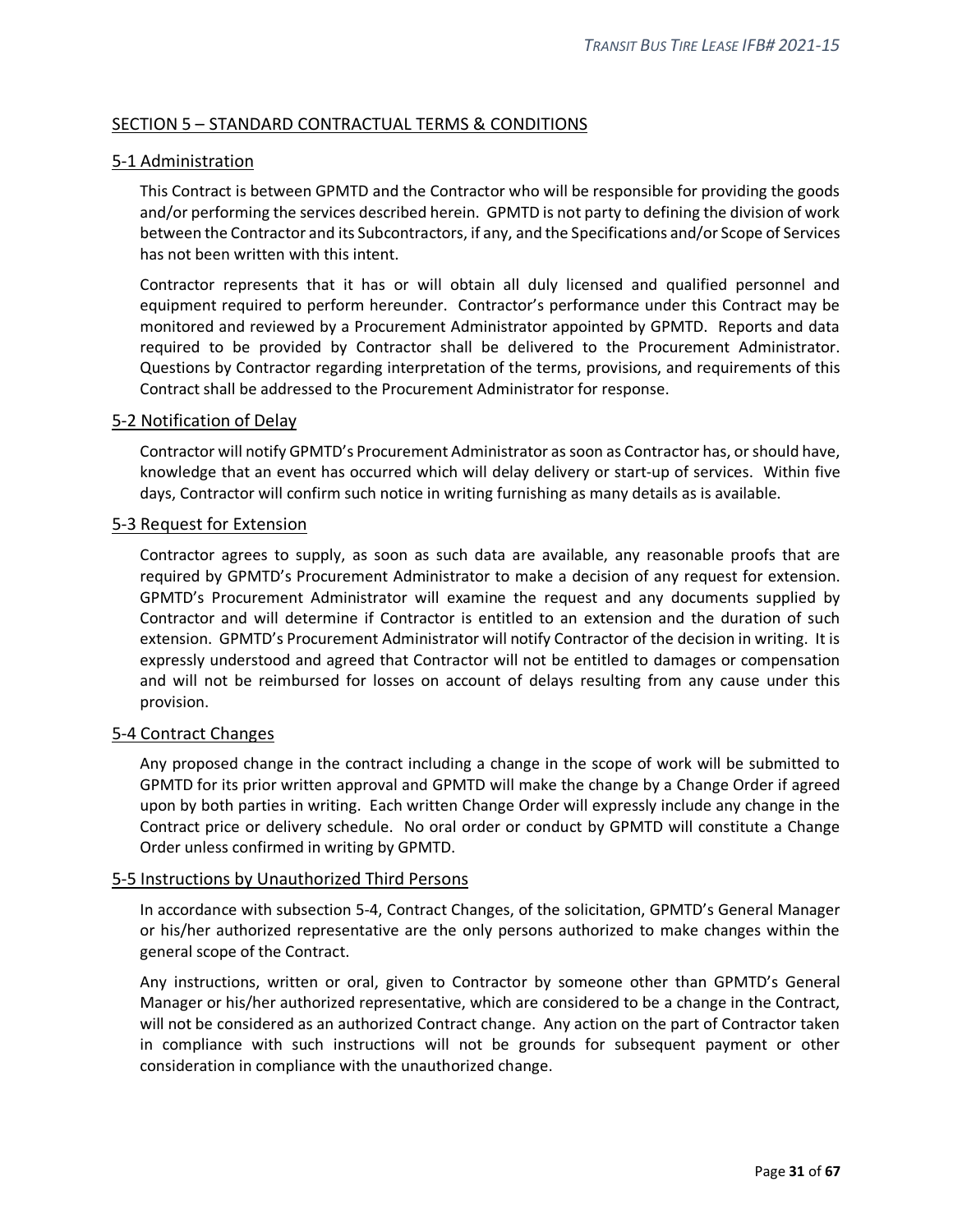## <span id="page-31-0"></span>5-6 Cost or Price Analysis

GPMTD reserves the right to conduct a cost or price analysis for any purchase. GPMTD may be required to perform a cost analysis when competition is lacking for any purchase. Sole source procurements which result in a single Bid being received will be subject to a cost analysis which will include the appropriate verification of cost data, the evaluation of specific elements of costs and the projection of data to determine the effect on Bid prices. GPMTD may require a Pre-Award Audit and potential Contractors shall be prepared to submit data relevant to the proposed work which will allow GPMTD to sufficiently determine that the proposed price is fair, reasonable, and in accordance with Federal, State and local regulations. Procurements resulting in a single Bid will be treated as a negotiated procurement and GPMTD reserves the right to negotiate with the single Bidder to achieve a fair and reasonable price. If a negotiated price cannot be agreed upon by both parties, GPMTD reserves the right to reject the single Bid. Contract change orders or modifications will be subject to a cost analysis.

## <span id="page-31-1"></span>5-7 Lack of Funds

If expected or actual funding is withdrawn, reduced, or limited in any way prior to the expiration date set forth in this Contract or in any amendment hereto, GPMTD may, upon written notice to Contractor, terminate this Contract in whole or in part. Such termination shall be in accordance with GPMTD's rights to terminate for convenience or default.

#### <span id="page-31-2"></span>5-8 Force Majeure

The timely receipt of GPMTD's requirements is essential. If the requirements are not received on time in accordance with the delivery schedule, GPMTD may cancel the unfilled portion of the contract for cause, purchase substitute requirements elsewhere, and recover from Contractor any increased costs, thereby incurred together with all resulting incidental and consequential damages. GPMTD may also terminate for cause, purchase substitute requirements elsewhere and recover costs and damages for breach of Contractor obligations.

The Contractor shall be entitled to a reasonable extension of time from GPMTD for the delays caused by damage to Contractor's and/or GPMTD's property caused by fire, lightning, earthquakes, tornadoes, and other extreme weather conditions or acts of nature, power failures, riots, acts of civil or military authorities of competent jurisdiction, strikes, lockouts, and any other industrial, civil or public disturbances beyond the control of the Contractor and its subcontractors causing the inability to perform the requirements of this Contract. Any delay other than ones mentioned above shall constitute a breach of Contractor's contractual obligations.

## <span id="page-31-3"></span>5-9 Taxes, Licenses, Laws, and Certificate Requirements

Contractor shall maintain and be liable for all taxes, fees, licenses, and costs as may be required by federal, state, and local laws, rules, and regulations for the conduct of business by Contractor and any subcontractors and shall secure and at all times maintain any and all such valid licenses and permits as may be required to provide the services or supplies under this Contract. If for any reason, Contractor's required licenses or certificates are terminated, suspended, revoked, lapsed, or in any manner modified from their status at the time this Contract becomes effective, Contractor shall immediately notify GPMTD in writing of such condition.

Contractor will give all notices and comply with all federal, state, local and GPMTD laws, ordinances, rules, regulations, standards, and orders of any public authority bearing on the performance of the Contract, including, but not limited to, the laws referred to in these General Provisions of the Contract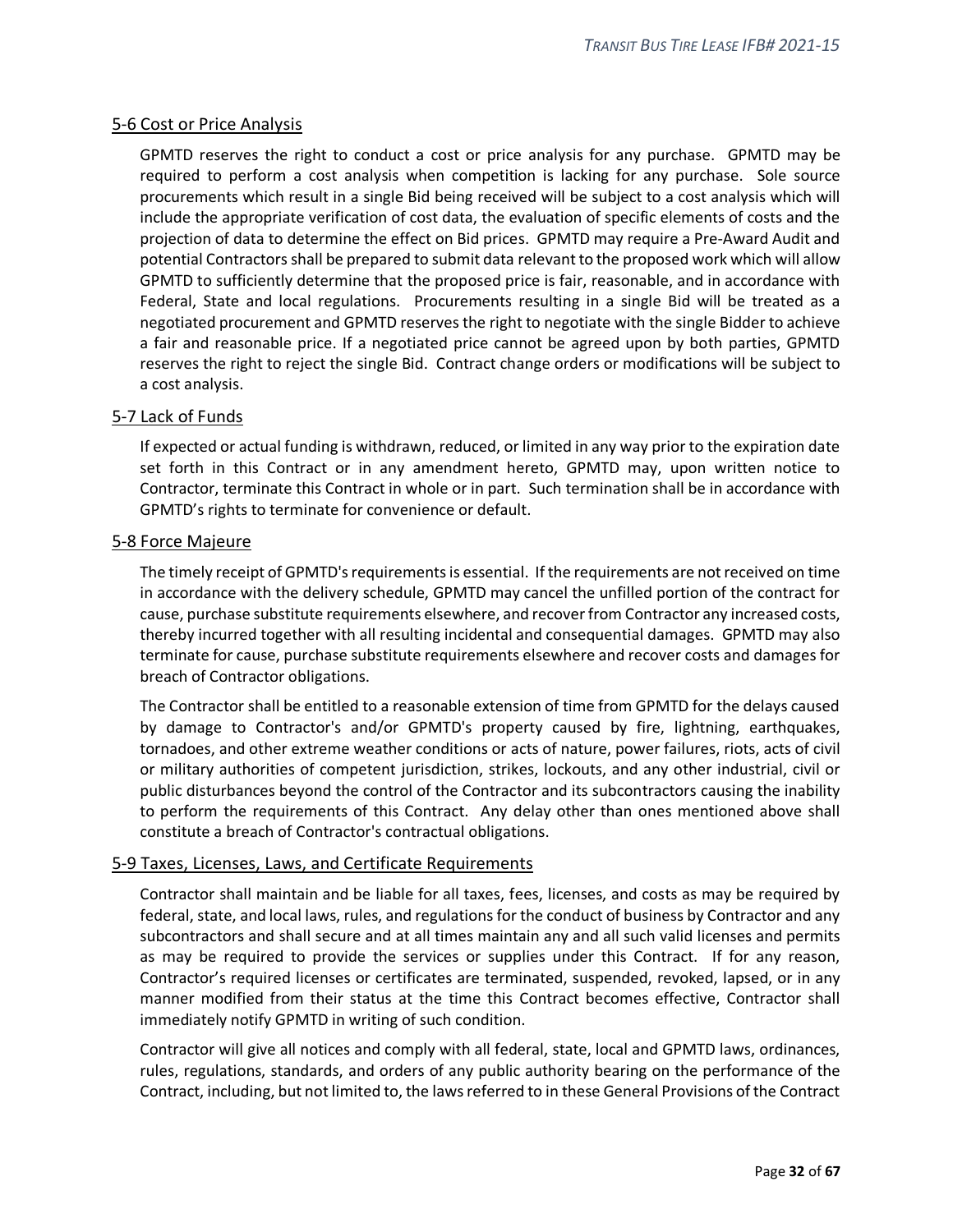and the other Contract Documents. If the Contract Documents are at variance therewith in any respect, any necessary changes shall be adjusted by appropriate modification. Omission of any applicable laws, ordinances, rules, regulations, standards or orders by GPMTD in the Contract Documents shall be construed as an oversight and shall not relieve the Contractor from his obligations to meet such fully and completely. Upon request, Contractor shall furnish to GPMTD certificates of compliance with all such laws, orders and regulations. Contractor shall be responsible for obtaining all necessary permits and licenses required for performance under the Contract.

Applicable provisions of all federal, state, and local laws, and of all ordinances, rules, and regulations shall govern any and all claims and disputes which may arise between person(s) submitting a Bid response hereto and GPMTD, by and through its officers, employees and authorized representatives, or any other persons, natural and otherwise, and lack of knowledge by any Contractor shall not constitute a cognizable defense against the legal effect thereof.

#### <span id="page-32-0"></span>5-10 Defective Work, Materials or Services

When and as often as GPMTD determines that the work, materials, or services furnished under the Contract are not fully and completely in accordance with any requirement of the Contract, it may give notice and description of such non-compliance to Contractor. Within seven (7) calendar days of receiving such written notification, Contractor must supply GPMTD with a written detailed plan which indicates the time and methods needed to bring the work, materials, or services within acceptable limits of the Contract. GPMTD may reject or accept this plan at its discretion. In the event this plan is rejected, the work, materials, or services will be deemed not accepted and returned to Contractor at Contractor's expense. This procedure to remedy defects is not intended to limit or preclude any other remedies available to GPMTD by law, including those available under the Uniform Commercial Code.

#### <span id="page-32-1"></span>5-11 Indemnification and Hold Harmless

To the fullest extent permitted by law, Contractor agrees to indemnify, and hold harmless, and upon request, defend GPMTD, its officers, directors, Board Members, employees, agents, representatives, volunteers, subsidiaries, successors, and assigns ("Indemnitees"), from any claim, liability, damage, expense, suit or demand (including, without limitation, reasonable attorneys' fees and court costs) for any losses, damages, injuries, or death to any persons including Contractor's employees or any Subcontractor's employees, or for damage or loss to any third-party property, arising out of or in any manner related to, based upon, or in connection with any operations, performance, breach, course or Scope of Work, act, omissions, or presence upon, use, or other encountering of any property, facilities, personnel, vehicles, equipment, or operation of GPMTD by or involving GPMTD, Contractor or any of their employees, agents, representatives, facilities, vehicles, materials, equipment, or Subcontractors (regardless of tier) or anyone directly or indirectly employed by any of them, in any connection with the Work performed by or on behalf of Contractor, regardless of whether the Contractor is a party to any lawsuit. In that regard, this obligation to indemnify includes, without limitation, claims against GPMTD for GPMTD's own negligence or fault.

#### <span id="page-32-2"></span>5-12 Applicable Law and Forum

All work done pursuant to any contract resulting from this IFB will be governed by and construed according to the regulations of the Federal Transit Administration and the laws of the State of Illinois. Further, the successful Bidder shall abide by all federal, state, and local laws, codes, and ordinances governing any areas(s) in which a service is rendered and shall have all required permits, licenses, agreements, tariffs, bonding, and insurance required by same. No claims for additional payment shall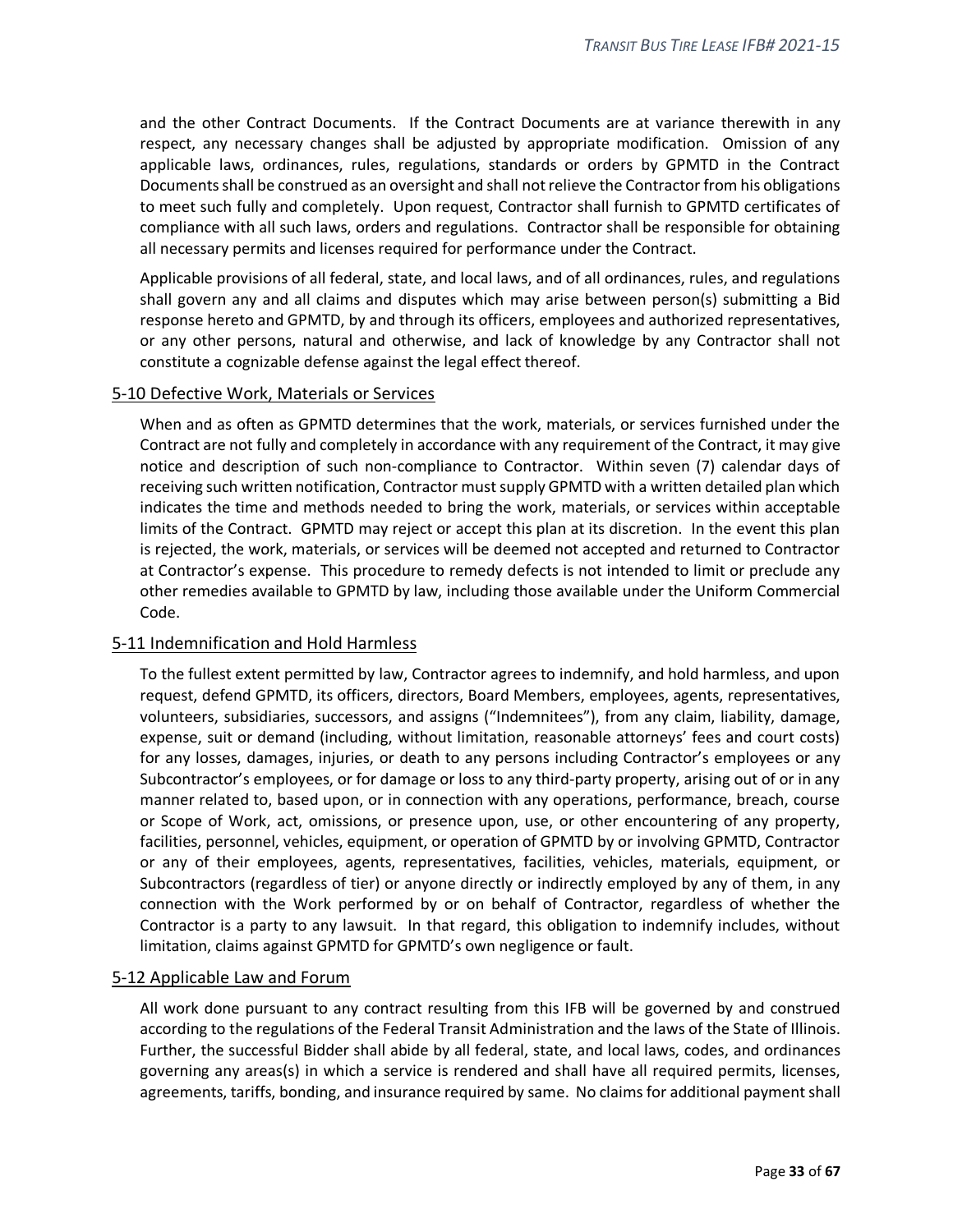be approved for changes required to comply with any such requirements. Any actions arising here from shall be filed in the County of Peoria, Illinois and the Federal Transit Administration if applicable.

#### <span id="page-33-0"></span>5-13 Attorney Fees

In the event either party shall engage the services of an attorney or other professional due to the default of the other party, the defaulting (non-prevailing) party shall pay all legal costs and fees, including attorney's fees, incurred by the non-defaulting (prevailing) party in enforcing its rights.

## <span id="page-33-1"></span>5-14 State Officials and Employees Ethics Act

Greater Peoria Mass Transit District has adopted a policy to adopt the State Officials and Employees Ethics Act. These policies shall apply to GPMTD employees involved in procurement. It is a breach of ethical standards for any GPMTD employee to participate directly or indirectly in a procurement when the employee knows:

- The employee, or any member of the employee's immediate family, has a financial interest pertaining to the procurement;
- A business or organization in which the employee, or any member of the employee's immediate family, has a financial interest pertaining to the procurement; or
- Any other person, business or organization with whom the employee or any member of employee's immediate family is negotiating or has an arrangement concerning prospective employment is involved in the procurement. In addition, any persons acting as members of an evaluation committee for any procurement shall, for the purposes of the procurement, be bound by conditions of this Section. Throughout the bid/proposal evaluation process and subsequent contract negotiations, offerors shall not discuss or seek specific information about this procurement, including but not limited to, the contents of submissions, the evaluation process or the contract negotiations, with members of any evaluation committee, the Board of Trustees, or other Greater Peoria Mass Transit District employees other than the designated procurement officer.

#### <span id="page-33-2"></span>5-15 Conflicts of Interest and Non-Competitive Practices

- A. Conflict of Interest Contractor by entering into this Contract with GPMTD to perform or provide work, services, or materials, has thereby covenanted that it has no direct or indirect pecuniary or proprietary interest, and that it shall not acquire any interest, which conflicts in any manner or degree with the work, services, or materials required to be performed and/or provided under this Contract and that it shall not employ any person or agent having any such interest. In the event that Contractor or its agents, employees or representative's hereafter acquires such a conflict of interest, is shall immediately disclose such interest to GPMTD and take action immediately to eliminate the conflict or to withdraw from this Contract, as GPMTD may require.
- B. Contingent Fees and Gratuities Contractor, by entering into this Contract with GPMTD to perform or provide work, services, or materials, has thereby covenanted:
	- 1. No person or selling agency except bona fide employees or designated agents or representatives of Contractor has been or will be employed or retained to solicit or secure this Contract with an agreement or understanding that a commission, percentage, brokerage, or contingent fee would be paid; and
	- 2. No gratuities, in the form of entertainment, gifts, or otherwise, were offered or given by Contractor or any of its agents, employees, or representatives, to any official, member or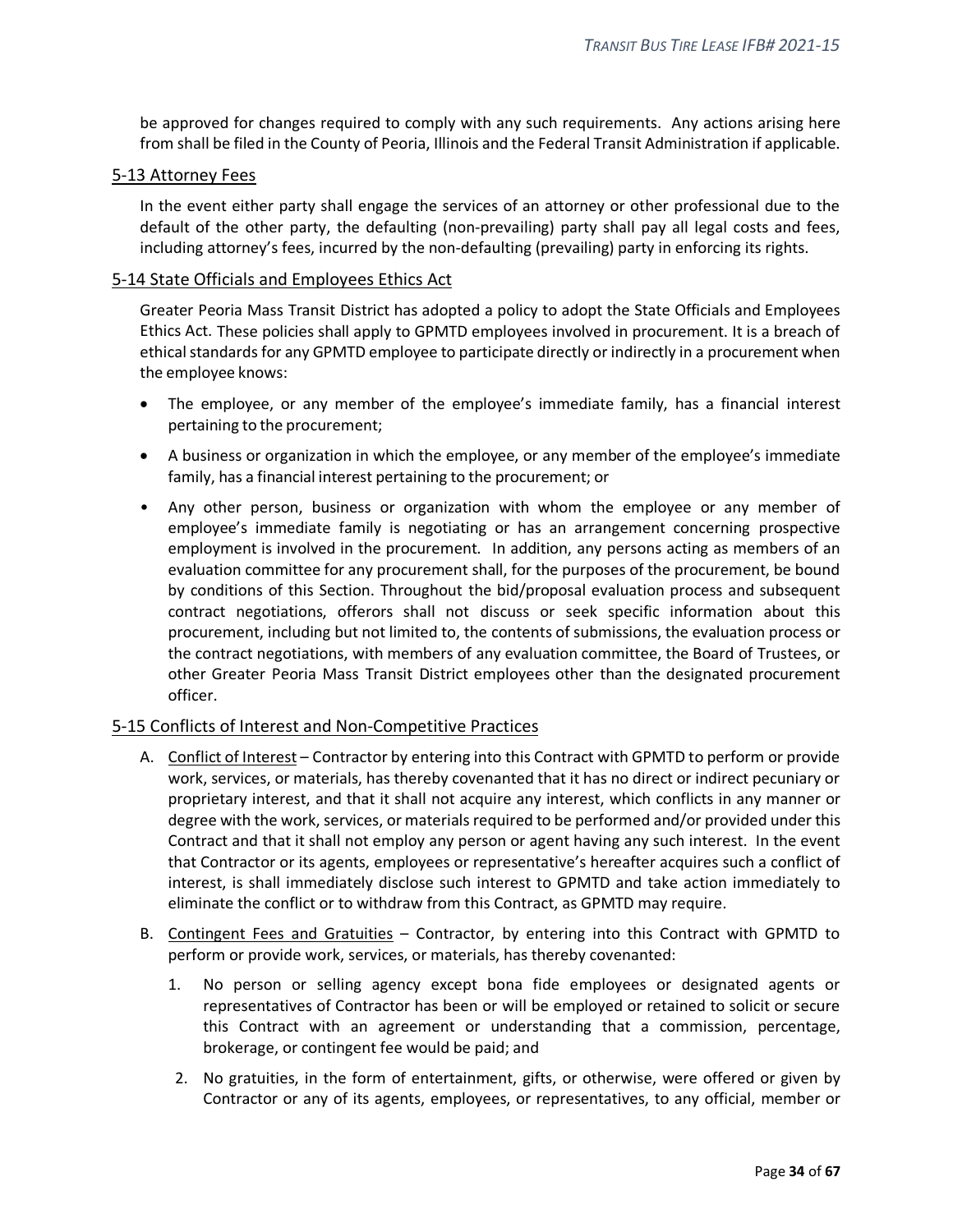employee of GPMTD or other governmental agency with a view toward securing this Contract or securing favorable treatment with respect to the awarding or amending, or the making of any determination with respect to the performance of this Contract.

## <span id="page-34-0"></span>5-16 Conflicts of Interest – Current and Former Employees

GPMTD seeks to eliminate and avoid actual or perceived conflicts of interest and unethical conduct by current and former GPMTD employees in transactions with GPMTD. Consistent with this policy, no current or former GPMTD employee may contract with, influence, advocate, advise, or consult with a third party about a GPMTD transaction, or assist with the preparation of Bids submitted to GPMTD while employed by GPMTD or within one (1) year after leaving GPMTD's employment, if he/she participated in determining the work to be done or process to be followed while a GPMTD employee.

Furthermore, no member, officer, or employee of GPMTD during their tenure or for two (2) years thereafter will have any financial interests, direct or indirect, in this Contract or the proceeds thereof.

#### <span id="page-34-1"></span>5-17 Other Public Agency Orders

Other federal, state, county, and local entities may utilize the terms and conditions established by this Contract. GPMTD does not accept any responsibility or involvement in the purchase orders or contracts issued by other agencies.

#### <span id="page-34-2"></span>5-18 Severability

Whenever possible, each provision of this Contract shall be interpreted to be effective and valid under applicable law. If any provision is found to be invalid, illegal, or unenforceable, then such provision or portion thereof shall be modified to the extent necessary to render it legal, valid, and enforceable and have the intent and economic effect as close as possible to the invalid, illegal, and unenforceable provision.

## <span id="page-34-3"></span>5-19 Non-waiver of Breach

No action or failure to act by GPMTD shall constitute a waiver of any right or duty afforded to GPMTD under the Contract; nor shall any such action or failure to act by GPMTD constitute an approval of, or acquiescence in, any breach hereunder, except as may be specifically stated by GPMTD in writing.

## <span id="page-34-4"></span>5-20 Use of GPMTD's Name in Contractor Advertising or Public Relations

GPMTD reserves the right to review and approve all GPMTD-related copy prior to publication. Contractor will not allow GPMTD-related copy to be published in Contractor's advertisements or public relations programs until submitting GPMTD-related copy and receiving prior written approval from GPMTD's General Manager or his/her authorized representative. Contractor will agree that published information on GPMTD or its program will be factual, and in no way imply that GPMTD endorses Contractor's firm, service, or product.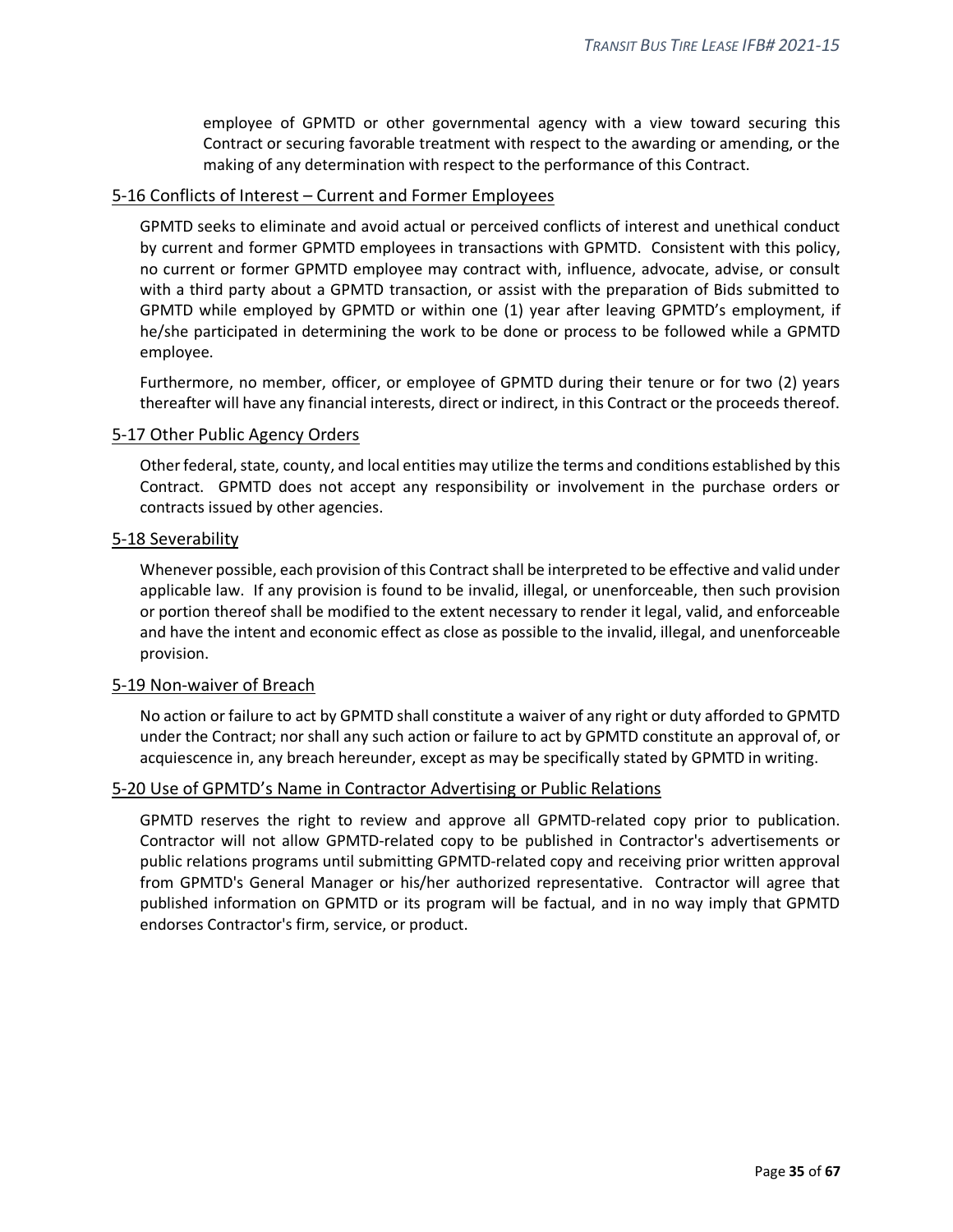## <span id="page-35-0"></span>SECTION 6 – SPECIFIC CONTRACTUAL TERMS & CONDITIONS

## <span id="page-35-1"></span>6-1 Contract

Any Contract resulting from this solicitation will be structured as a firm, fixed price contract. The Contract(s) issued by GPMTD may reflect agreed to modification of Contract terms, funding, or other matters subject to subsection 5-4, Contract Changes.

#### <span id="page-35-2"></span>6-2 Contract Documents and Precedence

The documents constituting the Contract between GPMTD and Contractor are intended to be complementary so that what is required by any one of them shall be as binding as if called for by all of them. In the event of any conflicting provisions or requirements within the several parts of the Contract Documents, the following order of precedence shall be applied:

- 1) Any required federal, state or local regulations that may not be altered by GPMTD;
- 2) Contract;
- 3) Purchase Order;
- 4) Contract amendments;
- 5) Results of negotiations;
- 6) Solicitation and all issued addenda and approved equals;
- 7) Any optional federal regulations elected by GPMTD as expressly set forth herein;
- 8) Clarifications of and amendments to Contractor's bid as accepted by GPMTD; and
- 9) Contractor's bid and Attachments, and all clarifications and amendments issued prior to contract award.

#### <span id="page-35-3"></span>6-3 Contract Term

The term of the Contract arising from this IFB shall be for five (5) years starting March 01, 2022. Two (2) separate one-year options will be available.

#### <span id="page-35-4"></span>6-4 Payment Procedures

Payments for services rendered and expenses incurred shall be made after presentation of Contractor's invoices based on tire miles provided by GPMTD. Such invoices shall be computed in accordance with the fee schedule agreed to by GPMTD and Contractor, and incorporated into the final contract, and are due and payable within thirty (30) days of receipt of a correct invoice as agreed upon by GPMTD. Contractor also agrees to supply, with each invoice, additional information as may be requested by GPMTD.

Invoices should clearly identify the GPMTD purchase order number and any prompt payment discount offered to GPMTD for paying within ten (10) days of receipt. GPMTD may, at any time, conduct an audit of any and/or all records kept by the Contractor for this project. Any overpayment uncovered in such an audit may be charged against the Contractor's future invoices. GPMTD may withhold payment for services it believes were improper, failed to meet with project specifications, or are otherwise questionable. Invoices should be submitted to:

> Accounts-payable@ridecitylink.org or

Greater Peoria Mass Transit District Accounts Payable 2105 NE Jefferson Street Peoria, IL 61603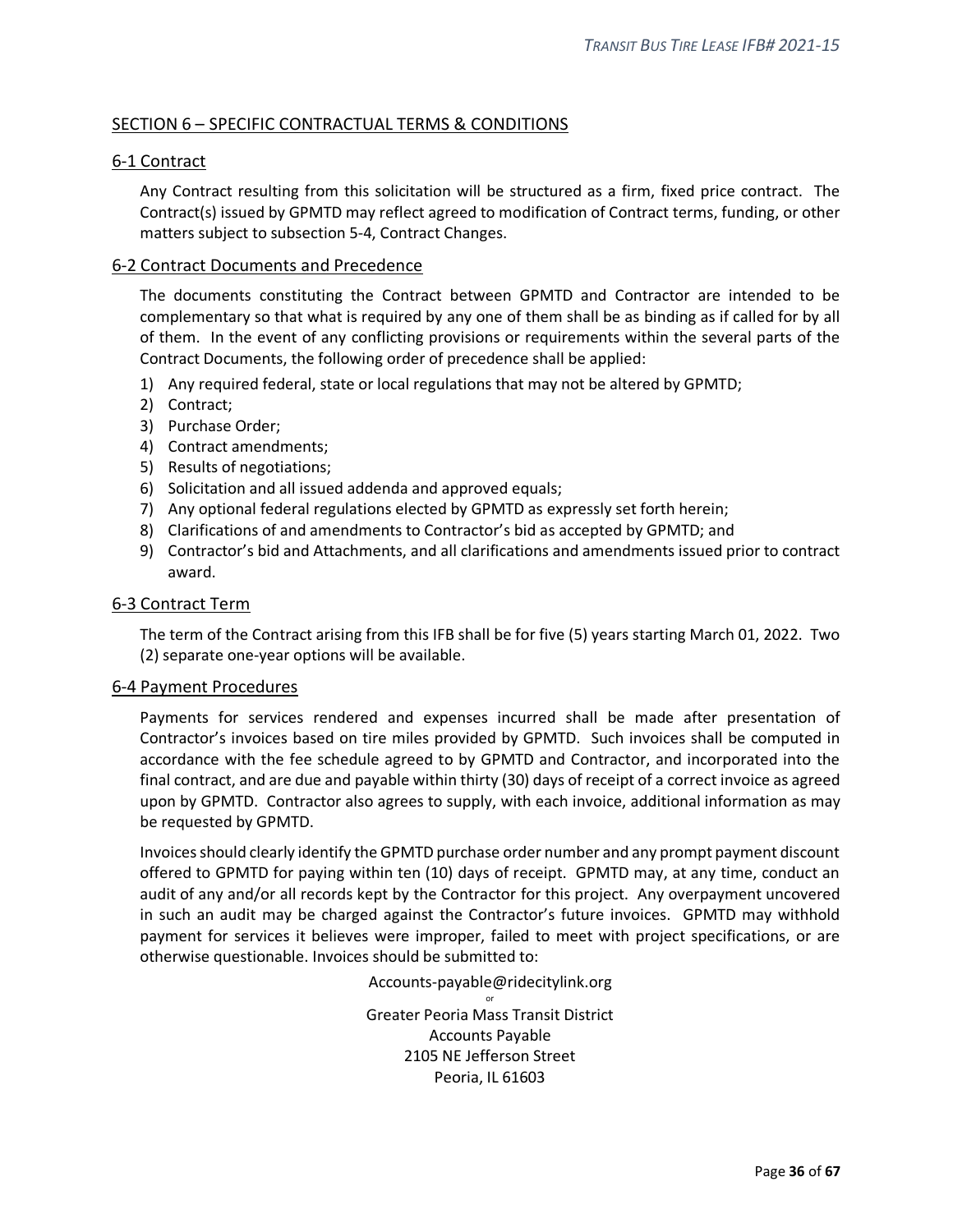## <span id="page-36-0"></span>6-5 Advance Payment Prohibited

No advance payment shall be made for the work furnished by Contractor pursuant to this Contract.

#### <span id="page-36-1"></span>6-6 Price Adjustments

Price adjustments either upward or downward may be negotiated only at the time of renewal unless GPMTD requests a contract modification.

#### <span id="page-36-2"></span>6-7 Shipping Charges

All prices shall include freight FOB to the designated delivery point. GPMTD shall reject requests for additional compensation for freight charges.

#### <span id="page-36-3"></span>6-8 Delivery Points

This Contract requires all goods and/or services and supervision necessary to furnish the goods and services as set forth herein to be made to any authorized GPMTD-related facility and will be determined at the time of order at the sole discretion of GPMTD.

#### <span id="page-36-4"></span>6-9 Summary Report

Contractor shall, if requested, submit to GPMTD a quarterly report of services provided to GPMTD under this Contract. The report, in a format acceptable to GPMTD, shall identify by item the amount of work completed, the status of the project in relation to the schedule, and any other information that may be relevant to project oversight.

#### <span id="page-36-5"></span>6-10 Warranty Provisions

- A. No Waiver of Warranties and Contract Rights: Conducting of tests and inspections, review of Scope of Work or plans, payment for a work, or acceptance or final acceptance of the work by GPMTD shall not constitute a waiver of any rights under this Contract or in law. The termination of this Contract shall in no way relieve Contractor from its warranty/guarantee responsibility.
- B. Warranty: Contractor warrants that the work performed under this Contract shall be free from defects in material and workmanship and shall conform to all requirements of this Contract. Any work corrected shall be subject to this subsection to the same extent as the work initially provided.
- C. Warranty Applicable to Third Party Suppliers, Vendors, Distributors, and Subcontractors: Contractor shall ensure that the warranty requirements of this Contract are enforceable through and against Contractor's suppliers, vendors, distributors, and subcontractors. Contractor is responsible for liability and expense caused by any inconsistencies or differences between the warranties extended to GPMTD by Contractor and those extended to Contractor by its suppliers, vendors, distributors, and subcontractors. Such inconsistency or difference shall not excuse Contractor's full compliance with its obligations under this Contract. Contractor shall cooperate with GPMTD in facilitating warranty related work by such suppliers, vendors, distributors, and subcontractors.

## <span id="page-36-6"></span>6-11 Express Warranties for Services

Contractor warrants that the services shall in all material respects conform to the requirements of this Contract. Contractor warrants that qualified professional personnel with in-depth knowledge shall perform the services in a timely and professional manner; and that the services shall conform to the standards generally observed in the industry for similar services. Contractor warrants that the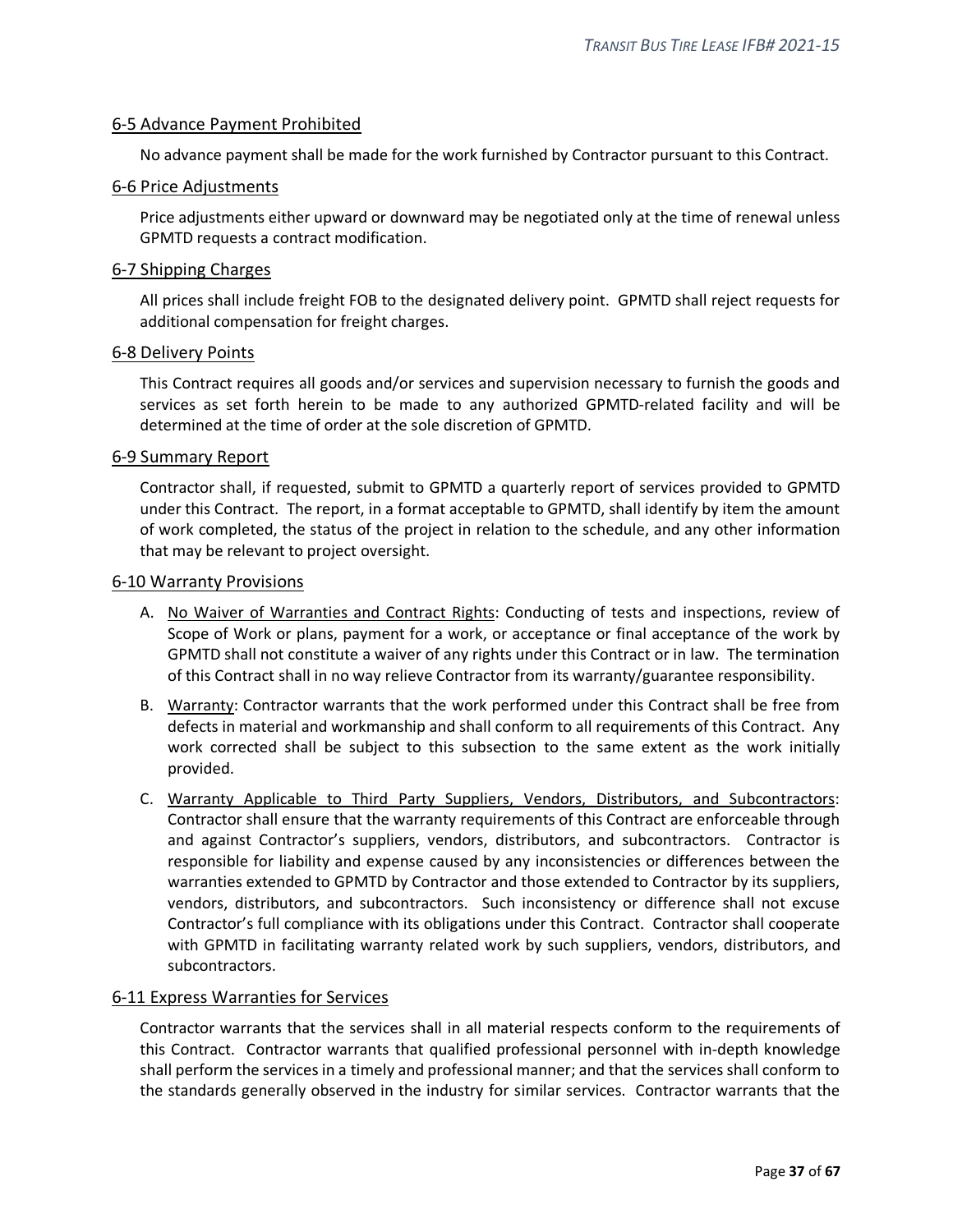services shall be in compliance with all applicable laws, rules, and regulations.

#### <span id="page-37-0"></span>6-12 Warranty Remedies

If at any time before Final Acceptance of any work covered by this Contract, Contractor or GPMTD discovers one or more material defects or errors in the work of any other aspect in which the work materially fails to meet the provisions of the warranty requirements herein, Contractor shall, at its own expense and within thirty (30) days of notification of the defect by GPMTD, correct the defect, error, or nonconformity.

Notice Required – GPMTD shall give written notice of any defect to Contractor. If Contractor has not corrected the defect within thirty (30) days after receiving the written notice, GPMTD, in its sole discretion, may correct the defect itself. In the case of an emergency where GPMTD believes delay could cause serious injury, loss, or damage, GPMTD may waive the written notice and correct the defect. In either case, GPMTD shall charge-back the cost for such warranty repair to Contractor.

Contractor is responsible for all costs of repair or replacement in order to restore the work to the applicable Contract requirements or scope of work, including shipping charges, for work found defective before Final Acceptance, regardless of who actually corrects the defect.

#### <span id="page-37-1"></span>6-13 Independent Status of Contractor

In the performance of this Contract, the parties shall be acting in their individual, corporate, or governmental capacities and not as agents, employees, partners, joint ventures, or associates of one another. The parties intend that an independent contractor relationship shall be created by this Contract. The employees or agents of one party shall not be deemed or construed to be the employees or agents of the other party for any purpose whatsoever. Contractor shall not make any claim or right, privilege or benefit, which would accrue to an employee.

#### <span id="page-37-2"></span>6-14 Notices

Any notice which is required to be given hereunder shall be deemed sufficiently given or rendered if such notice is in writing and is delivered personally or sent by certified mail, postage prepaid, return receipt requested, or by a national overnight courier service to the following addresses:

> Greater Peoria Mass Transit District Procurement 2105 NE Jefferson Avenue Peoria, IL 61603

Any notice given hereunder by personal delivery or express mail shall be deemed delivered when received. Any properly addressed notice given herein by certified mail shall be deemed delivered when the return receipt therefore is signed, or refusal to accept the mailing by the addressee is noted thereon by the postal authorities. Either party may, at any time, change its address for the above purposes by sending a notice to the other party stating the change and setting forth the new address.

#### <span id="page-37-3"></span>6-15 Non-Disclosure of Data

Data provided by GPMTD either before or after Contract award shall only be used for its intended purpose. Bidders, vendors, Contractors, and subcontractors shall not utilize or distribute the GPMTD data in any form without the prior express written approval of GPMTD.

#### <span id="page-37-4"></span>6-16 Non-Disclosure Obligation

While providing the work required under this Contract, Contractor might encounter licensed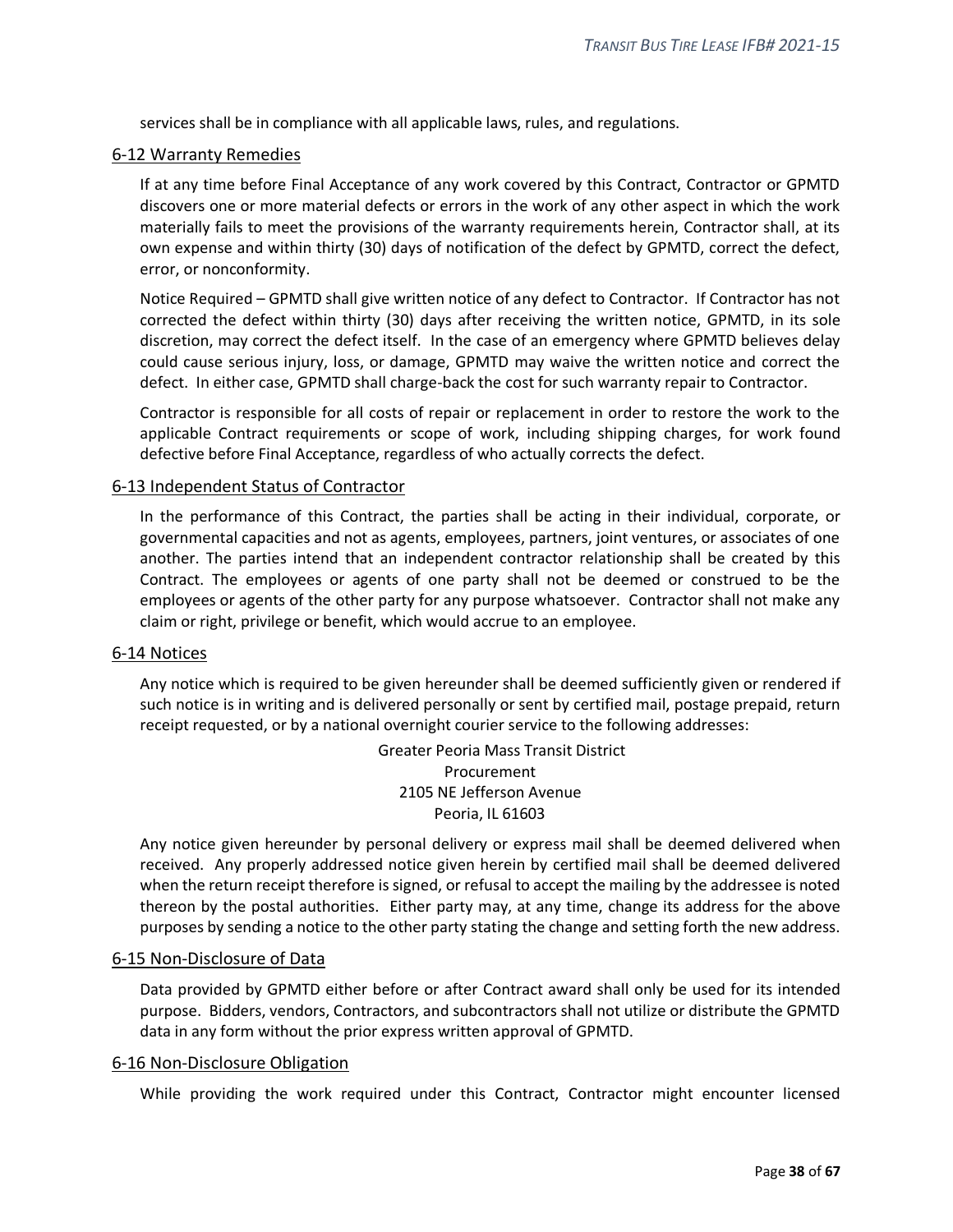technology, software, documentation, drawings, schematics, manuals, data, or other materials marked "Confidential," "Proprietary," or "Business Secret." Contractor shall, with regard to such information and material received or used in performance of this Contract, employ practices no less that those used for the protection of Contractor's own confidential information.

The Contract imposes no obligation upon Contractor with respect to confidential information which Contractor can establish that: a) was in the possession of, or was rightfully known by Contractor without an obligation to maintain its confidentiality prior to receipt from GPMTD or a third party; b) is or becomes generally known to the public without violation of this Contract; c) is obtained by Contractor in good faith from a third party having the right to disclose it without an obligation of confidentiality; or, d) is independently developed by Contractor without the participation of individuals who have had access to GPMTD's or the third party's confidential information. Contractor may disclose confidential information if so, required by law, provided that Contractor notifies GPMTD that the third party of such requirement prior to disclosure.

#### <span id="page-38-0"></span>6-17 Public Disclosure Requests

Contracts shall be considered public documents and, with exceptions provided under public disclosure laws, will be available for inspection and copying by the public.

If a Contractor considers any portion of any documents which may be delivered to GPMTD pursuant to this Contract to be protected under the law, Contractor shall clearly identify each such item with words such as "Confidential," "Proprietary," or "Business Secret." If a request is made for disclosure of any such document, GPMTD will determine whether the document should be made available under the law. If the document or parts thereof are determined by GPMTD to be exempt from public disclosure, GPMTD will not release the exempted document. If the document is not exempt from public disclosure law, GPMTD will notify Contractor of the request and allow Contractor five (5) days to take whatever action it deems necessary to protect its interests. If Contractor fails or neglects to take such action within said period, GPMTD will release the document deemed subject to disclosure. By signing a Contract, Contractor assents to the procedure outlined in this paragraph and shall have no claim against GPMTD on account of actions taken under such procedure.

## <span id="page-38-1"></span>6-18 Ownership of Data

Subject to the rights granted Contractor pursuant to this Agreement, all right, title and interest in and to the data collected and developed during the performance of this contract shall at all times remain the sole and exclusive property of GPMTD. Contractor shall surrender all such data to GPMTD prior to submitting an invoice for final payment.

#### <span id="page-38-2"></span>6-19 Patents and Royalties

Contractor is responsible for paying all license fees, royalties, or the costs of defending claims for the infringement of any intellectual property that may be used in performing this Contract. Before final payment is made on this Contract, Contractor shall, if requested by GPMTD, furnish acceptable proof of a proper release from all such fees or claims.

#### <span id="page-38-3"></span>6-20 Changed Requirements

New federal, state, and local laws, regulations, ordinances, rules, policies, and administrative practices may be established after the date this Contract is established and may apply to this Contract. To achieve compliance with changing requirements, Contractor agrees to accept all changed requirements that apply to this Contract and require subcontractors to comply with revised requirements as well. Changed requirements will be implemented through subsection 5-4, Contract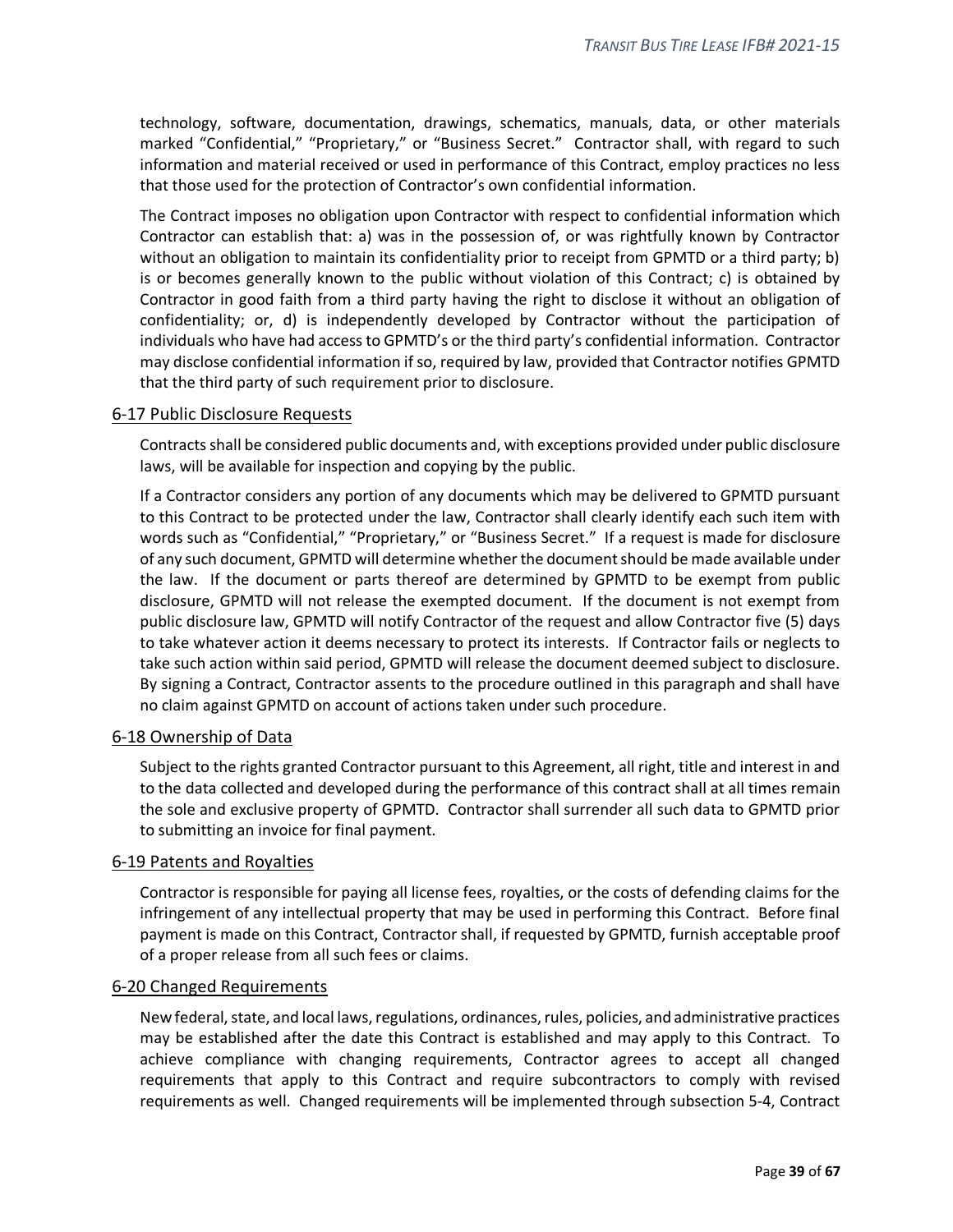Changes/ Change Order Procedure.

## <span id="page-39-0"></span>6-21 Counterparts

This Contract may be signed in two (2) counterparts, each of which shall be deemed an original and which shall together constitute one (1) Contract.

#### <span id="page-39-1"></span>6-22 Contractual Relationships

No contractual relationship will be recognized under the Contract other than the contractual relationship between GPMTD and the Prime Contractor.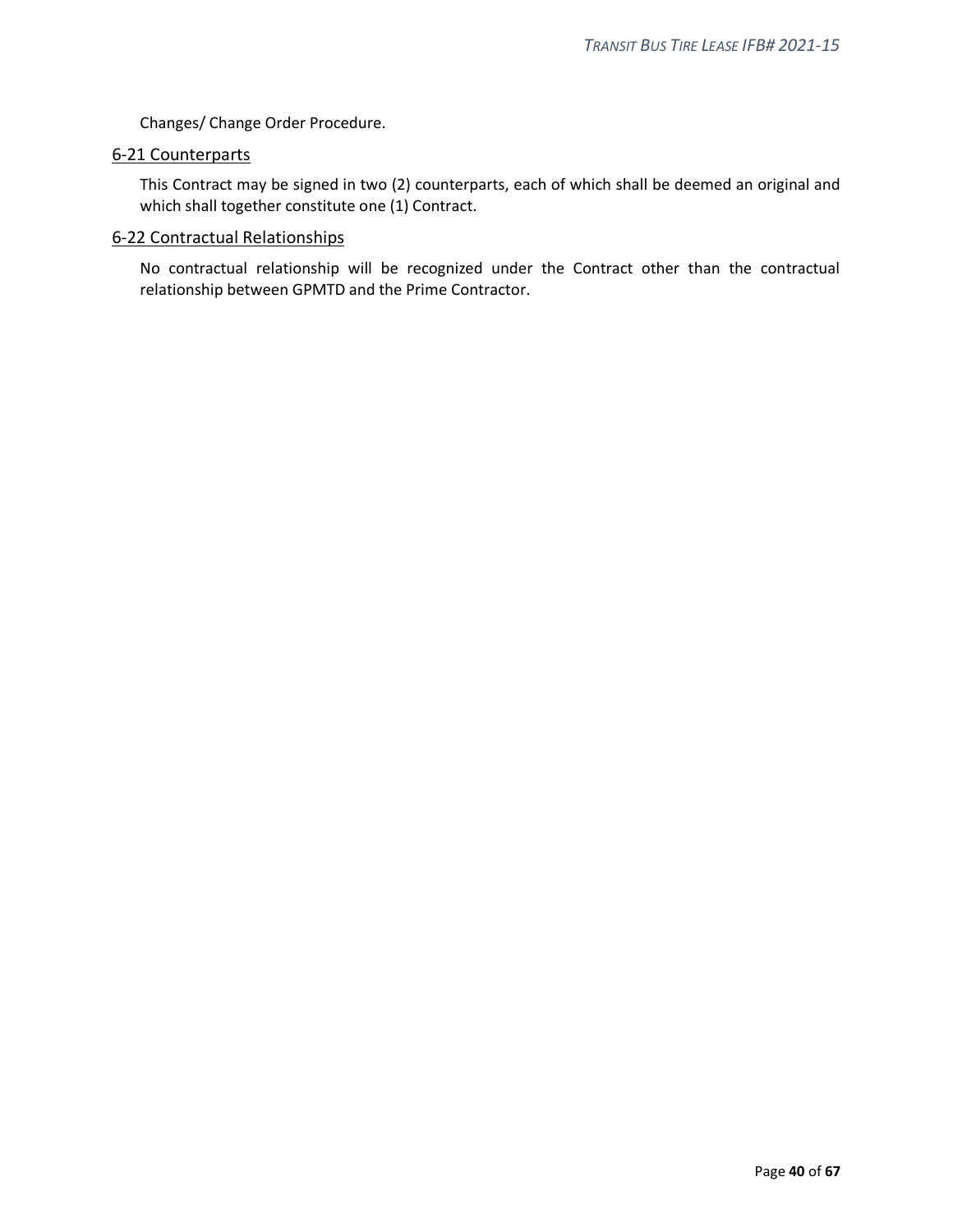## <span id="page-40-0"></span>SECTION 7 - STATE OF ILLINOIS CONTRACT REQUIREMENTS

## <span id="page-40-1"></span>7-1 Interest of Members of in Congress

No member of or delegate to the Illinois General Assembly shall be admitted to any share or part of this contract or to any benefit arising therefrom.

#### <span id="page-40-2"></span>7-2 Prohibited Interests

No member, or officer, or employee of the GPMTD or a local public body with financial interest or control in this contract during his tenure or for one year thereafter shall have any interest, direct or indirect, in this contract or the proceeds thereof.

#### <span id="page-40-3"></span>7-3 Contract Changes

Any proposed change in this contract shall be submitted to the GPMTD in writing for its prior approval.

#### <span id="page-40-4"></span>7-4 Escalation

The Department does not allow escalation clauses as part of specifications or contracts, with the following exceptions, subject to prior concurrence for each contract:

- Procurement for rail vehicles, where the contract price exceeds one year; and
- Procurements of metal product from a mill or manufacturer where quotations based on "price at time of shipment" have historically been used.

#### <span id="page-40-5"></span>7-5 Equal Employment Opportunity

The Contractor will be required to comply with all applicable Equal Employment Opportunity laws and regulations.

In the event of the Contractor's non-compliance with the provisions of this Equal Employment Opportunity Clause, the Illinois Human Rights Act and Regulations of the Illinois Department of Human Rights ("Department"), the Contractor may be declared ineligible for future contracts or subcontracts with the State of Illinois or any of its political subdivisions or municipal corporations, and the Contract may be cancelled or voided in whole or in part, and such other sanctions or penalties may be imposed or remedies invoked as provided by statute or regulation. During the performance of this Contract, the Contractor agrees as follows:

- 1. That it will not discriminate against any employee or applicant for employment because of race, color, religion, sex, national origin, ancestry, age, physical or mental handicap unrelated to ability, or an unfavorable discharge from the military service; and further that it will examine all job classifications to determine if minority persons or women are underutilized and will take appropriate affirmative action to rectify such underutilization.
- 2. That, if it hires additional employees in order to perform this Contract or any portion thereof, it will determine the availability (in accordance with the Department's Rules and Regulations) of minorities and women in the area(s) from which it may reasonably recruit and it will hire for each job classification for which employees are hired in such a way that minorities and women are not underutilized.
- 3. That, in all solicitations or advertisements for employees placed by it or on its behalf, it will state that all applicants will be afforded equal opportunity without discrimination because of race, color, religion, sex, national origin or ancestry, age, physical or mental handicap unrelated to ability, or an unfavorable discharge from military service.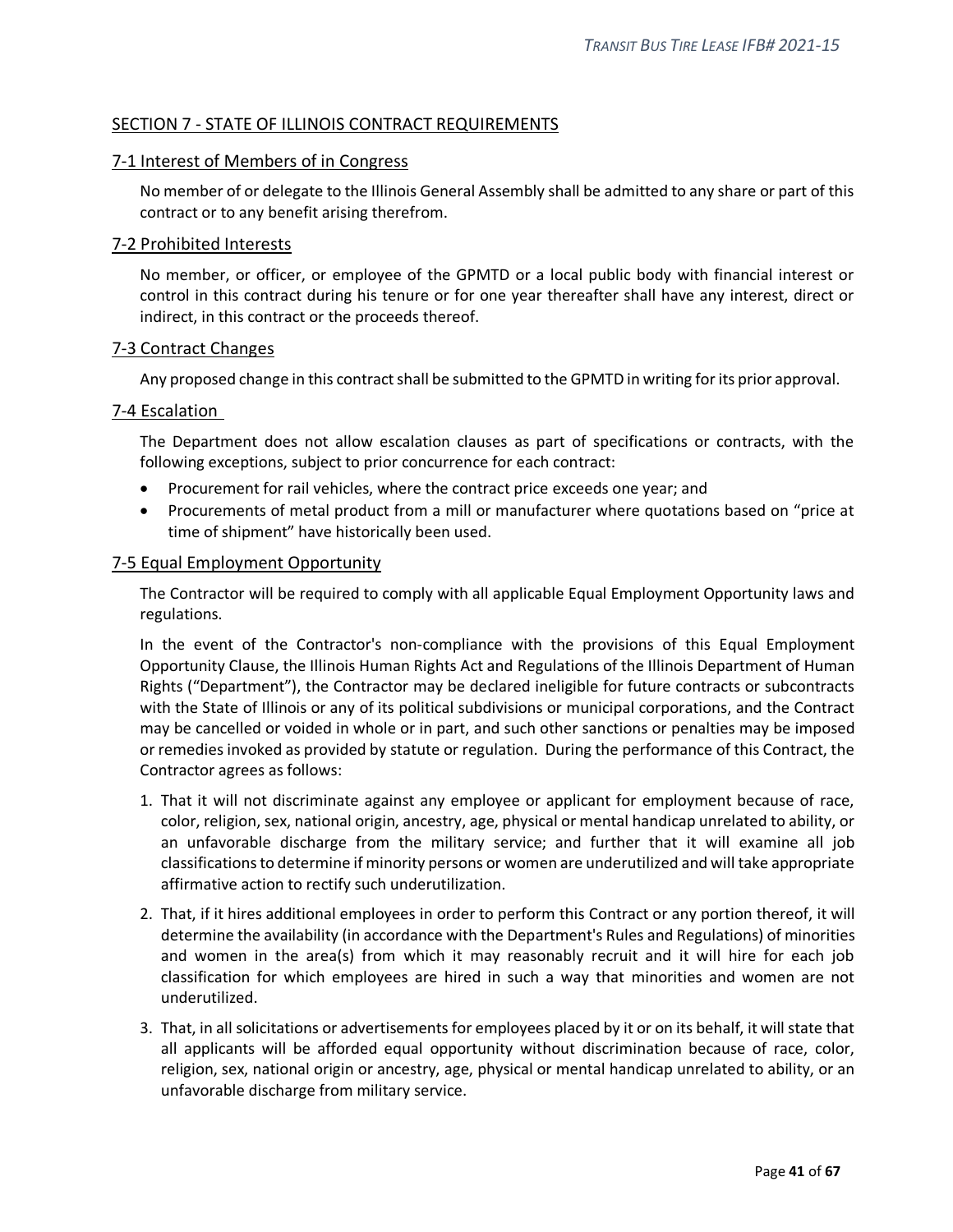- 4. That it will send to each labor organization or representative of workers with which it has or is bound by a collective bargaining or other agreement or understanding, a notice advising such labor organizations or representative of the Contractor's obligations under the Illinois Human Rights Act and the Department's Rules and Regulations. If any such labor organization or representative fails or refuses to cooperate with the Contractor in its efforts to comply with such Act and Rules and Regulations, the Contractor will promptly notify the Department and the contracting agency and will recruit employees from other sources when necessary to fulfill its obligations thereunder.
- 5. That it will submit reports as required by the Department's Rules and Regulations, furnish all relevant information as may from time to time be requested by the Department or the contracting agency, and in all respects comply with the Illinois Human Rights Act and the Department's Rules and Regulations.
- 6. That it will permit access to all relevant books, records, accounts and work sites by personnel of the contracting agency and the Department for purposes of investigation to ascertain compliance with the Illinois Human Rights Act and the Department's Rules and Regulations.
- 7. That it will include, verbatim or by reference, the provisions of this ITEM in every subcontract it awards under which any portion of the Contract obligations are undertaken or assumed, so that such provisions will be binding upon such subcontractor. In the same manner as with other provisions of this Contract, the Contractor will be liable for compliance with applicable provisions of this clause by such subcontractors; and further it will promptly notify the contracting agency and the Department in the event the subcontractor fails or refuses to comply therewith. In addition, the Contractor will not utilize any subcontractor declared by the Illinois Human Rights Commission to be ineligible for contracts or subcontracts with the State of Illinois or any of its political subdivisions or municipal corporations.

#### <span id="page-41-0"></span>7-6 Financial Assistance

This contract is subject to financial assistance contracts between the GPMTD and the United States Department of Transportation.

#### <span id="page-41-1"></span>7-7 Audit and Inspection of Records

The contractor shall permit the authorized representatives to the GPMTD and the State of Illinois to inspect and audit all data and records of the contractor relating to his performance under the contract.

#### <span id="page-41-2"></span>7-8 Assignment

Assignment of any portion of the work by Subcontract must be approved in advance by the GPMTD.

Contractor shall not assign any interest, obligation, or benefit under or in this Contract or transfer any interest in the same, whether by assignment or notation, without the prior written consent of GPMTD. If an assignment is approved, this Contract shall be binding upon and inure to the benefit of the successors of Contractor. This provision shall not prevent Contractor from pledging any proceeds from this Contract as security to a lender. An assignment may be conditioned upon the posting of bonds, securities and the like by the assignee and the assignee must assume the written Contract and be responsible for the obligations and liabilities of Contractor, known and unknown, under this Contract and applicable law.

GPMTD may assign its rights and obligations under the Contract to any successor to the rights and functions of GPMTD or to any governmental agency to the extent required by applicable laws or governmental regulations, or to the extent GPMTD deems necessary or advisable under the circumstances.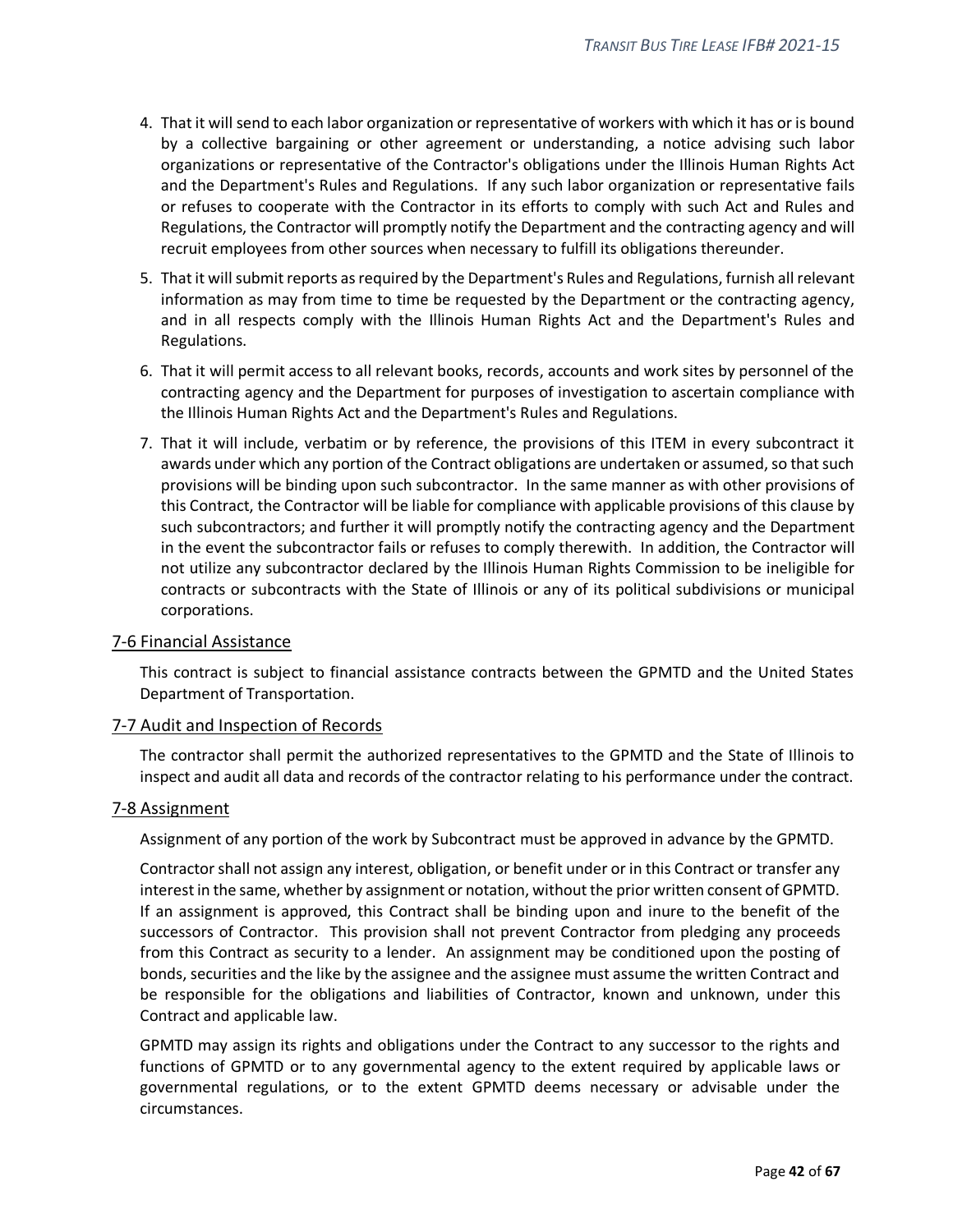## <span id="page-42-0"></span>7-9 Retention of Records

The contractor shall maintain records to show actual time devoted and cost incurred for a minimum of three (3) years after the completion of the contract.

#### <span id="page-42-1"></span>7-10 Ownership of Records

The GPMTD shall retain ownership of all plans, specifications, and related documents

#### <span id="page-42-2"></span>7-11 Government Inspection

"Representatives of the State of Illinois shall have access to the site of construction and shall have the right to inspect all project works."

#### <span id="page-42-3"></span>7-12 Subcontracts

The contractor shall not enter into any sub-contracts or agreements or start any work by the work forces of the contractor or use any materials from the stores, of the contractor, with respect to this contract, without the prior concurrence of the Illinois Department of Transportation. All such subcontracts, agreements, and force work and materials shall be handled as prescribed for third-party contracts, agreements and force-account work by the IDOT manual for Public Transportation Capital Improvement Grants. All request for concurrence shall be submitted to the GPMTD for approval prior to submittal to IDOT.

## <span id="page-42-4"></span>7-13 Vendor Registration with Illinois Department of Human Rights

Vendor must provide proof of Registration with the Illinois Department of Human Rights.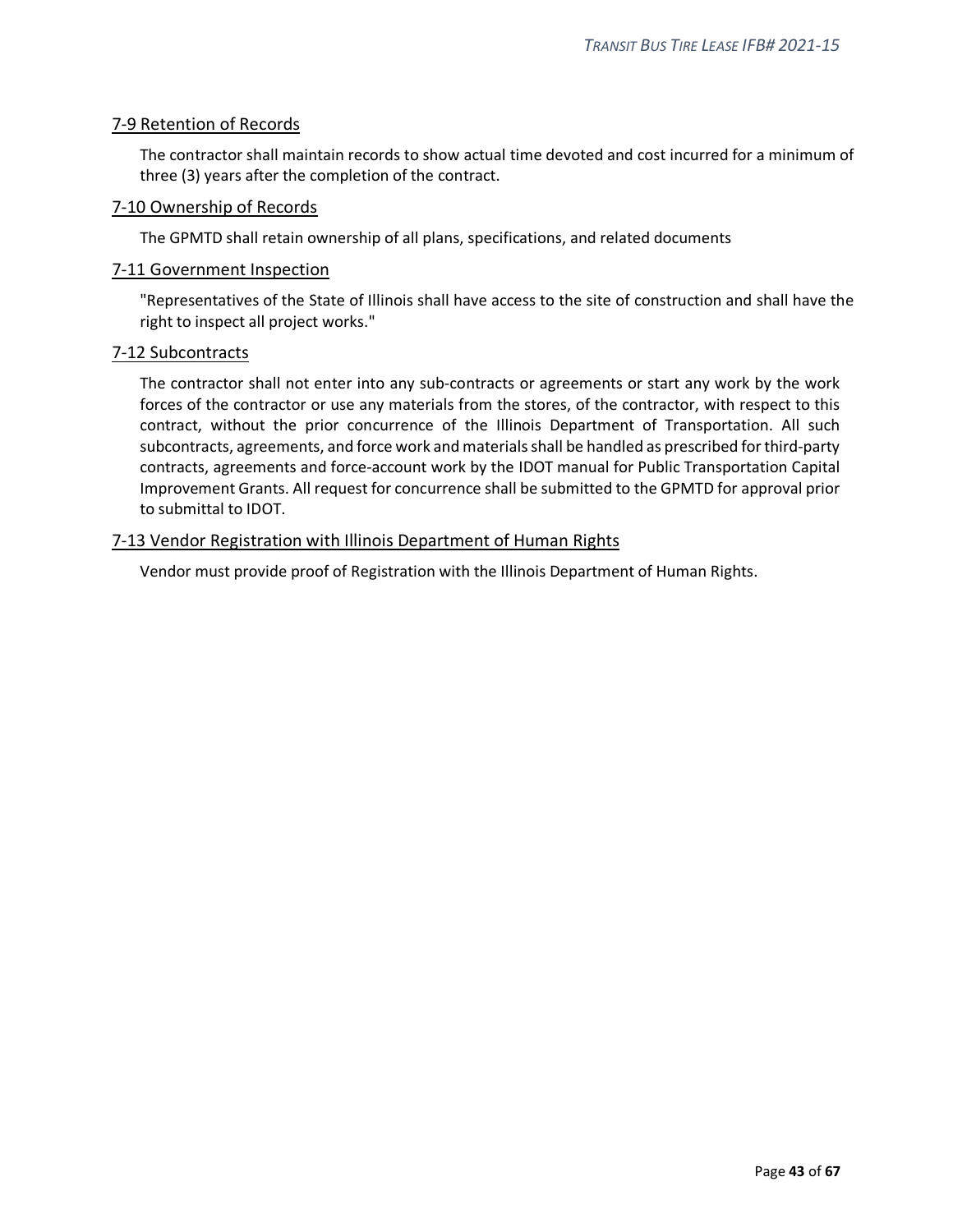## <span id="page-43-0"></span>SECTION 8 – FEDERAL TRANSIT ADMINISTRATION (FTA) REQUIREMENTS

## <span id="page-43-1"></span>8-1 No Obligation by the Federal Government

- 1. The Purchaser and Contractor acknowledge and agree that, notwithstanding any concurrence by the Federal Government in or approval of the solicitation or award of the underlying contract, absent the express written consent by the Federal Government, the Federal Government is not a party to this contract and shall not be subject to any obligations or liabilities to the Purchaser, Contractor, or any other party (whether or not a party to that contract) pertaining to any matter resulting from the underlying contract.
- 2. The Contractor agrees to include the above clause in each subcontract financed in whole or in part with Federal assistance provided by FTA. It is further agreed that the clause shall not be modified, except to identify the subcontractor who will be subject to its provisions.

#### <span id="page-43-2"></span>8-2 Program Fraud and False or Fraudulent Statements or Related Acts

- 1. The Contractor acknowledges that the provisions of the Program Fraud Civil Remedies Act of 1986, as amended, 31 U.S.C. § § 3801 et seq. and U.S. DOT regulations, "Program Fraud Civil Remedies," 49 C.F.R. Part 31, apply to its actions pertaining to this Project. Upon execution of the underlying contract, the Contractor certifies or affirms the truthfulness and accuracy of any statement it has made, it makes, it may make, or causes to be made, pertaining to the underlying contract or the FTA assisted project for which this contract work is being performed. In addition to other penalties that may be applicable, the Contractor further acknowledges that if it makes, or causes to be made, a false, fictitious, or fraudulent claim, statement, submission, or certification, the Federal Government reserves the right to impose the penalties of the Program Fraud Civil Remedies Act of 1986 on the Contractor to the extent the Federal Government deems appropriate.
- 2. The Contractor also acknowledges that if it makes, or causes to be made, a false, fictitious, or fraudulent claim, statement, submission, or certification to the Federal Government under a contract connected with a project that is financed in whole or in part with Federal assistance originally awarded by FTA under the authority of 49 U.S.C. § 5307, the Government reserves the right to impose the penalties of 18 U.S.C. § 1001 and 49 U.S.C. § 5307(n)(1) on the Contractor, to the extent the Federal Government deems appropriate.
- 3. The Contractor agrees to include the above two clauses in each subcontract financed in whole or in part with Federal assistance provided by FTA. It is further agreed that the clauses shall not be modified, except to identify the subcontractor who will be subject to the provisions.

#### <span id="page-43-3"></span>8-3 Access to Records and Reports

The following access to records requirements apply to this Contract:

1. Where the Purchaser is not a State but a local government and is the FTA Recipient or a subgrantee of the FTA Recipient in accordance with 49 C. F. R. 18.36(i), the Contractor agrees to provide the Purchaser, the FTA Administrator, the Comptroller General of the United States or any of their authorized representatives access to any books, documents, papers and records of the Contractor which are directly pertinent to this contract for the purposes of making audits, examinations, excerpts and transcriptions. Contractor also agrees, pursuant to 49 C. F. R. 633.17 to provide the FTA Administrator or his authorized representatives including any PMO Contractor access to Contractor's records and construction sites pertaining to a major capital project, defined at 49 U.S.C. 5302(a)1, which is receiving federal financial assistance through the programs described at 49 U.S.C. 5307, 5309 or 5311.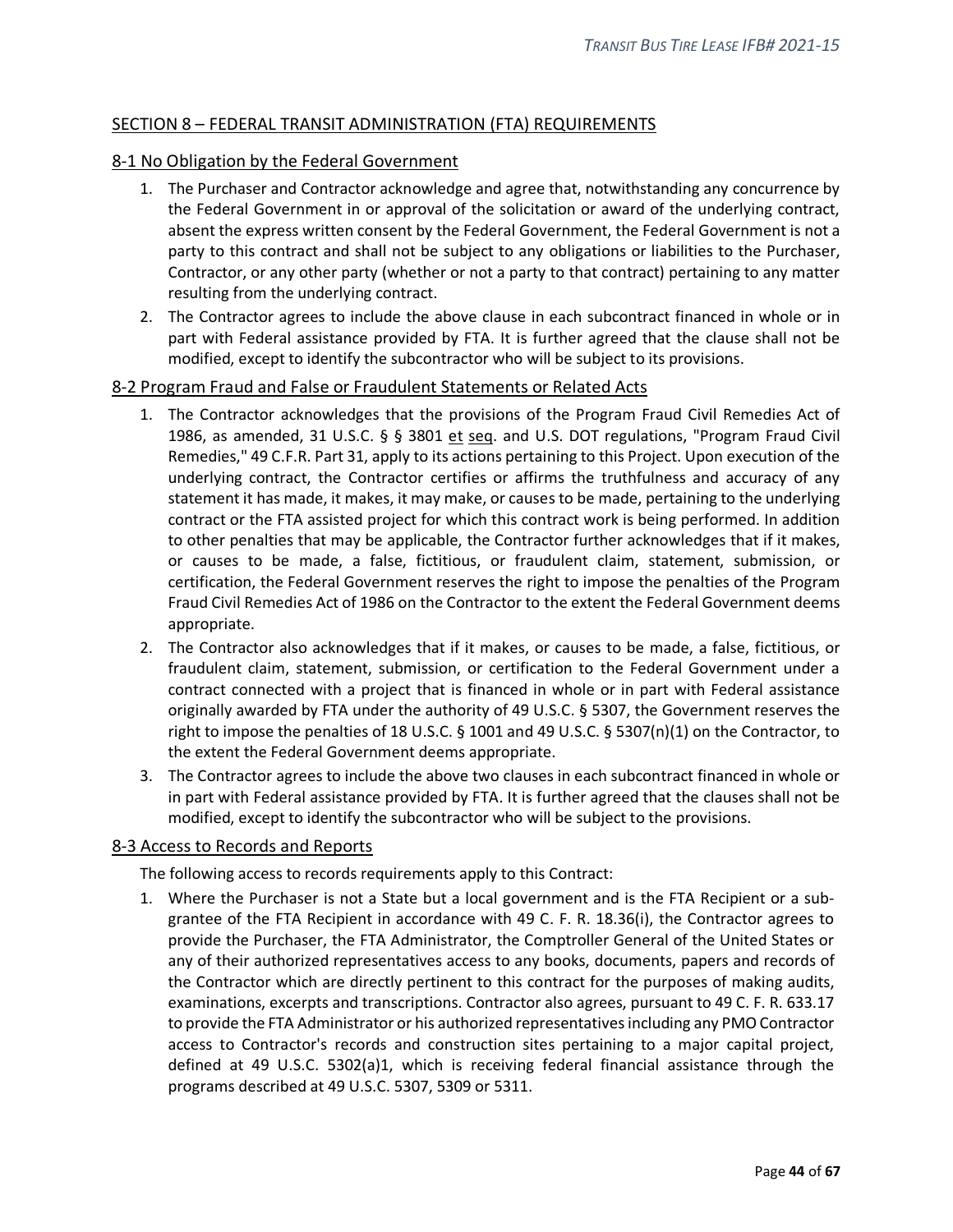- 2. Where the Purchaser is a State and is the FTA Recipient or a sub-grantee of the FTA Recipient in accordance with 49 C.F.R. 633.17, Contractor agrees to provide the Purchaser, the FTA Administrator or his authorized representatives, including any PMO Contractor, access to the Contractor's records and construction sites pertaining to a major capital project, defined at 49 U.S.C. 5302(a)1, which is receiving federal financial assistance through the programs described at 49 U.S.C. 5307, 5309 or 5311. By definition, a major capital project excludes contracts of less than the simplified acquisition threshold currently set at \$100,000.
- 3. Where the Purchaser enters into a negotiated contract for other than a small purchase or under the simplified acquisition threshold and is an institution of higher education, a hospital or other non-profit organization and is the FTA Recipient or a sub-grantee of the FTA Recipient in accordance with 49 C.F.R. 19.48, Contractor agrees to provide the Purchaser, FTA Administrator, the Comptroller General of the United States or any of their duly authorized representatives with access to any books, documents, papers and record of the Contractor which are directly pertinent to this contract for the purposes of making audits, examinations, excerpts and transcriptions.
- 4. Where any Purchaser which is the FTA Recipient or a sub-grantee of the FTA Recipient in accordance with 49 U.S.C. 5325(a) enters into a contract for a capital project or improvement (defined at 49 U.S.C. 5302(a)1) through other than competitive bidding, the Contractor shall make available records related to the contract to the Purchaser, the Secretary of Transportation and the Comptroller General or any authorized officer or employee of any of them for the purposes of conducting an audit and inspection.
- 5. The Contractor agrees to permit any of the foregoing parties to reproduce by any means whatsoever or to copy excerpts and transcriptions as reasonably needed.
- 6. The Contractor agrees to maintain all books, records, accounts and reports required under this contract for a period of not less than three years after the date of termination or expiration of this contract, except in the event of litigation or settlement of claims arising from the performance of this contract, in which case Contractor agrees to maintain same until the Purchaser, the FTA Administrator, the Comptroller General, or any of their duly authorized representatives, have disposed of all such litigation, appeals, claims or exceptions related thereto. Reference 49 CFR 18.39(i)(11).
- 7. FTA does not require the inclusion of these requirements in subcontracts.

#### <span id="page-44-0"></span>8-4 Changes to Federal Requirements

Federal Changes - Contractor shall at all times comply with all applicable FTA regulations, policies, procedures and directives, including without limitation those listed directly or by reference in the Master Agreement between Purchaser and FTA, as they may be amended or promulgated from time to time during the term of this contract. Contractor's failure to so comply shall constitute a material breach of this contract.

#### <span id="page-44-1"></span>8-5 Termination Provisions

1. **Termination for Convenience (General Provision)** The GPMTD may terminate this contract, in whole or in part, at any time by written notice to the Contractor when it is in the Government's best interest. The Contractor shall be paid its costs on work performed up to the time of termination. GPMTD will not be responsible for lost profits or contract closeout cost, if this contract is terminated for convenience. The Contractor shall promptly submit its termination claim to GPMTD to be paid the Contractor. If the Contractor has any property in its possession belonging to the GPMTD, the Contractor will account for the same, and dispose of it in the manner the GPMTD directs.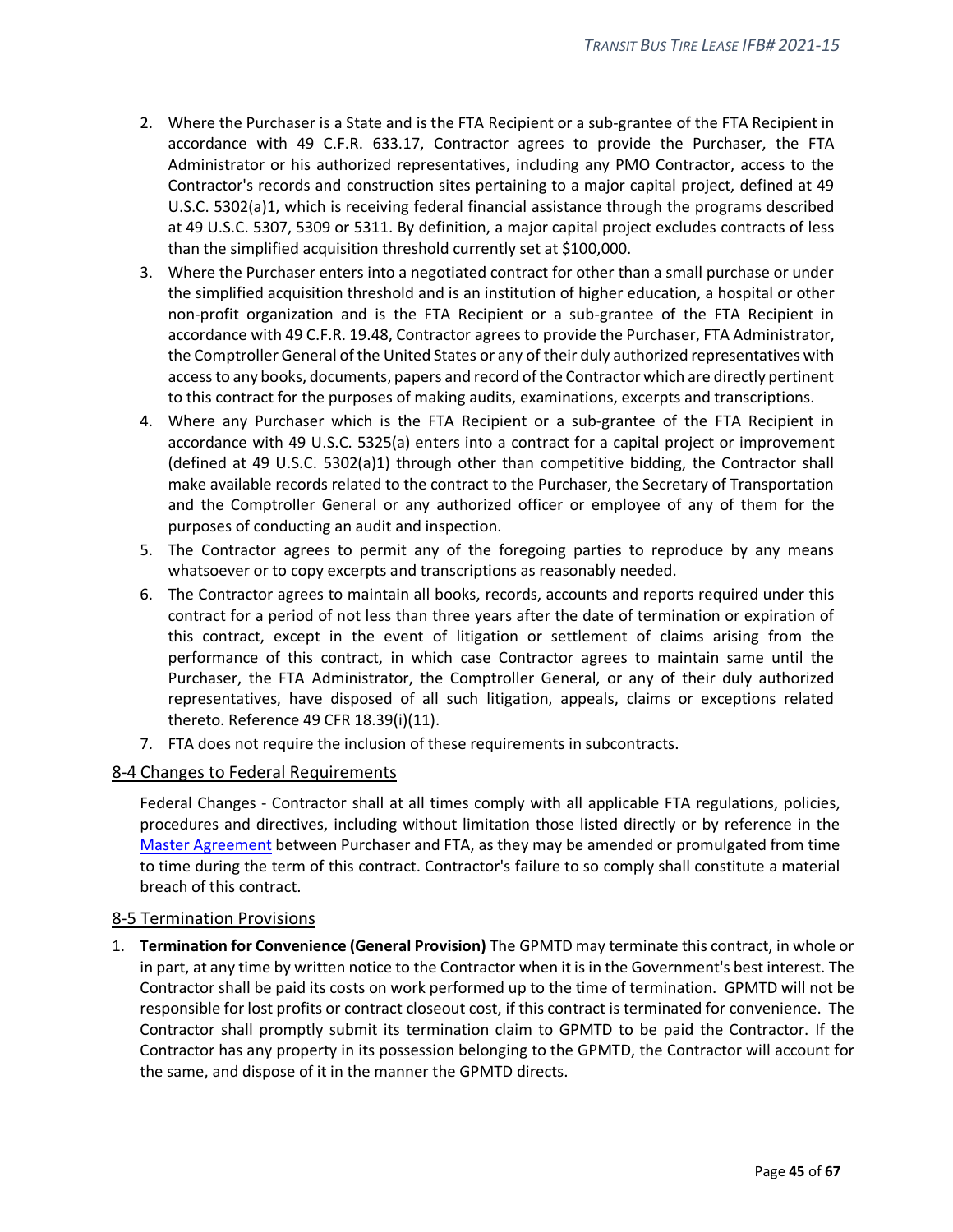2. **Termination for Default [Breach or Cause] (General Provision)** If the Contractor does not deliver supplies in accordance with the contract delivery schedule, or, if the contract is for services, the Contractor fails to perform in the manner called for in the contract, or if the Contractor fails to comply with any other provisions of the contract, the GPMTD may terminate this contract for default. Termination shall be affected by serving a notice of termination on the contractor setting forth the manner in which the Contractor is in default. The contractor will only be paid the contract price for supplies delivered and accepted, or services performed in accordance with the manner of performance set forth in the contract.

If it is later determined by the GPMTD that the Contractor had an excusable reason for not performing, such as a strike, fire, or flood, events which are not the fault of or are beyond the control of the Contractor, the GPMTD, after setting up a new delivery of performance schedule, may allow the Contractor to continue work, or treat the termination as a termination for convenience.

3. **Opportunity to Cure (General Provision)** The GPMTD in its sole discretion may, in the case of a termination for breach or default, allow the Contractor 10 business days in which to cure the defect. In such case, the notice of termination will state the time period in which cure is permitted and other appropriate conditions

If Contractor fails to remedy to GPMTD's satisfaction the breach or default of any of the terms, covenants, or conditions of this Contract within ten (10) days after receipt by Contractor of written notice from GPMTD setting forth the nature of said breach or default, GPMTD shall have the right to terminate the Contract without any further obligation to Contractor. Any such termination for default shall not in any way operate to preclude GPMTD from also pursuing all available remedies against Contractor and its sureties for said breach or default.

- 4. **Waiver of Remediesfor any Breach** In the event that GPMTD elects to waive its remedies for any breach by Contractor of any covenant, term or condition of this Contract, such waiver by GPMTD shall not limit GPMTD's remedies for any succeeding breach of that or of any other term, covenant, or condition of this Contract.
- 5. **Termination for Convenience or Default (Cost-Type Contracts)** The GPMTD may terminate this contract, or any portion of it, by serving a notice or termination on the Contractor. The notice shall state whether the termination is for convenience of the GPMTD or for the default of the Contractor. If the termination is for default, the notice shall state the manner in which the contractor has failed to perform the requirements of the contract. The Contractor shall account for any property in its possession paid for from funds received from the GPMTD, or property supplied to the Contractor by the GPMTD. If the termination is for default, the GPMTD may fix the fee, if the contract provides for a fee, to be paid the contractor in proportion to the value, if any, of work performed up to the time of termination. The Contractor shall promptly submit its termination claim to the GPMTD and the parties shall negotiate the termination settlement to be paid the Contractor.

If the termination is for the convenience of the GPMTD, the Contractor shall be paid a fee, if the contract provided for payment of a fee, in proportion to the work performed up to the time of termination. GPMTD will not be responsible for lost profits or contract closeout cost, if this contract is terminated for convenience.

## <span id="page-45-0"></span>8-6 Civil Rights Requirements

The following requirements apply to the underlying contract:

1. *Nondiscrimination* - In accordance with Title VI of the Civil Rights Act, as amended, 42 U.S.C. § 2000d, section 303 of the Age Discrimination Act of 1975, as amended, 42 U.S.C. § 6102, section 202 of the Americans with Disabilities Act of 1990, 42 U.S.C. § 12132, and Federal transit law at 49 U.S.C. § 5332, the Contractor agrees that it will not discriminate against any employee or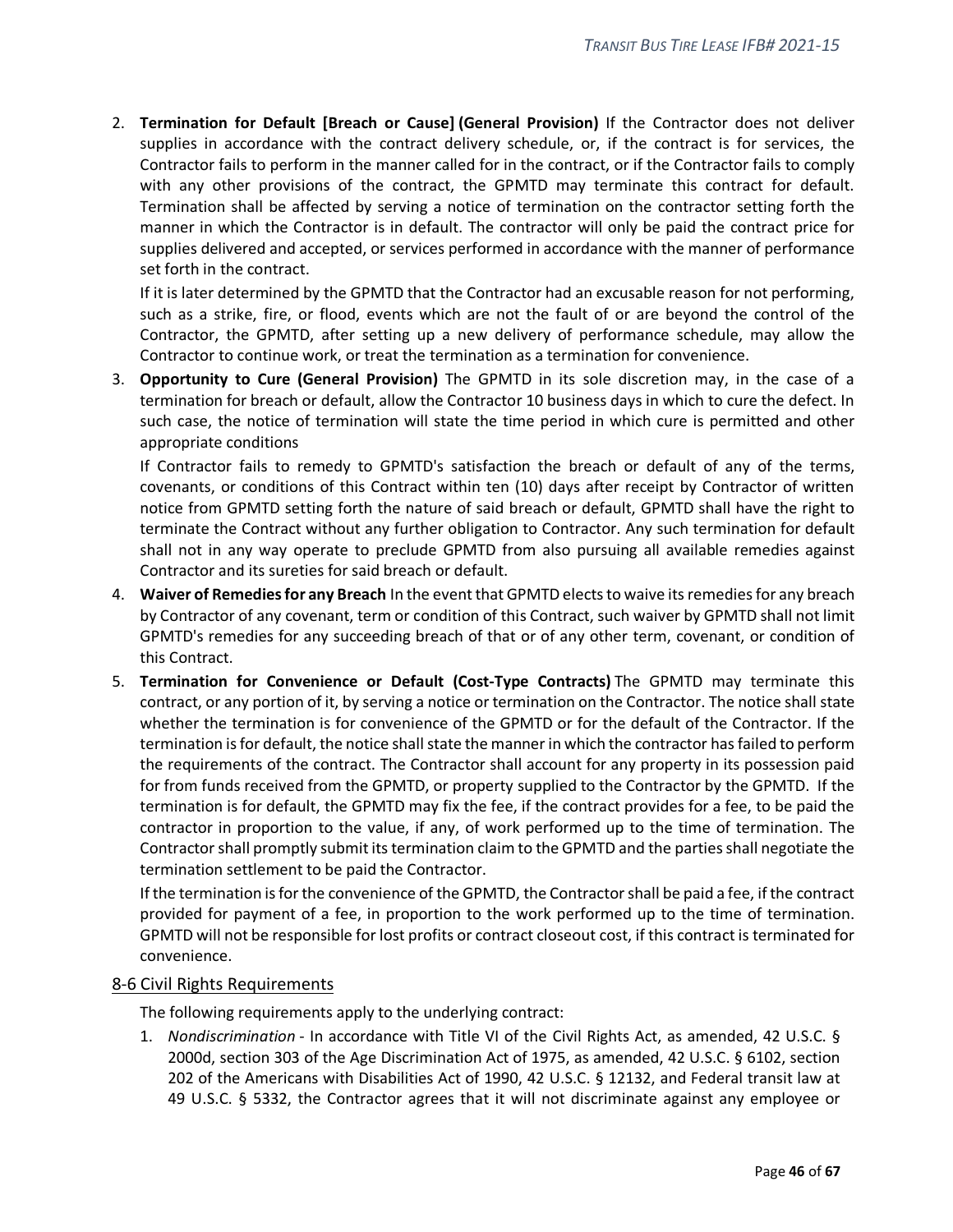applicant for employment because of race, color, creed, national origin, sex, age, or disability. In addition, the Contractor agrees to comply with applicable Federal implementing regulations and other implementing requirements FTA may issue.

- 2. *Equal Employment Opportunity* The following equal employment opportunity requirements apply to the underlying contract:
	- a. *Race, Color, Creed, National Origin, Sex* In accordance with Title VII of the Civil Rights Act, as amended, 42 U.S.C. § 2000e, and Federal transit laws at 49 U.S.C. § 5332, the Contractor agrees to comply with all applicable equal employment opportunity requirements of U.S. Department of Labor (U.S. DOL) regulations, "Office of Federal Contract Compliance Programs, Equal Employment Opportunity, Department of Labor," 41 C.F.R. Parts 60 *et seq* ., (which implement Executive Order No. 11246, "Equal Employment Opportunity," as amended by Executive Order No. 11375, "Amending Executive Order 11246 Relating to Equal Employment Opportunity," 42 U.S.C. § 2000e note), and with any applicable Federal statutes, executive orders, regulations, and Federal policies that may in the future affect construction activities undertaken in the course of the Project. The Contractor agrees to take affirmative action to ensure that applicants are employed, and that employees are treated during employment, without regard to their race, color, creed, national origin, sex, or age. Such action shall include, but not be limited to, the following: employment, upgrading, demotion or transfer, recruitment or recruitment advertising, layoff or termination; rates of pay or other forms of compensation; and selection for training, including apprenticeship. In addition, the Contractor agrees to comply with any implementing requirements FTA may issue.
	- b. *Age* In accordance with section 4 of the Age Discrimination in Employment Act of 1967, as amended, 29 U.S.C. § § 623 and Federal transit law at 49 U.S.C. § 5332, the Contractor agrees to refrain from discrimination against present and prospective employees for reason of age. In addition, the Contractor agrees to comply with any implementing requirements FTA may issue.
	- c. *Disabilities* In accordance with section 102 of the Americans with Disabilities Act, as amended, 42 U.S.C. § 12112, the Contractor agrees that it will comply with the requirements of U.S. Equal Employment Opportunity Commission, "Regulations to Implement the Equal Employment Provisions of the Americans with Disabilities Act," 29 C.F.R. Part 1630, pertaining to employment of persons with disabilities. In addition, the Contractor agrees to comply with any implementing requirements FTA may issue.
- 3. The Contractor also agrees to include these requirements in each subcontract financed in whole or in part with Federal assistance provided by FTA, modified only if necessary, to identify the affected parties.

## <span id="page-46-0"></span>8-7 Disadvantaged Business Enterprise (DBE) Participation

- 1. This contract is subject to the requirements of Title 49, Code of Federal Regulations, Part 26, *Participation by Disadvantaged Business Enterprises in Department of Transportation Financial Assistance Programs.* The national goal for participation of Disadvantaged Business Enterprises (DBE) is 9%. The agency's overall goal for DBE participation is 9%. A separate contract goal for DBE participation has not been established for this procurement.
- 2. The contractor shall not discriminate on the basis of race, color, national origin, or sex in the performance of this contract. The contractor shall carry out applicable requirements of 49 CFR Part 26 in the award and administration of this DOT-assisted contract. Failure by the contractor to carry out these requirements is a material breach of this contract, which may result in the termination of this contract or such other remedy as the GPMTD deems appropriate. Each subcontract the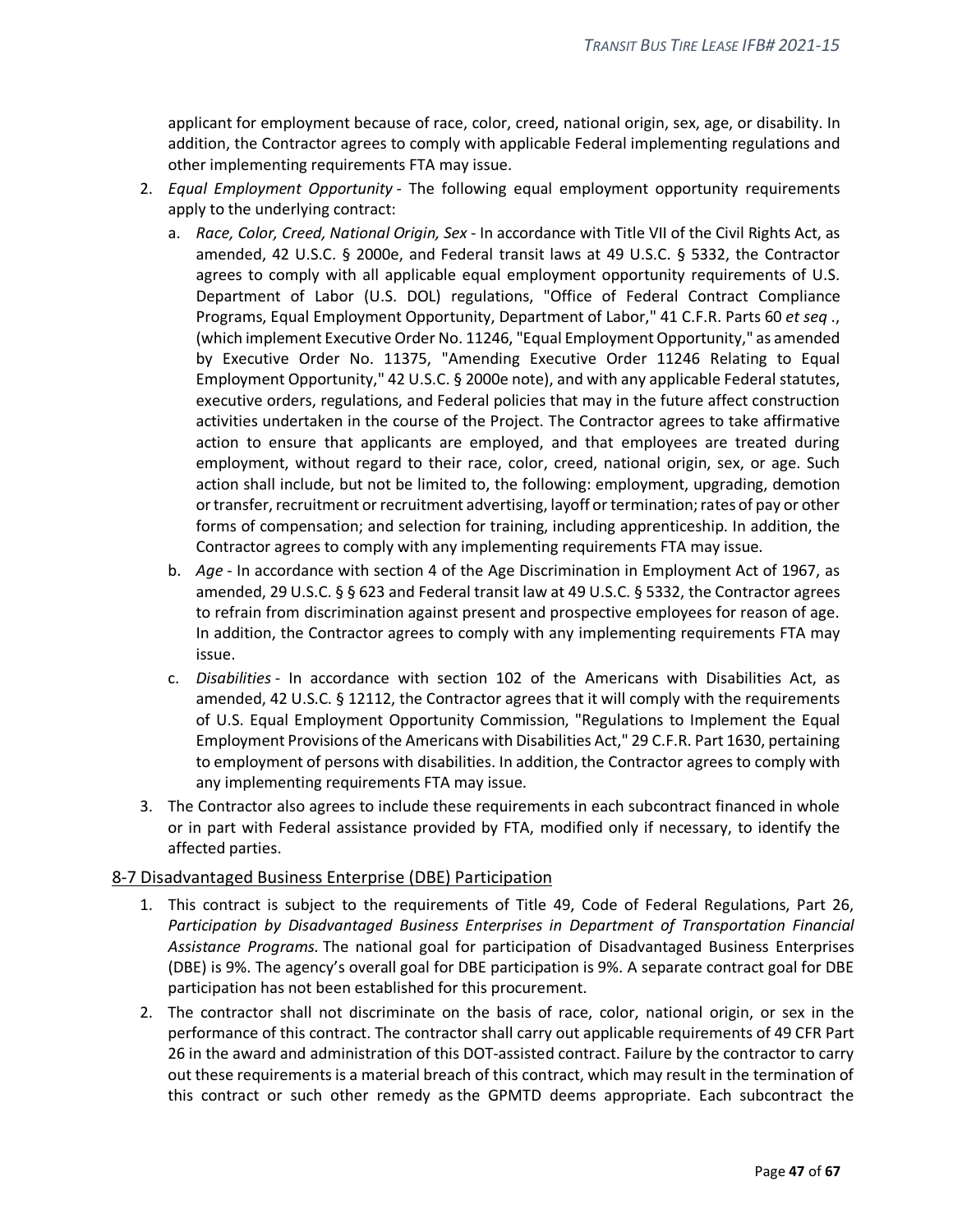contractor signs with a subcontractor must include the assurance in this paragraph (see 49 CFR 26.13(b)).

- 3. Bidders/Proposers are required to document sufficient DBE participation to meet these goals or, alternatively, document adequate good faith efforts to do so, as provided for in 49 CFR 26.53. Award of this contract is conditioned on submission of the following concurrent with and accompanying an initial bid:
	- a. The names and addresses of DBE firms that will participate in this contract;
	- b. A description of the work each DBE will perform;
	- c. The dollar amount of the participation of each DBE firm participating;
	- d. Written documentation of the bidder/offeror's commitment to use a DBE subcontractor whose participation it submits to meet the contract goal;
	- e. Written confirmation from the DBE that it is participating in the contract as provided in the prime contractor's commitment; and
	- f. If the contract goal is not met, evidence of good faith efforts to do so. Proposers must present the information required above as a matter of responsiveness with initial bids (see 49 CFR 26.53(3)).

The successful bidder/offeror will be required to report its DBE participation obtained through race-neutral means throughout the period of performance.

- 4. The contractor is required to pay its subcontractors performing work related to this contract for satisfactory performance of that work no later than 30 days after the contractor's receipt of payment for that work from the GPMTD**.** In addition, is required to return any retainage payments to those subcontractors within 30 days after the subcontractor's work related to this contract is satisfactorily completed.
- 5. The contractor must promptly notify the GPMTD, whenever a DBE subcontractor performing work related to this contract is terminated or fails to complete its work and must make good faith efforts to engage another DBE subcontractor to perform at least the same amount of work. The contractor may not terminate any DBE subcontractor and perform that work through its own forces or those of an affiliate without prior written consent of the GPMTD.

#### <span id="page-47-0"></span>8-8 Prompt Payment to Subcontractors

The Contractor is required to pay each first tier Subcontractor for all work that the Subcontractor has performed to the satisfaction of the GPMTD, no later than thirty (30) calendar days after the Contractor has received payment from the GPMTD for that work, and each tier of Subcontractors must likewise pay the next lower tier of Subcontractors within thirty (30) calendar days after receiving payment. If this Contract provides for retainage, the Contractor must remit to each first-tier Subcontractor its share of any retainage within thirty (30) days after receipt of such retainage from GPMTD, and each tier of Subcontractors must likewise remit retainage to the next lower tier of Subcontractors within thirty (30) calendar days after receiving payment. If this Contract does not provide for retainage, then neither Contractor nor any Subcontractor may withhold retainage from a Subcontractor. The requirements of this paragraph must be stated in all of the Contractor's subcontracts.

A delay in or postponement of payment to a Subcontractor requires good cause and prior written approval by GPMTD's General Manager or his/her authorized representative. The Contractor is required to include, in each subcontract, a clause requiring the use of appropriate arbitration mechanisms to resolve all payment disputes.

GPMTD will not pay the Contractor for work performed unless and until the Contractor ensures that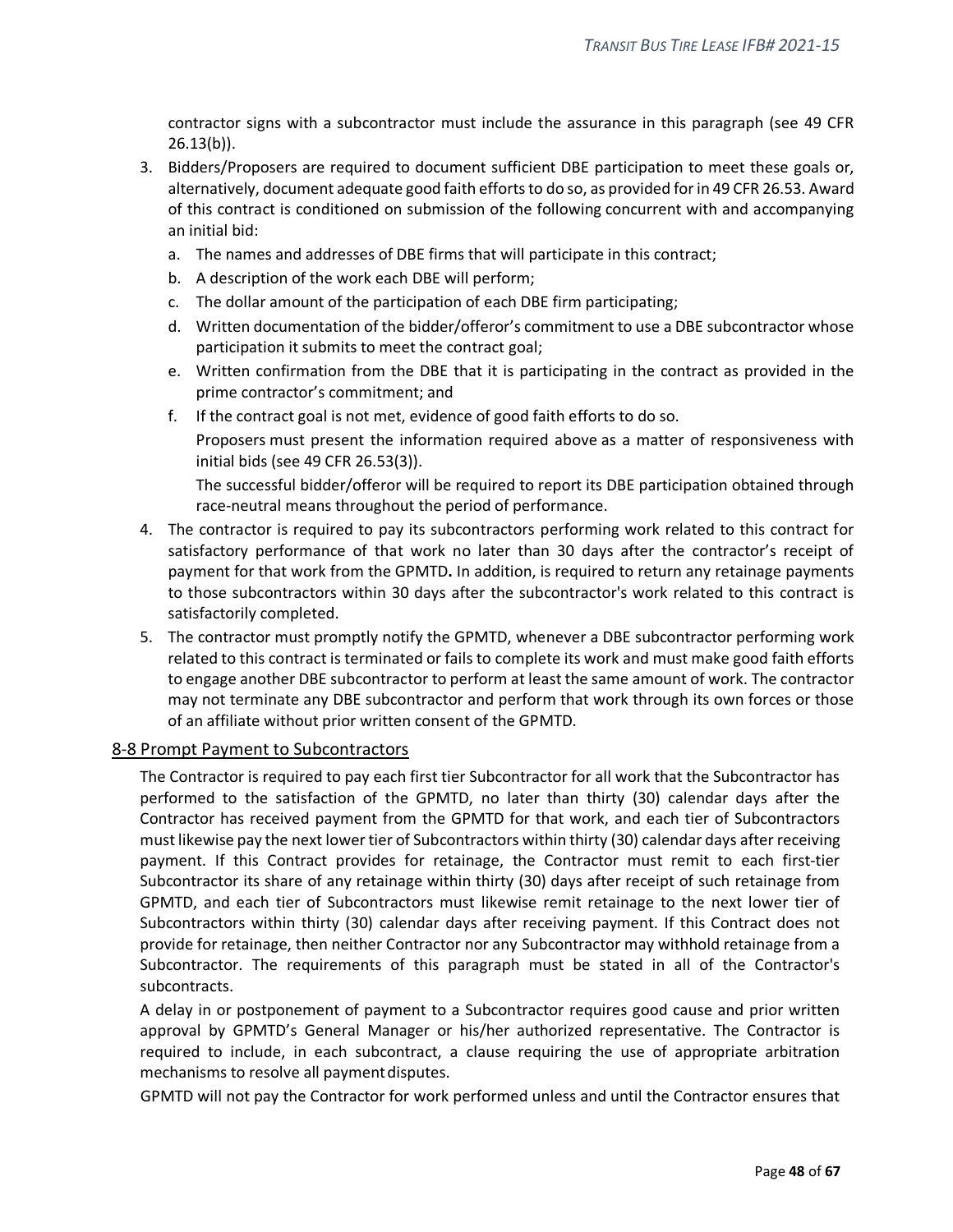each Subcontractor has been promptly paid under all previous payment requests, as evidenced by the filing with the GPMTD of lien waivers (if applicable), canceled checks (if requested}, and the Contractor's sworn statement that it has complied with the prompt payment requirements. The Contractor must submit a prompt payment affidavit, (form to be provided by GPMTD) which identifies each Subcontractor (both DBE and non-DBE) and the date and amount of the last payment to such Subcontractor, with every payment request filed with GPMTD, except for the first payment request. Failure to comply with these prompt payment requirements is a breach of the Contract which may lead to any remedies permitted under law, including, but not limited to, Contractor debarment. In addition, Contractor's failure to promptly pay its Subcontractors is subject to the provisions of 50 ILCS 505/9.

#### <span id="page-48-0"></span>8-9 Incorporation of FTA Terms

Incorporation of Federal Transit Administration (FTA) Terms - The preceding provisions include, in part, certain Standard Terms and Conditions required by DOT, whether or not expressly set forth in the preceding contract provisions. All contractual provisions required by DOT, as set forth in [FTA](http://www.fta.dot.gov/legislation_law/12349_4063.html) Circular [4220.1E](http://www.fta.dot.gov/legislation_law/12349_4063.html) are hereby incorporated by reference. Anything to the contrary herein notwithstanding, all FTA mandated terms shall be deemed to control in the event of a conflict with other provisions contained in this Agreement. The Contractor shall not perform any act, fail to perform any act, or refuse to comply with any (name of grantee) requests which would cause (name of grantee) to be in violation of the FTA terms and conditions.

#### <span id="page-48-1"></span>8-10 Suspension and Debarment

This contract is a covered transaction for purposes of 49 CFR Part 29. As such, the contractor is required to verify that none of the contractor, its principals, as defined at 49 CFR 29.995, or affiliates, as defined at 49 CFR 29.905, are excluded or disqualified as defined at 49 CFR 29.940 and 29.945. The contractor is required to comply with 49 CFR 29, Subpart C and must include the requirement to comply with 49 CFR 29, Subpart C in any lower tier covered transaction it enters into.

#### <span id="page-48-2"></span>8-11 Disputes, Breaches, Defaults, or Other Litigation

Disputes arising in the performance of this Contract which are not resolved by agreement of the parties shall be decided in writing by the authorized representative of GPMTD's General Manager. This decision shall be final and conclusive unless within five (5) days from the date of receipt of its copy, the Contractor mails or otherwise furnishes a written appeal to the General Manager. In connection with any such appeal, the Contractor shall be afforded an opportunity to be heard and to offer evidence in support of its position. The decision of the General Manager shall be binding upon the Contractor and the Contractor shall abide be the decision.

Performance During Dispute - Unless otherwise directed by GPMTD, Contractor shall continue performance under this Contract while matters in dispute are being resolved.

Claims for Damages - Should either party to the Contract suffer injury or damage to person or property because of any act or omission of the party or of any of his employees, agents or others for whose acts he is legally liable, a claim for damages therefor shall be made in writing to such other party within a reasonable time after the first observance of such injury of damage.

Remedies - Unless this contract provides otherwise, all claims, counterclaims, disputes and other matters in question between the GPMTD and the Contractor arising out of or relating to this agreement or its breach will be decided by arbitration if the parties mutually agree, or in a court of competent jurisdiction within the State in which the GPMTD is located.

Rights and Remedies - The duties and obligations imposed by the Contract Documents and the rights and remedies available thereunder shall be in addition to and not a limitation of any duties,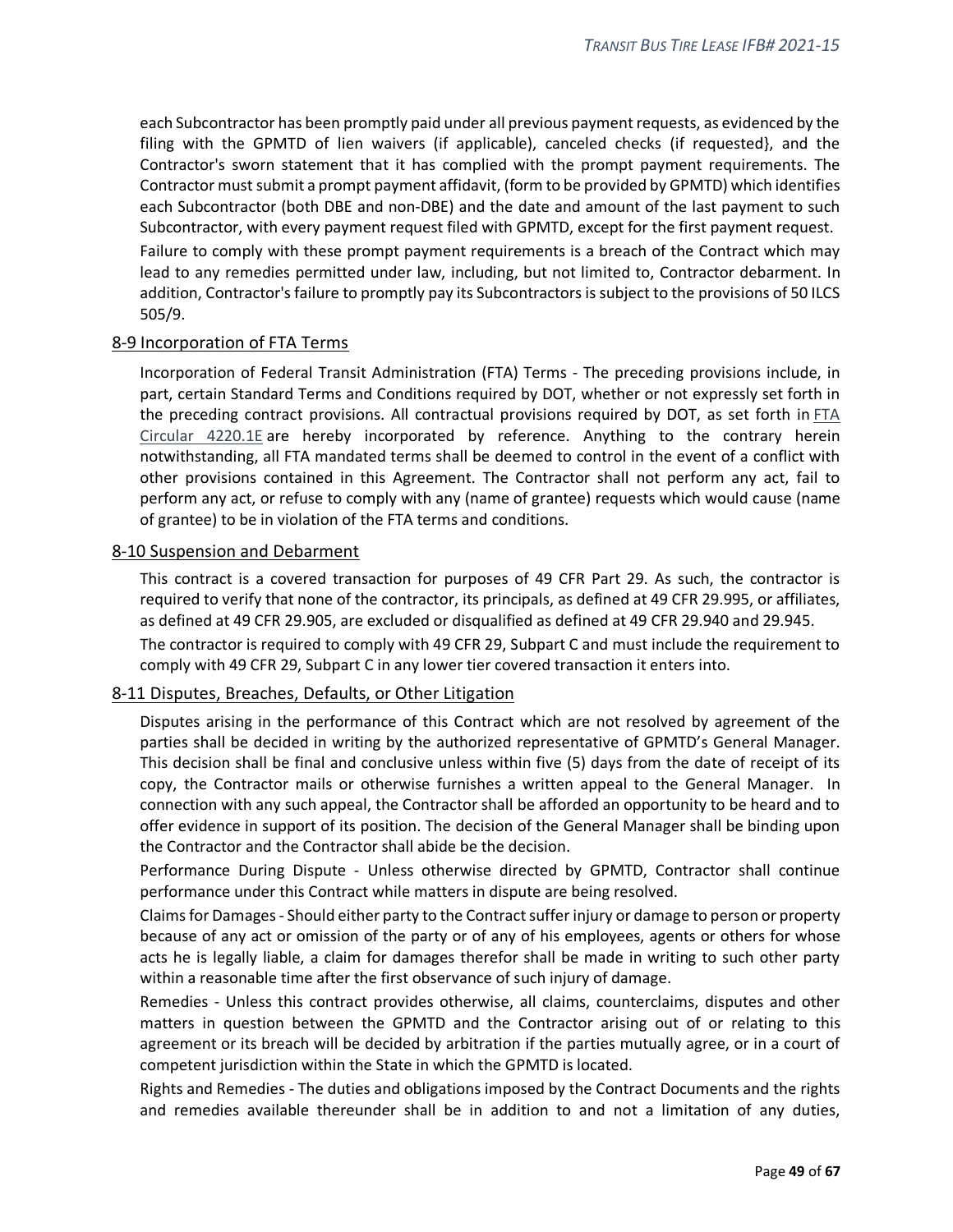obligations, rights and remedies otherwise imposed or available by law. No action or failure to act by the GPMTD or the Contractor shall constitute a waiver of any right or duty afforded any of them under the Contract, nor shall any such action or failure to act constitute an approval of or acquiescence in any breach thereunder, except as may be specifically agreed in writing.

## <span id="page-49-0"></span>8-12 Disclosure of Lobbying Activities

Byrd Anti-Lobbying Amendment, 31 U.S.C. 1352, as amended by the Lobbying Disclosure Act of 1995, P.L. 104-65 [to be codified at 2 U.S.C. § 1601, et seq.] - Contractors who apply or bid for an award of \$100,000 or more shall file the certification required by 49 CFR part 20, "New Restrictions on Lobbying." Each tier certifies to the tier above that it will not and has not used Federal appropriated funds to pay any person or organization for influencing or attempting to influence an officer or employee of any agency, a member of Congress, officer or employee of Congress, or an employee of a member of Congress in connection with obtaining any Federal contract, grant or any other award covered by 31 U.S.C. 1352. Each tier shall also disclose the name of any registrant under the Lobbying Disclosure Act of 1995 who has made lobbying contacts on its behalf with non-Federal funds with respect to that Federal contract, grant or award covered by 31 U.S.C. 1352. Such disclosures are forwarded from tier to tier up to the recipient.

## <span id="page-49-1"></span>8-13 Buy America

The contractor agrees to comply with 49 U.S.C. 5323(j) and 49 C.F.R. Part 661, which provide that Federal funds may not be obligated unless steel, iron, and manufactured products used in FTA funded projects are produced in the United States, unless a waiver has been granted by FTA or the product is subject to a general waiver.

The equipment to be purchased is subject to the Federal Transit Administration Buy America Requirements in 49 CFR 661. The proposer shall complete the Buy America Certification made part of this procurement, and certify that the products subject to this section used in connection with this contract will comply with the requirements of Section 165 and the regulation as set forth. A bidder or offeror must submit to the FTA recipient the appropriate Buy America certification with all bids or offers on FTA-funded contracts, except those subject to a general waiver. Bids or offers that are not accompanied by a completed Buy America certification must be rejected as nonresponsive. This requirement does not apply to lower tier subcontractors.

## <span id="page-49-2"></span>8-14 Recycled Products

Recovered Materials - The contractor agrees to comply with all the requirements of Section 6002 of the Resource Conservation and Recovery Act (RCRA), as amended (42 U.S.C. 6962), including but not limited to the regulatory provisions of 40 CFR Part 247, and Executive Order 12873, as they apply to the procurement of the items designated in Subpart B of 40 CFR Part 247.

## <span id="page-49-3"></span>8-15 Clean Air

The Contractor agrees to comply with all applicable standards, orders or regulations issued pursuant to the Clean Air Act, as amended, 42 U.S.C. §§ 7401 *et seq*. The Contractor agrees to report each violation to the Purchaser and understands and agrees that the Purchaser will, in turn, report each violation as required to assure notification to FTA and the appropriate EPA Regional Office.

The Contractor also agrees to include these requirements in each subcontract exceeding \$100,000 financed in whole or in part with Federal assistance provided by FTA.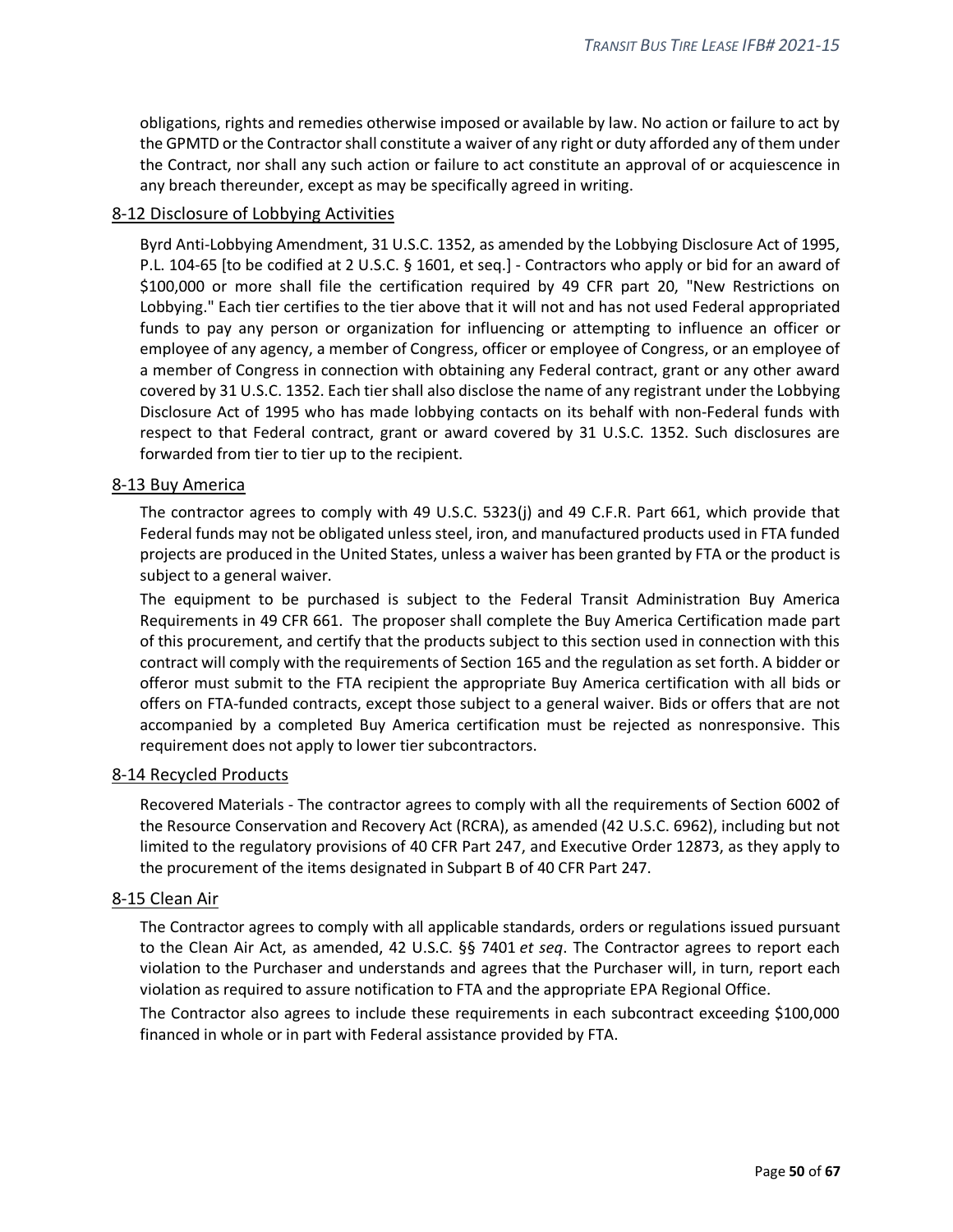## <span id="page-50-0"></span>8-16 Clean Water

The Contractor agrees to comply with all applicable standards, orders or regulations issued pursuant to the Federal Water Pollution Control Act, as amended, 33 U.S.C. 1251 et seq . The Contractor agrees to report each violation to the Purchaser and understands and agrees that the Purchaser will, in turn, report each violation as required to assure notification to FTA and the appropriate EPA Regional Office.

The Contractor also agrees to include these requirements in each subcontract exceeding \$100,000 financed in whole or in part with Federal assistance provided by FTA.

#### <span id="page-50-1"></span>8-17 Energy Conservation

The contractor agrees to comply with mandatory standards and policies relating to energy efficiency which are contained in the state energy conservation plan issued in compliance with the Energy Policy and Conservation Act.

#### <span id="page-50-2"></span>8-18 Cargo Preference

Cargo Preference - Use of United States-Flag Vessels - The contractor agrees: a. to use privately owned United States-Flag commercial vessels to ship at least 50 percent of the gross tonnage (computed separately for dry bulk carriers, dry cargo liners, and tankers) involved, whenever shipping any equipment, material, or commodities pursuant to the underlying contract to the extent such vessels are available at fair and reasonable rates for United States-Flag commercial vessels; b. to furnish within 20 working days following the date of loading for shipments originating within the United States or within 30 working days following the date of leading for shipments originating outside the United States, a legible copy of a rated, "on-board" commercial ocean bill-of -lading in English for each shipment of cargo described in the preceding paragraph to the Division of National Cargo, Office of Market Development, Maritime Administration, Washington, DC 20590 and to the FTA recipient (through the contractor in the case of a subcontractor's bill-of-lading.) c. to include these requirements in all subcontracts issued pursuant to this contract when the subcontract may involve the transport of equipment, material, or commodities by ocean vessel.

## <span id="page-50-3"></span>8-19 Fly America

The Contractor agrees to comply with 49 U.S.C. 40118 (the "Fly America" Act) in accordance with the General Services Administration's regulations at 41 CFR Part 301-10, which provide that recipients and sub-recipients of Federal funds and their contractors are required to use U.S. Flag air carriers for U.S Government-financed international air travel and transportation of their personal effects or property, to the extent such service is available, unless travel by foreign air carrier is a matter of necessity, as defined by the Fly America Act. The Contractor shall submit, if a foreign air carrier was used, an appropriate certification or memorandum adequately explaining why service by a U.S. flag air carrier was not available or why it was necessary to use a foreign air carrier and shall, in any event, provide a certificate of compliance with the Fly America requirements. The Contractor agrees to include the requirements of this section in all subcontracts that may involve international air transportation.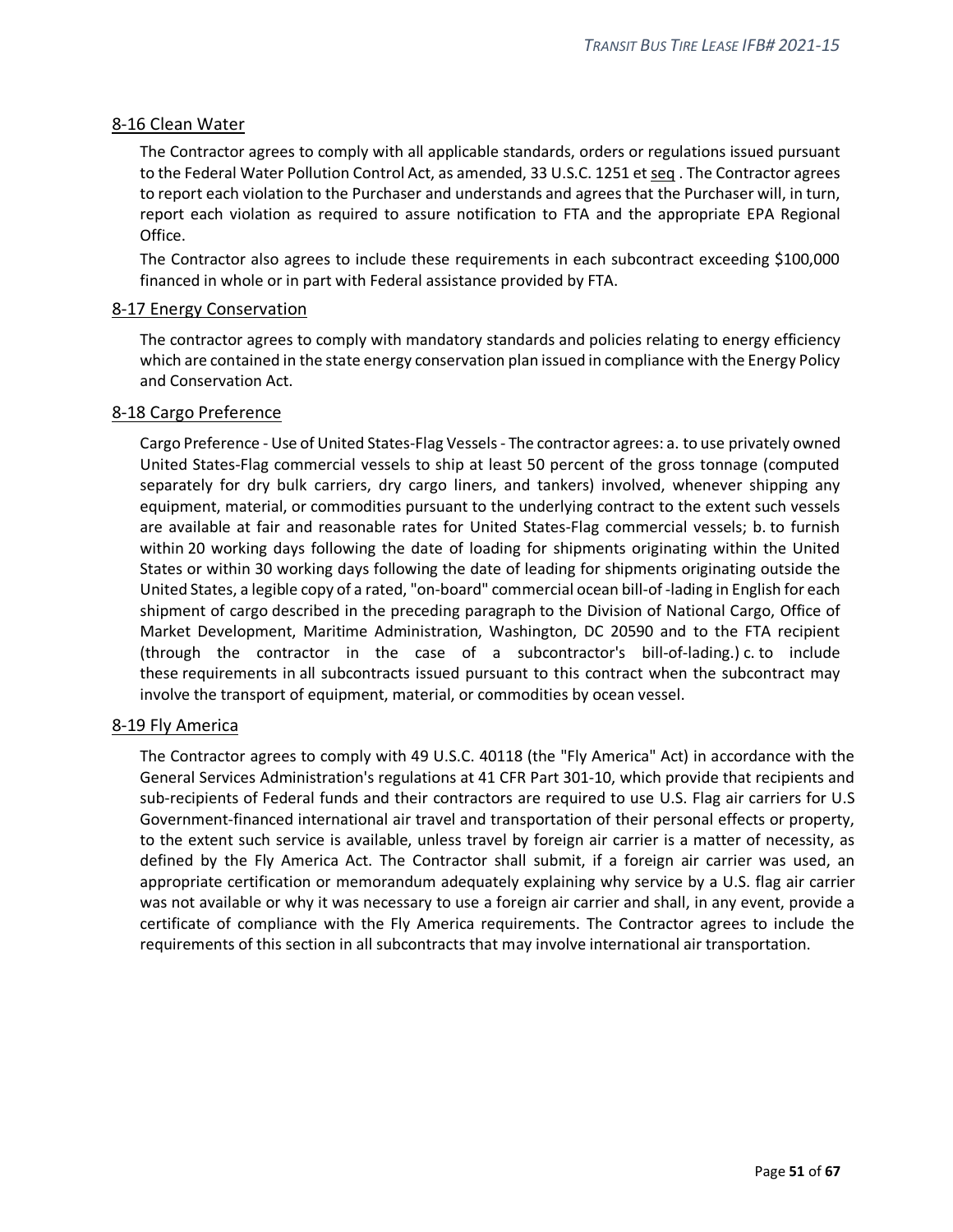## **ATTACHMENT A – Vendor Checklist**

(Verification that all necessary documents are included)

<span id="page-51-0"></span>This form must be completed and returned with the technical bid. Failure to return this form may be cause for considering your bid non-responsive.

|                                                           | Vendor<br>Check-Off | <b>GPMTD</b><br>Check-Off |
|-----------------------------------------------------------|---------------------|---------------------------|
| Cover Letter                                              |                     |                           |
| Invitation for Bid Cover Page                             |                     |                           |
| Attachment A: Vendor Checklist                            |                     |                           |
| Attachment B: Bid Affidavit                               |                     |                           |
| Attachment C: Addendum Page                               |                     |                           |
| Attachment D: Request for Clarification / Approved Equals |                     |                           |
| Attachment E: Affidavit of Non-Collusion                  |                     |                           |
| Attachment F: Indemnity and Insurance Requirements        |                     |                           |
| Attachment G: Firm Data Sheet                             |                     |                           |
| Attachment H: DBE Good Faith Effort                       |                     |                           |
| Attachment I: DBE Letter of Intent                        |                     |                           |
| Attachment J: DBE Affidavit                               |                     |                           |
| Attachment K: DBE Unavailable Certification               |                     |                           |
| Attachment L: Prompt Payment Affidavit                    |                     |                           |
| Attachment M: Lobbying Certification                      |                     |                           |
| Attachment N: Buy America Certification                   |                     |                           |
| Attachment O: Bid Pricing Form                            |                     |                           |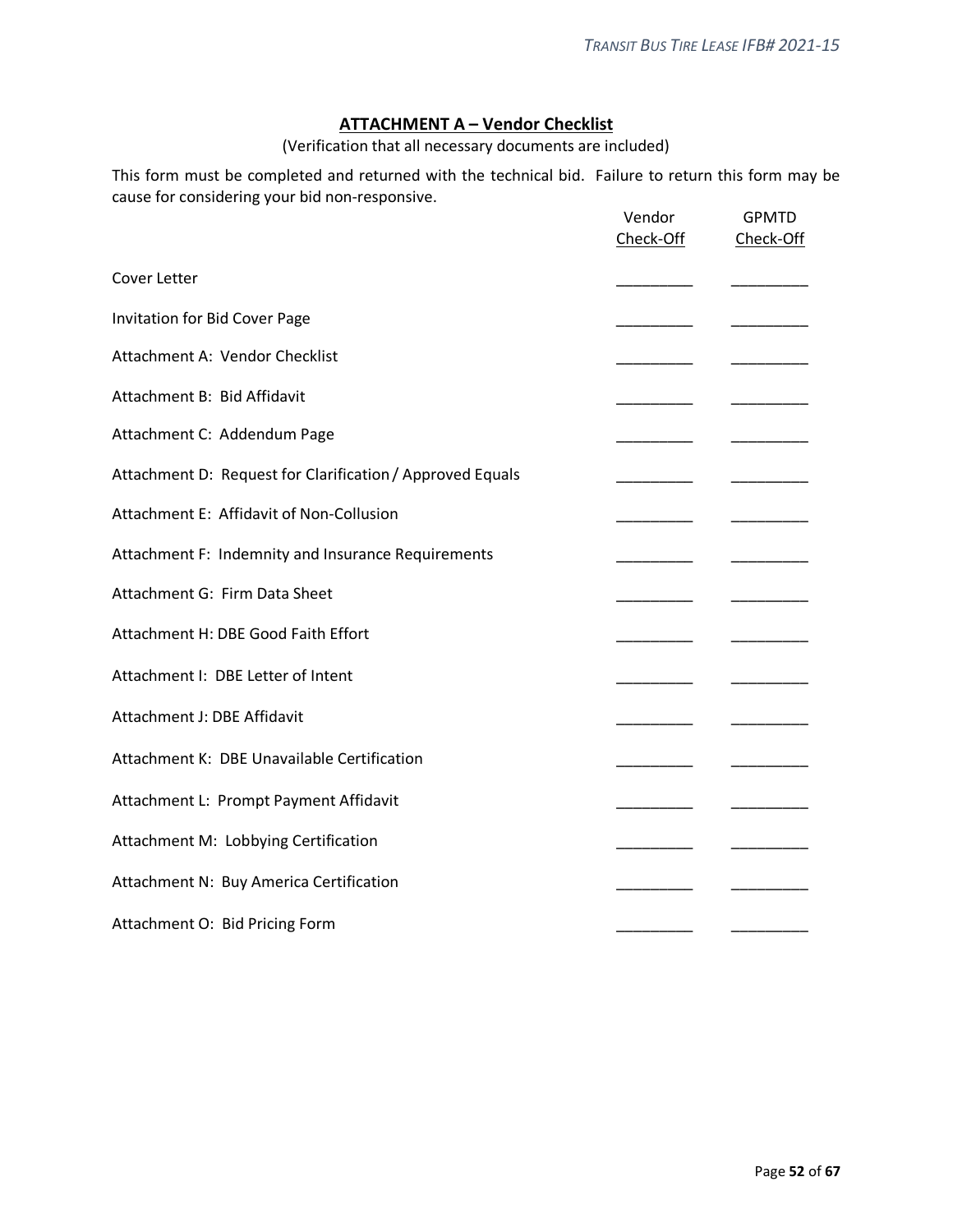## **ATTACHMENT B – Bid Affidavit**

<span id="page-52-0"></span>The undersigned hereby declares that he/she has carefully read and examined the Advertisement, the Scope and Terms, the Specifications, Warranty, and Quality Assurance Requirements, with all supporting certificates and affidavits, for the provision of services specified at the prices stated in the fee bid.

| Subscribed and sworn to before me this _____ day of _______________, 20_____ |
|------------------------------------------------------------------------------|
|                                                                              |
|                                                                              |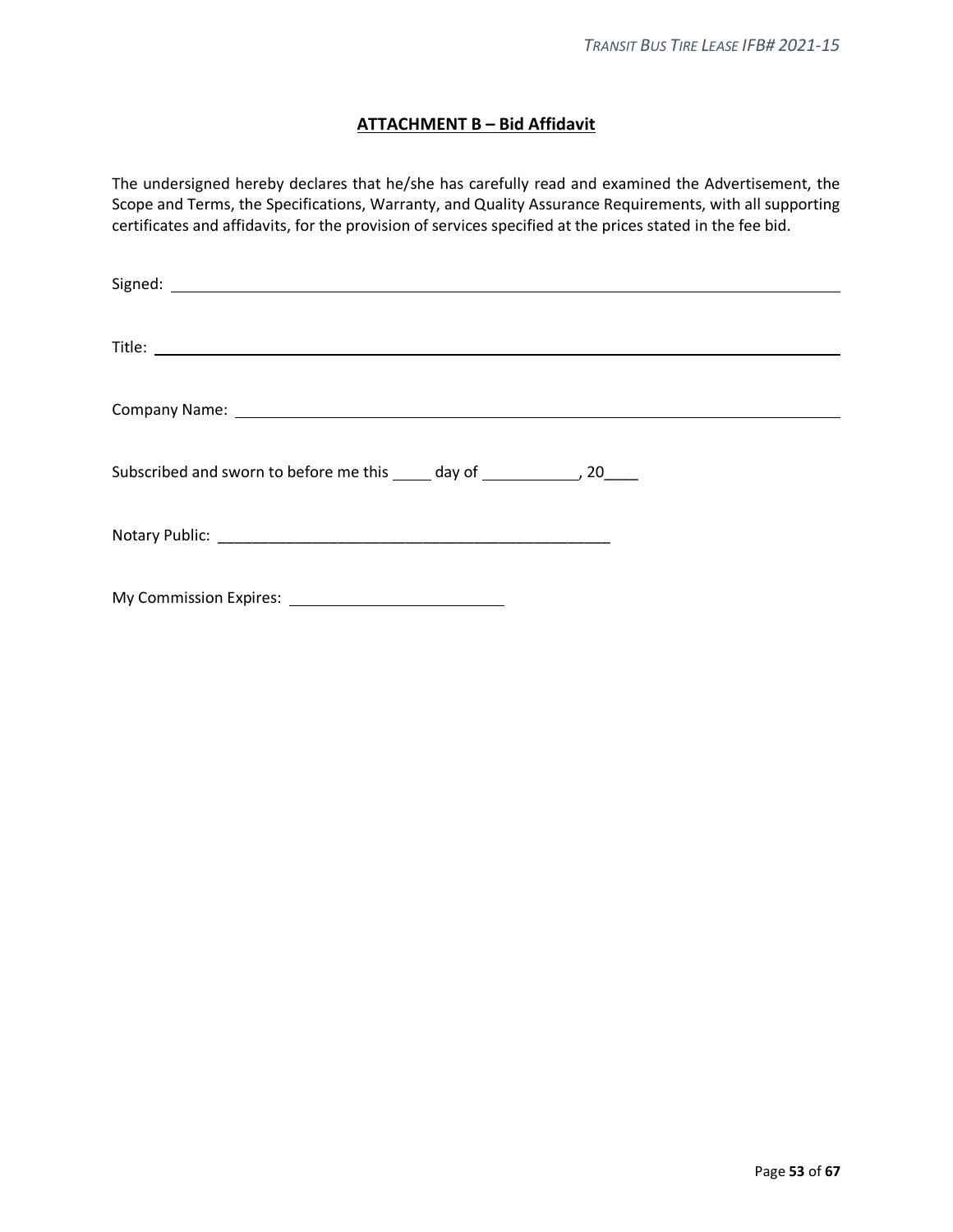## **ATTACHMENT C – Addendum Page**

<span id="page-53-0"></span>The undersigned acknowledges receipt of the following addenda to this IFB. (Include the number and date for each entry.)

| Addendum Number _______ |                                |
|-------------------------|--------------------------------|
| Addendum Number _______ |                                |
| Addendum Number _______ | Dated _______________________  |
| Addendum Number         |                                |
| Addendum Number _______ | Dated _______________________  |
| Addendum Number _______ | Dated ________________________ |
| Addendum Number _______ | Dated _______________________  |

Failure to acknowledge the receipt of all addenda may cause the bid to be considered non-responsive to this Invitation for Bid, which will require rejection of the bid.

Signature

Title

l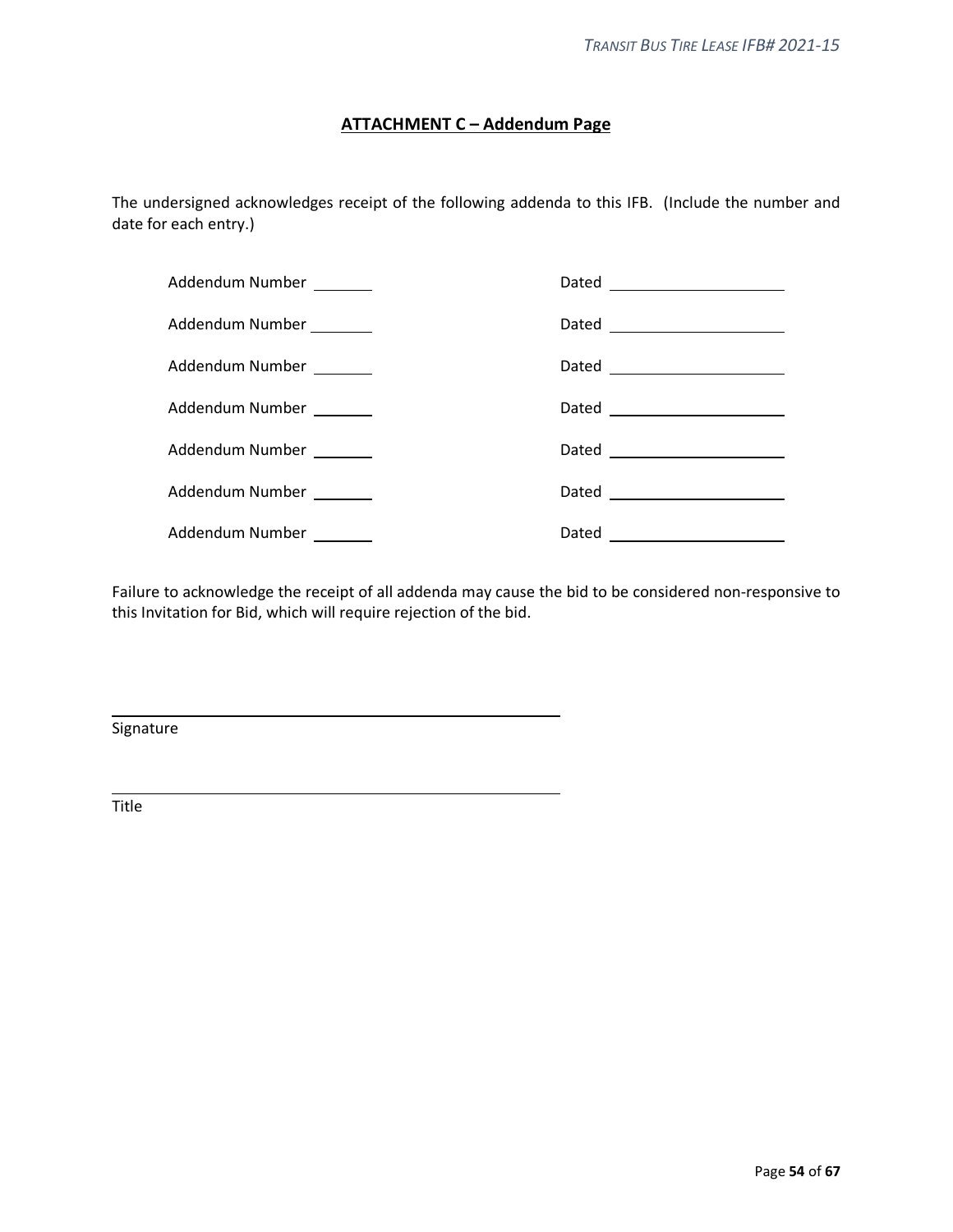# **ATTACHMENT D - Request for Clarifications / Approved Equals**

<span id="page-54-0"></span>

| <u> 1989 - Johann John Harry Harry Harry Harry Harry Harry Harry Harry Harry Harry Harry Harry Harry Harry Harry</u> |  |
|----------------------------------------------------------------------------------------------------------------------|--|
|                                                                                                                      |  |
|                                                                                                                      |  |
|                                                                                                                      |  |
|                                                                                                                      |  |
|                                                                                                                      |  |
|                                                                                                                      |  |
| Approved _______                                                                                                     |  |
| Denied                                                                                                               |  |
| Comments:                                                                                                            |  |
|                                                                                                                      |  |
|                                                                                                                      |  |
|                                                                                                                      |  |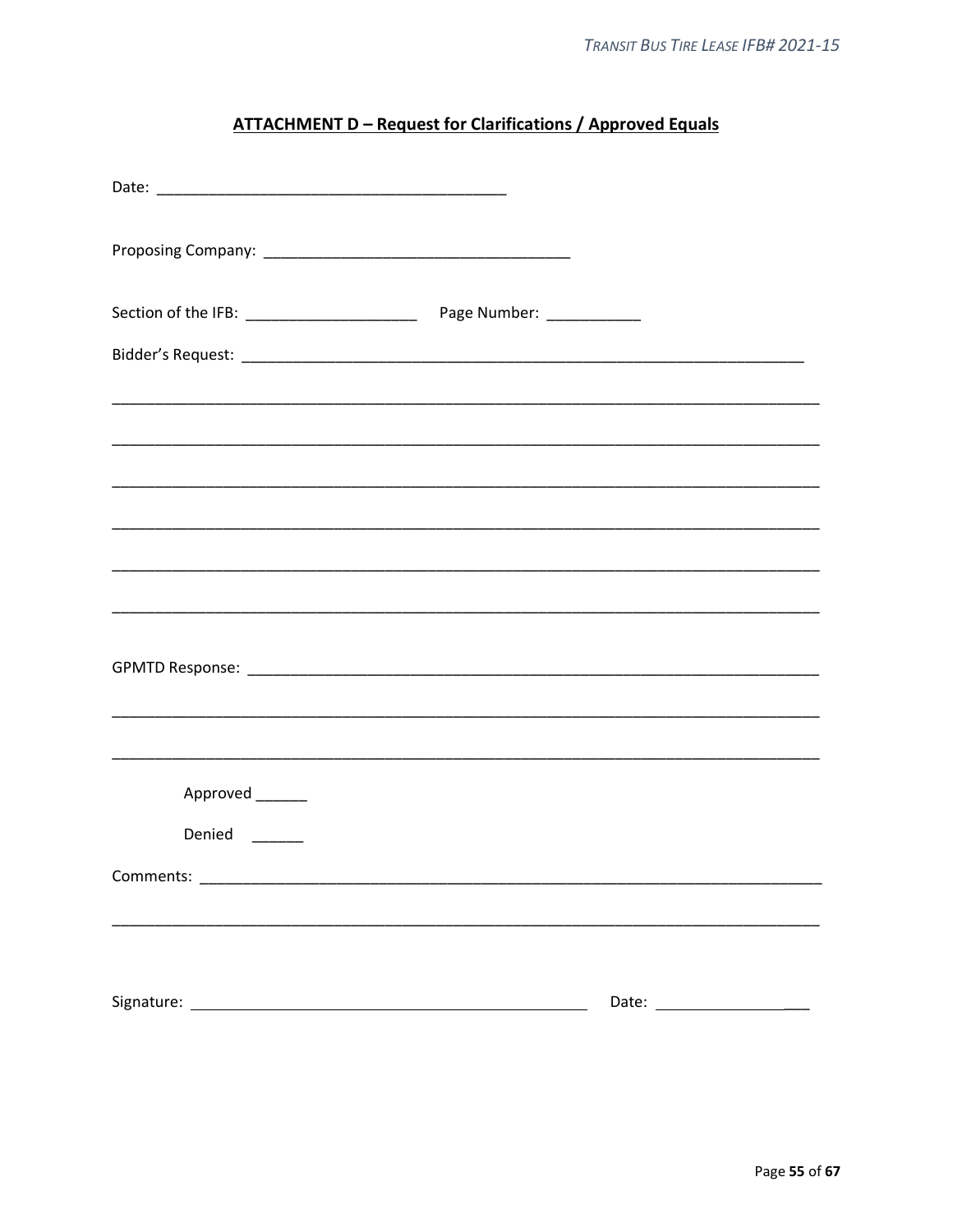## **ATTACHMENT E – Affidavit of Non-Collusion**

<span id="page-55-0"></span>I hereby swear (or affirm) under the penalty for perjury:

- 1. That I am the Bidder (if the Bidder is an individual), a partner in the bid (if the Bidder is a partnership), or an officer or employee of the proposing corporation having authority to sign on its behalf (if the Bidder is a corporation);
- 2. That the attached bid has been arrived at by the Bidder independently and have been submitted without collusion and without any agreement, understanding, or planned common course of action with any other vendor or materials, supplies, equipment, or service described in the Invitation for Bids, designed to limit independent bids or competition;
- 3. That the contents of this bid/proposal has not been communicated by the Bidder or its employees or agents to any person not an employee or agent of the Bidder or its surety on any bond furnished with the bid, and will not be communicated to any such person prior to the official opening of the bid; and
- 4. That I have fully informed myself regarding the accuracy of the statements made in the affidavit.

| Subscribed and sworn to before me this ________ day of _________________________, 20_______ |  |
|---------------------------------------------------------------------------------------------|--|
|                                                                                             |  |
|                                                                                             |  |
|                                                                                             |  |

Bidder's Federal Employer Identification Number: (Number used on Employer's Quarterly Federal Tax Return)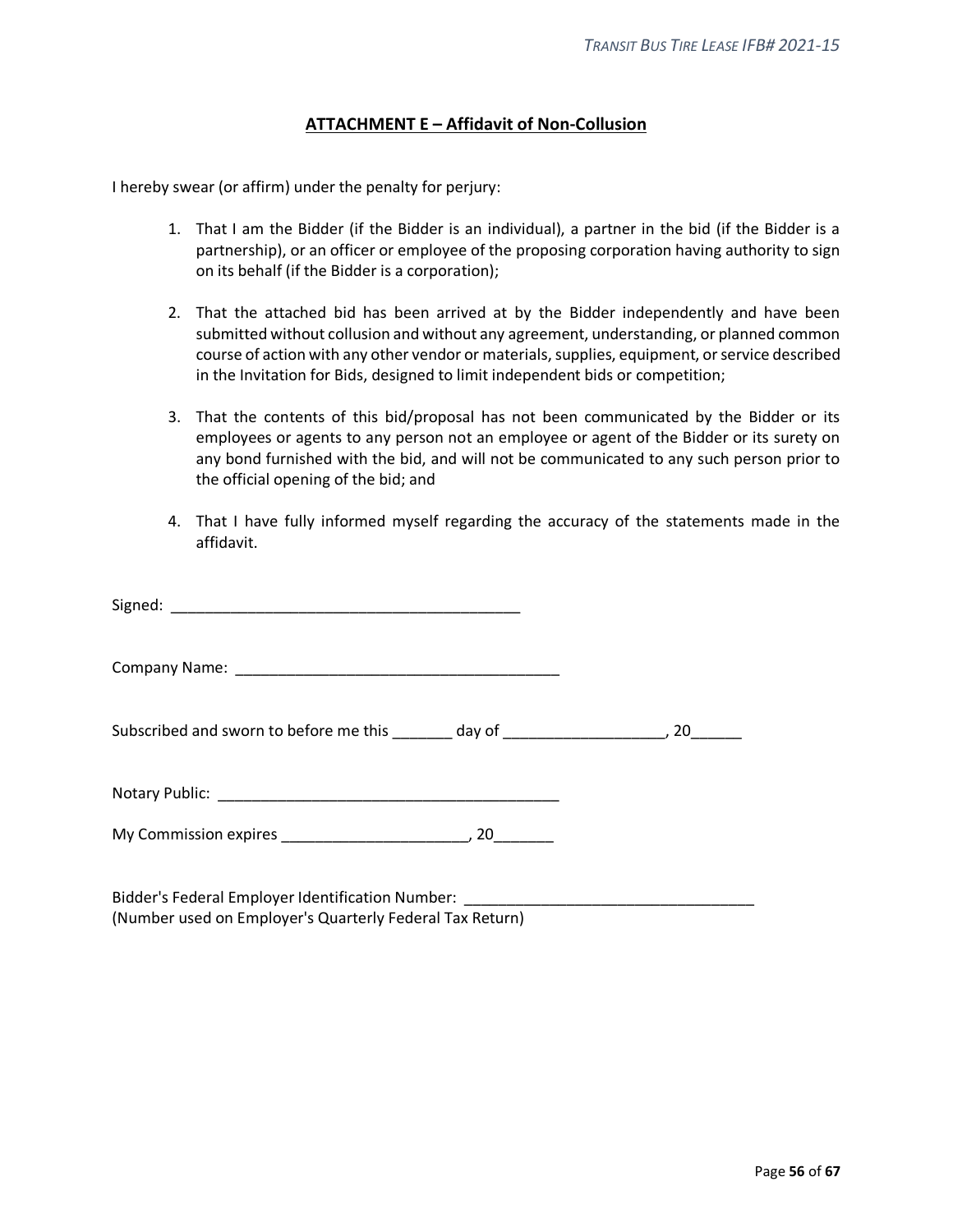## **ATTACHMENT F – Indemnity and Insurance Requirements**

<span id="page-56-0"></span>1. These are the Indemnity and Insurance Requirements for Contractors providing services or supplies to Greater Peoria Mass Transit District (GPMTD). By agreeing to perform the work or submitting a proposal, you verify that you comply with and agree to be bound by these requirements. If any additional Contract documents are executed, the actual Indemnity language and Insurance Requirements may include additional provisions as deemed appropriate by GPMTD.

2. You should check with your Insurance advisors to verify compliance and determine if additional coverage or limits may be needed to adequately insure your obligations under this agreement. These are the minimum required and do not in any way represent or imply that such coverage is sufficient to adequately cover the Contractor's liability under this agreement. The full coverage and limits afforded under Contractor's policies of Insurance shall be available to GPMTD and these Insurance Requirements shall not in any way act to reduce coverage that is broader or includes higher limits than those required. The Insurance obligations under this agreement shall be: 1—all the Insurance coverage and limits carried by or available to the Contractor; or 2—the minimum Insurance requirements shown in this agreement, whichever is greater. Any insurance proceeds in excess of the specified minimum limits and coverage required, which are applicable to a given loss, shall be available to GPMTD.

3. Contractor shall furnish the GPMTD with original Certificates of Insurance including all required amendatory endorsements (or copies of the applicable policy language effecting coverage required by this clause) and a copy of the Declarations and Endorsement Page of the CGL policy listing all policy endorsements to GPMTD before work begins. GPMTD reserves the right to require full-certified copies of all Insurance coverage and endorsements.

#### **I. INDEMNIFICATION**

To the fullest extent permitted by law, Contractor agrees to indemnify, and hold harmless, and upon request, defend GPMTD, its officers, directors, Board Members, employees, agents, representatives, volunteers, subsidiaries, successors, and assigns ("Indemnitees"), from any claim, liability, damage, expense, suit or demand (including, without limitation, reasonable attorneys' fees and court costs) for any losses, damages, injuries, or death to any persons including Contractor's employees or any Subcontractor's employees, or for damage or loss to any third-party property, arising out of or in any manner related to, based upon, or in connection with any operations, performance, breach, course or scope of Work, act, omissions, or presence upon, use, or other encountering of any property, facilities, personnel, vehicles, equipment, or operation of GPMTD by or involving GPMTD, Contractor or any of their employees, agents, representatives, facilities, vehicles, materials, equipment, or Subcontractors (regardless of tier) or anyone directly or indirectly employed by any of them, in any connection with the Work performed by or on behalf of Contractor, regardless of whether the Contractor is a party to any lawsuit. In that regard, this obligation to indemnify includes, without limitation, claims against GPMTD for GPMTD's own negligence or fault.

#### **II. INSURANCE**

All insurance required except for worker's compensation shall be endorsed to add Greater Peoria Mass Transit District, it's officials, Board members, employees, agents and volunteers to be added to all liabilities policies as additional insureds. The contractor's insurer will provide at least 30 days written notice of cancellation.

I have read and understand the above requirements and agree to be bound by them for any work performed for the GPMTD.

| Authorized Signature: | Date: |  |
|-----------------------|-------|--|
|                       |       |  |

| Printed name: |  |
|---------------|--|
|               |  |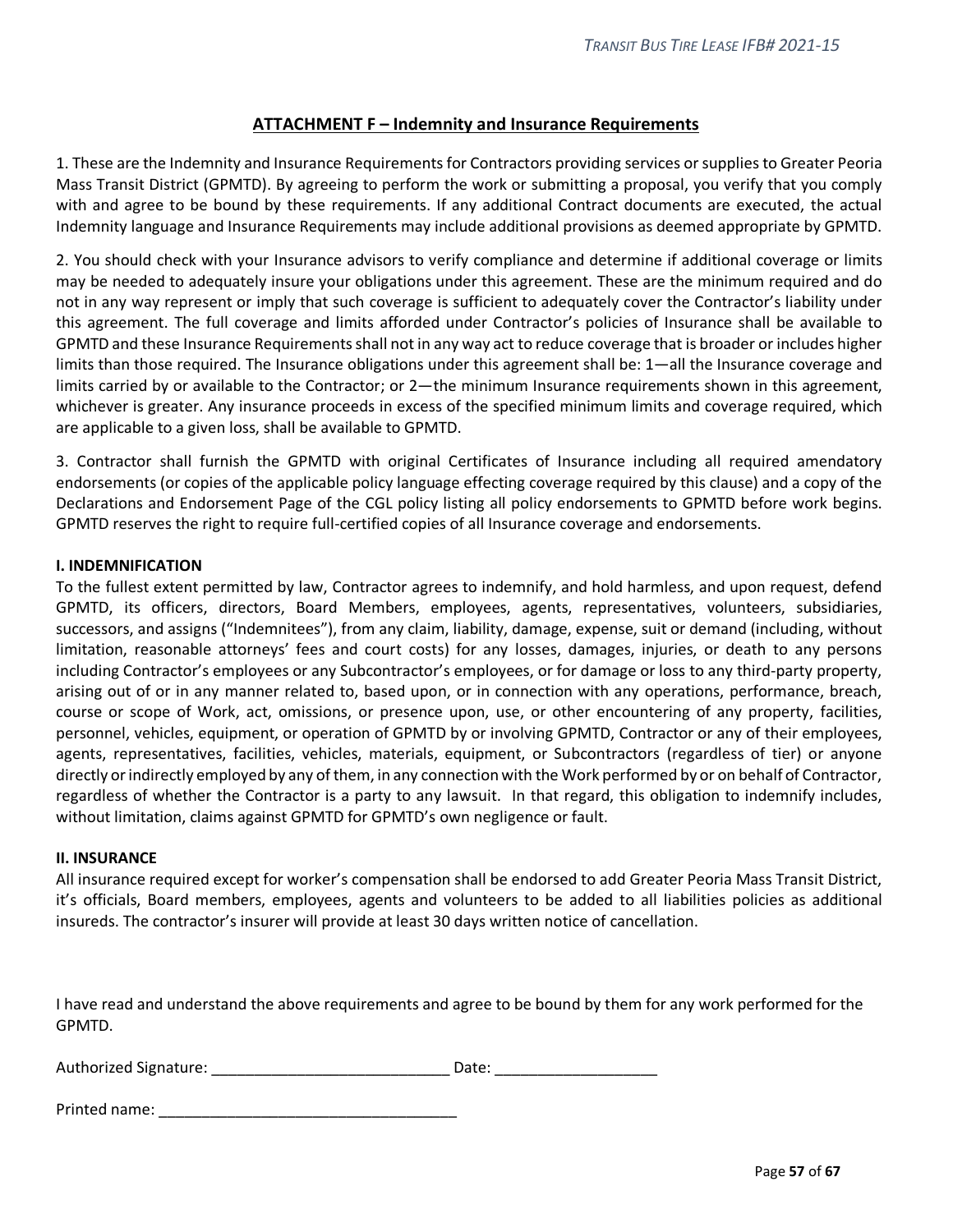## **ATTACHMENT G – Firm Data Sheet**

<span id="page-57-0"></span>The prime consultant is responsible for submitting the information requested below **for all firms on the project team, both prime and subcontractors**. All firms are to be reported on one combined sheet unless the number of firms requires the use of an additional sheet. Failure to submit complete data will result in the Expression of Interest not being considered.

| <b>Firm's Name and Address</b> | Firm's DBE<br>Status* | Firm's<br>Age | Firm's Annual<br><b>Gross Receipts</b> |
|--------------------------------|-----------------------|---------------|----------------------------------------|
|                                |                       |               |                                        |
|                                |                       |               |                                        |
|                                |                       |               |                                        |
|                                |                       |               |                                        |
|                                |                       |               |                                        |
|                                |                       |               |                                        |
|                                |                       |               |                                        |
|                                |                       |               |                                        |
|                                |                       |               |                                        |
|                                |                       |               |                                        |
|                                |                       |               |                                        |
|                                |                       |               |                                        |
|                                |                       |               |                                        |
|                                |                       |               |                                        |
|                                |                       |               |                                        |
|                                |                       |               |                                        |
|                                |                       |               |                                        |

\* Y = DBE-Certified by IDOT NA = Firm Not Claiming DBE Status N = Not DBE-Certified by IDOT IP = DBE-Certification In-Process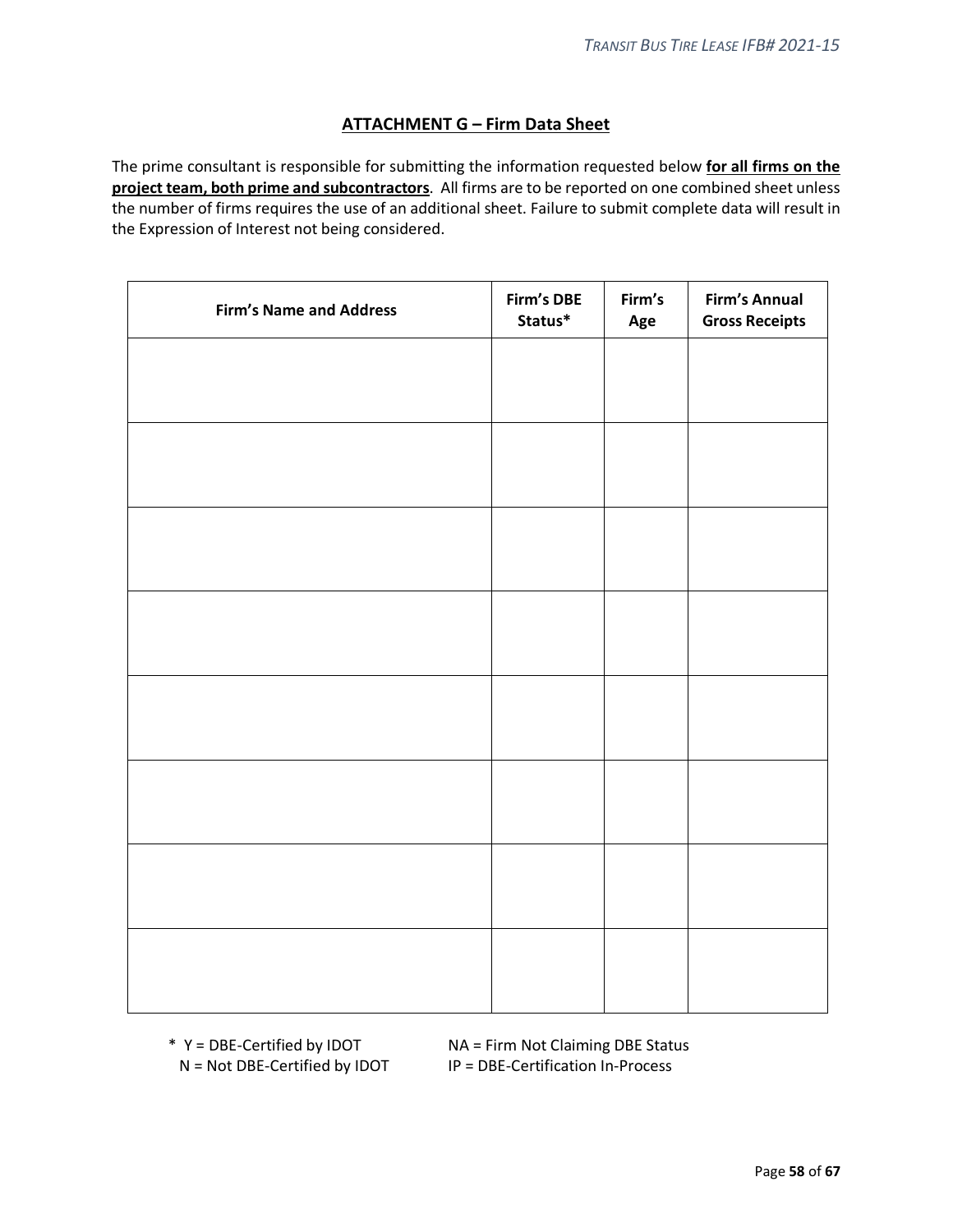## **ATTACHMENT H – DBE Good Faith Effort** *(For information only – not to be returned)*

- <span id="page-58-0"></span>1. The GPMTD has established a nine percent (9.0%) goal for Disadvantaged Business Enterprise (DBE) participation for this contract. Therefore, a Bidder must, in order to be responsible and responsive, make a good-faith effort to meet the goal. The Bidder can meet this requirement in either of two (2) ways. First, the Bidder can meet or exceed the goal, documenting commitments for participation by DBE firms sufficient for this purpose. Second, even if the Bidder doesn't meet the goal, the Bidder can document its good-faith efforts to meet the goal. This means that the Bidder must show that it took all necessary and reasonable steps to achieve the DBE goal, or other requirement of this part which, by their scope, intensity, and appropriateness to the objective, could reasonably be expected to obtain sufficient DBE participation, even if they were not fully successful.
- 2. The GPMTD will use the good-faith efforts mechanism as required by 49 CRF part 26. It is up to the GPMTD to make a fair and reasonable judgment whether a Bidder that did not meet the goal made adequate good-faith efforts. The GPMTD will consider the quality, quantity, and intensity of the different kinds of efforts that the Bidder made. The efforts employed by the Bidder should be those that one could reasonably expect a Bidder to take, if the Bidder were actively and aggressively trying to obtain DBE participation sufficient to meet the DBE contract goal. Mere pro forma efforts are not good-faith efforts to meet the DBE contract requirements. As emphasized by the Department of Transportation, GPMTD's determination concerning the sufficiency of the firm's good-faith efforts is a judgment call; meeting quantitative formulas is not required.
- 3. The GPMTD will not require that a Bidder meet a contract goal (i.e., obtain a specified amount of DBE participation) in order to be awarded a contract, even though the Bidder shows that an adequate good-faith was made. The rule specifically prohibits the GPMTD from ignoring bona fide good-faith efforts.
- 4. The following is a list of types of actions that the GPMTD will consider as part of the Bidder's goodfaith efforts to obtain DBE participation. It is not intended to be a mandatory checklist, nor is it intended to be exclusive or exhaustive. Other factors or types of efforts may be relevant in appropriate cases.
	- a. Soliciting through all reasonable and available means (e.g. attendance at pre-proposal meetings, advertising, and/or written notices) the interest of all certified DBEs who have the capability to perform the work of the contract. The Bidder must solicit this interest within sufficient time to allow the DBEs to respond to the solicitation. The Bidder must determine with certainty whether or not a DBE is certified.
	- b. The DBEs are interested by taking appropriate steps to follow up initial solicitations.
	- c. Selecting portions of the work to be performed by DBEs in order to increase the likelihood that the DBE goals will be achieved. This includes, where appropriate, breaking out contract work items into economically feasible units to facilitate DBE participation, even when the prime contractor might otherwise prefer to perform these work items with its own forces.
	- d. Providing interested DBEs with adequate information about the plans, specifications, and requirements of the contract in a timely manner to assist them in responding to a solicitation.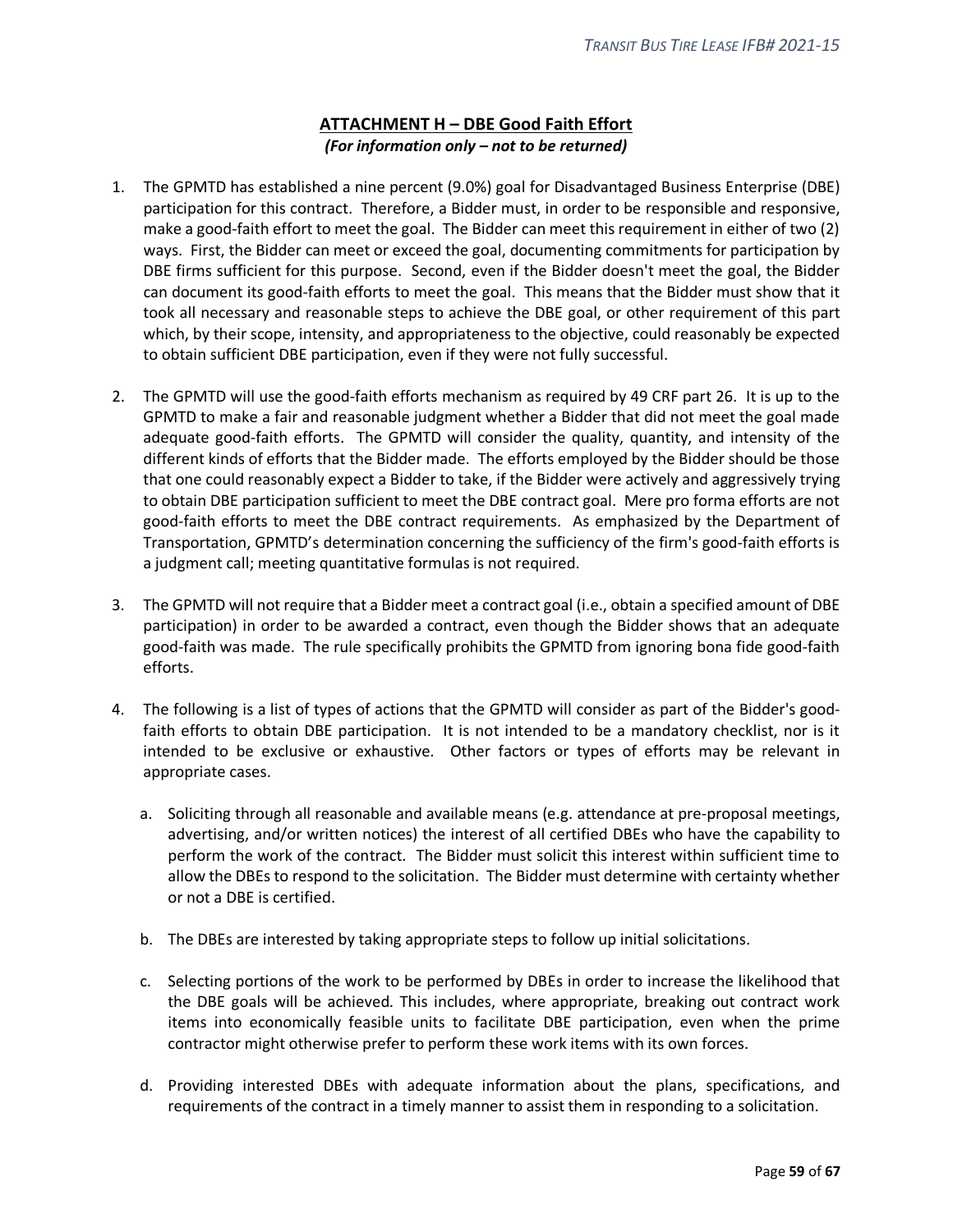## **ATTACHMENT H – Good-Faith Effort** *(Continued)*

e. Negotiating in good-faith with interested DBEs. It is the Bidder's responsibility to make a portion of the work available to DBE subcontractors and suppliers and to select those portions of the work or material needs consistent with the available DBE subcontractors and suppliers, so as to facilitate DBE participation. Evidence of such negotiation includes the names, addresses, and telephone numbers of DBEs that were considered; a description of the information provided regarding the plans and specifications for the work selected for subcontracting; and evidence as to why additional agreements could not be reached for DBEs to perform the work.

A Bidder using good business judgment would consider a number of factors in negotiating with subcontractors, including DBE subcontractors, and would take a firm's price and capabilities, as well as contract goals, into consideration. However, the fact that there may be some additional costs involved in finding and using DBEs is not in itself sufficient reason for a Bidder's failure to meet the contract DBE goal, as long as such costs are reasonable. Also, the ability or desire of a prime contractor to perform the work of a contract with its own organization does not relieve the Bidder of the responsibility to make good-faith efforts. Prime contractors are not, however, required to accept higher quotes from DBEs, if the price difference is excessive or unreasonable.

- f. Not rejecting DBEs as being unqualified without sound reasons based on a thorough investigation of their capabilities. The Contractor's standing within its industry, membership in specific groups, organizations, or associations, and political or social affiliations (for example union vs. non-union employee status) are not legitimate causes for the rejection or non-solicitation of proposals from DBEs in the Contractor's efforts to meet the project goal.
- g. Making efforts to assist interested DBEs in obtaining bonding, lines of credit, or insurance, as required by the recipient or contractor.
- h. Making efforts to assist interested DBEs in obtaining necessary equipment, supplies, materials, or related assistance or services.
- i. Effectively using the services of available minority/women community organizations; minority/women contractors' groups; Federal, State, and Local minority/women business assistance offices; and other organizations, as allowed on a case-by-case basis, to provide assistance in the recruitment and placement of DBEs.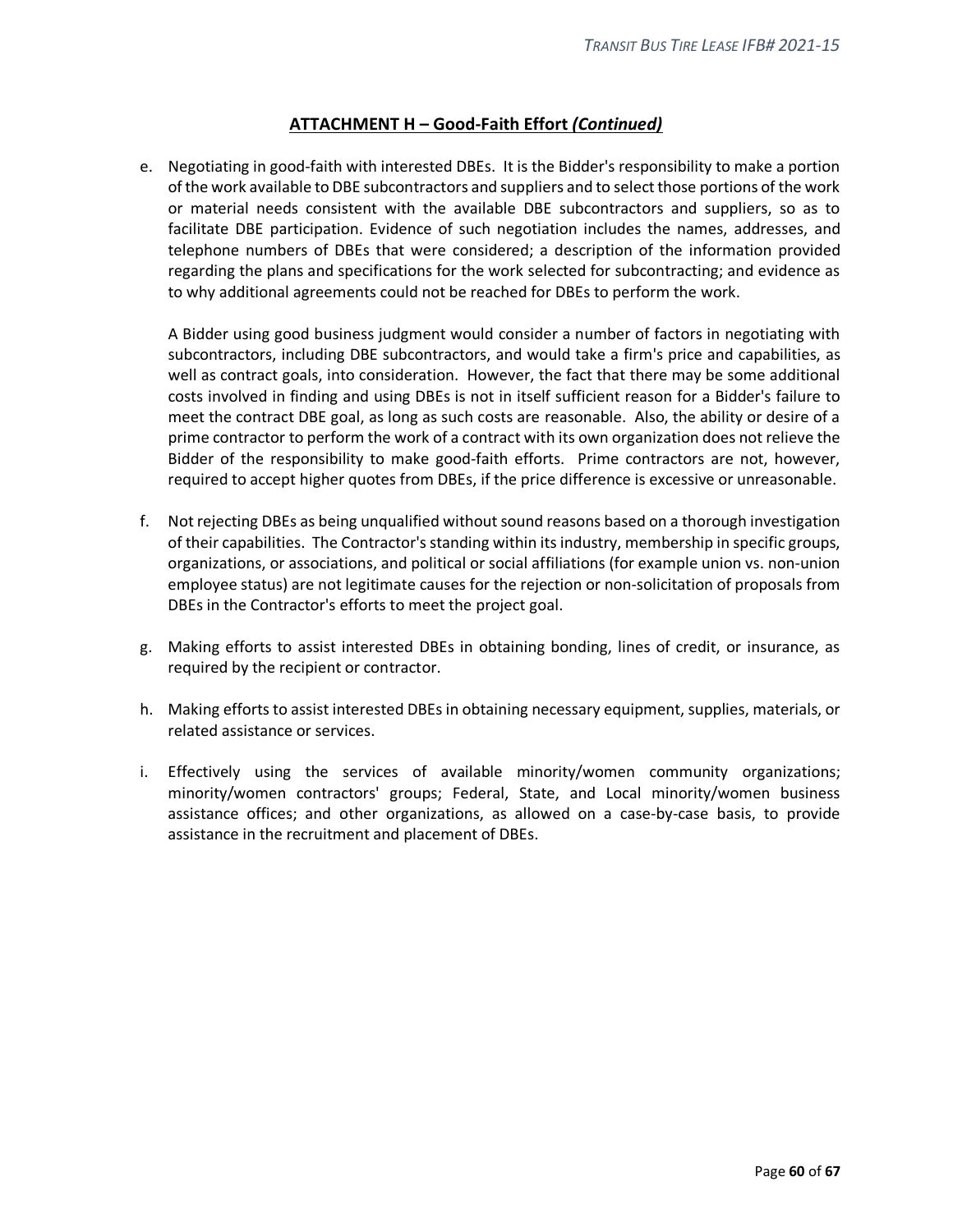## **ATTACHMENT I – DBE Letter of Intent**

<span id="page-60-0"></span>

|                                     |                                                                                | (Name of Bidder)                      |                                                                                                                                                                                                       |
|-------------------------------------|--------------------------------------------------------------------------------|---------------------------------------|-------------------------------------------------------------------------------------------------------------------------------------------------------------------------------------------------------|
|                                     |                                                                                |                                       | The undersigned intends to perform work in connection with the above project as a DBE (circle one):                                                                                                   |
|                                     |                                                                                |                                       |                                                                                                                                                                                                       |
|                                     | The Disadvantaged Business Enterprise status of the undersigned is confirmed:  |                                       |                                                                                                                                                                                                       |
|                                     | 2. On the attached Disadvantaged Business Enterprise Identification Statement. |                                       | 1. On the reference list of Disadvantaged Business Enterprises dated ________________; or                                                                                                             |
|                                     | in detail particular work items or parts thereof to be performed):             |                                       | The undersigned is prepared to perform the following work in connection with the above project (Specify                                                                                               |
|                                     |                                                                                |                                       |                                                                                                                                                                                                       |
|                                     |                                                                                |                                       |                                                                                                                                                                                                       |
|                                     |                                                                                |                                       | The DBE contractor will perform this work at the following price: __________________________________                                                                                                  |
| completion of such work as follows: |                                                                                |                                       | You have projected the following commencement date for such work, and the undersigned is projecting                                                                                                   |
| <b>Items</b>                        |                                                                                | <b>Projected Commencement</b><br>Date | Projected<br><b>Completion Date</b>                                                                                                                                                                   |
| execution of a contract with GPMTD. |                                                                                |                                       | The above work will not be sublet to a non-Disadvantaged Business Enterprise at any tier.<br>The<br>undersigned will enter into a formal agreement for the above work with you, conditioned upon your |
|                                     |                                                                                |                                       |                                                                                                                                                                                                       |
|                                     |                                                                                |                                       |                                                                                                                                                                                                       |
|                                     |                                                                                |                                       |                                                                                                                                                                                                       |

Date: \_\_\_\_\_\_\_\_\_\_\_\_\_\_\_\_\_\_\_\_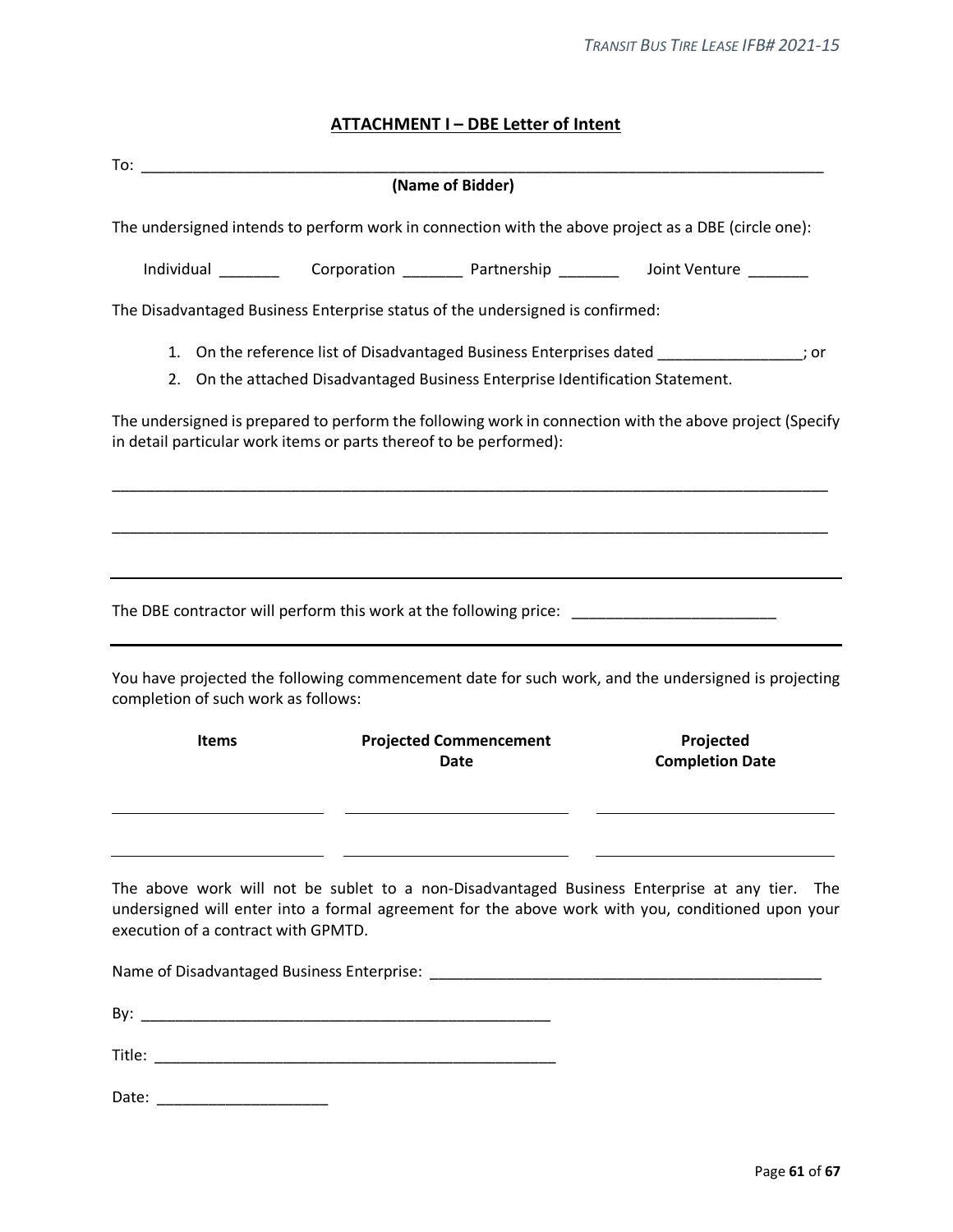#### **ATTACHMENT J – DBE Affidavit**

<span id="page-61-0"></span>

| State of | Jdle |
|----------|------|
|----------|------|

County:

The undersigned, being duly sworn, deposes and says that he/she is the (sole owner, partner, president, treasurer, or other duly authorized official of a corporation) of

(Name of Official)

(Name of DBE)

and certifies that since the date of its certification through the IL UCP, the certification has not been revoked nor has it expired nor has there been any change in the minority status of

\_\_\_\_\_\_\_\_\_\_\_\_\_\_\_\_\_\_\_\_\_\_\_\_\_\_\_\_\_\_\_\_\_\_\_\_\_\_\_\_\_\_\_\_\_\_\_\_\_\_\_\_\_\_\_\_\_\_\_\_\_\_\_\_\_\_\_\_\_\_\_\_\_\_\_\_\_\_\_\_\_\_\_\_

(Name of DBE)

(Signature and Title of Person Making Affidavit)

\_\_\_\_\_\_\_\_\_\_\_\_\_\_\_\_\_\_\_\_\_\_\_\_\_\_\_\_\_\_\_\_\_\_\_\_

Sworn to before me this \_\_\_\_\_\_\_\_\_\_ day \_\_\_\_\_\_\_\_\_\_\_\_\_\_\_\_\_\_\_\_\_\_, 20\_\_\_\_\_\_\_

\_\_\_\_\_\_\_\_\_\_\_\_\_\_\_\_\_\_\_\_\_\_\_\_\_\_\_\_\_\_\_\_\_\_\_\_\_\_\_\_\_\_\_\_\_\_\_\_\_\_\_\_\_\_\_\_\_\_\_\_\_\_\_\_

\_\_\_\_\_\_\_\_\_\_\_\_\_\_\_\_\_\_\_\_\_\_\_\_\_\_\_\_\_\_\_\_\_\_\_\_\_\_\_\_\_\_\_\_\_\_\_\_\_\_\_\_\_\_\_\_\_\_\_\_\_\_\_\_

(Notary Public)

NOTE: The Bidder must attach the DBE's most recent certification letter or document to this affidavit.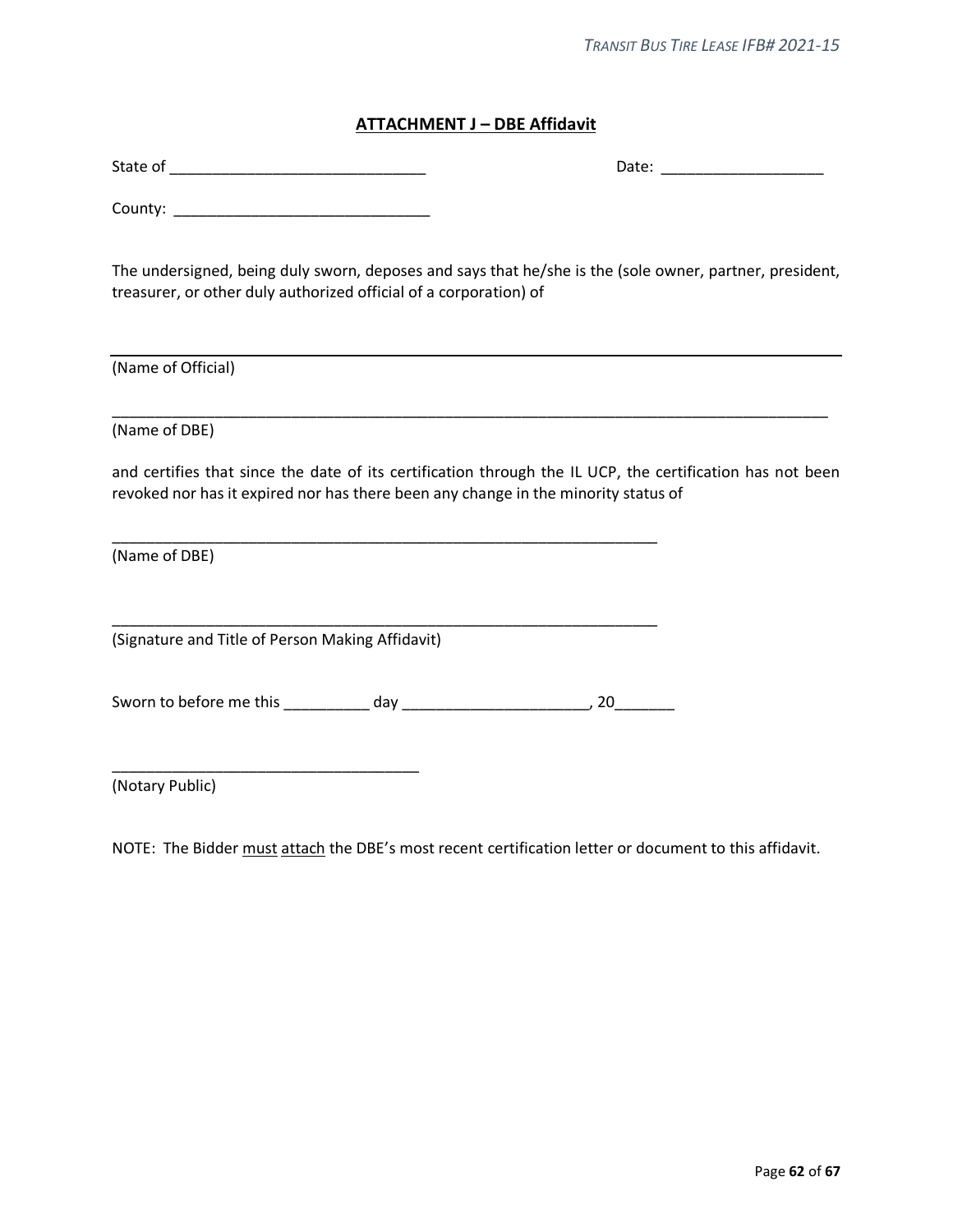# **ATTACHMENT K – DBE Unavailable Certification**

<span id="page-62-0"></span>

|                                                                                                                 | , the $\_$                                                 |                                                                                                           |
|-----------------------------------------------------------------------------------------------------------------|------------------------------------------------------------|-----------------------------------------------------------------------------------------------------------|
| (Name)                                                                                                          |                                                            | (Title)                                                                                                   |
| of                                                                                                              |                                                            |                                                                                                           |
| (Bidder/Prime Contractor)                                                                                       |                                                            | (Date)                                                                                                    |
| work item(s):                                                                                                   |                                                            | I contacted the following Disadvantaged Business Enterprise to obtain a proposal to perform the following |
| <b>DBE Organization</b>                                                                                         | <b>Work Items Sought</b>                                   | Form of Proposal Sought (i.e.,<br>materials, materials & labor,<br>labor only, etc.)                      |
|                                                                                                                 |                                                            |                                                                                                           |
| on this project, or unable to prepare a proposal, for the following reason(s):                                  |                                                            | To the best of my knowledge and belief, said Disadvantaged Business Enterprise was unavailable for work   |
|                                                                                                                 |                                                            | Date: Date:                                                                                               |
|                                                                                                                 |                                                            |                                                                                                           |
|                                                                                                                 |                                                            |                                                                                                           |
|                                                                                                                 |                                                            |                                                                                                           |
| (Name of Disadvantaged Business Enterprise)                                                                     |                                                            | was offered an opportunity on ________<br>(Date)                                                          |
| (Bidder)                                                                                                        | to submit a proposal to perform the above identified work. |                                                                                                           |
|                                                                                                                 |                                                            |                                                                                                           |
|                                                                                                                 |                                                            |                                                                                                           |
| $by_$<br>The above statement is a true and accurate account of why I did not submit a proposal on this project. |                                                            |                                                                                                           |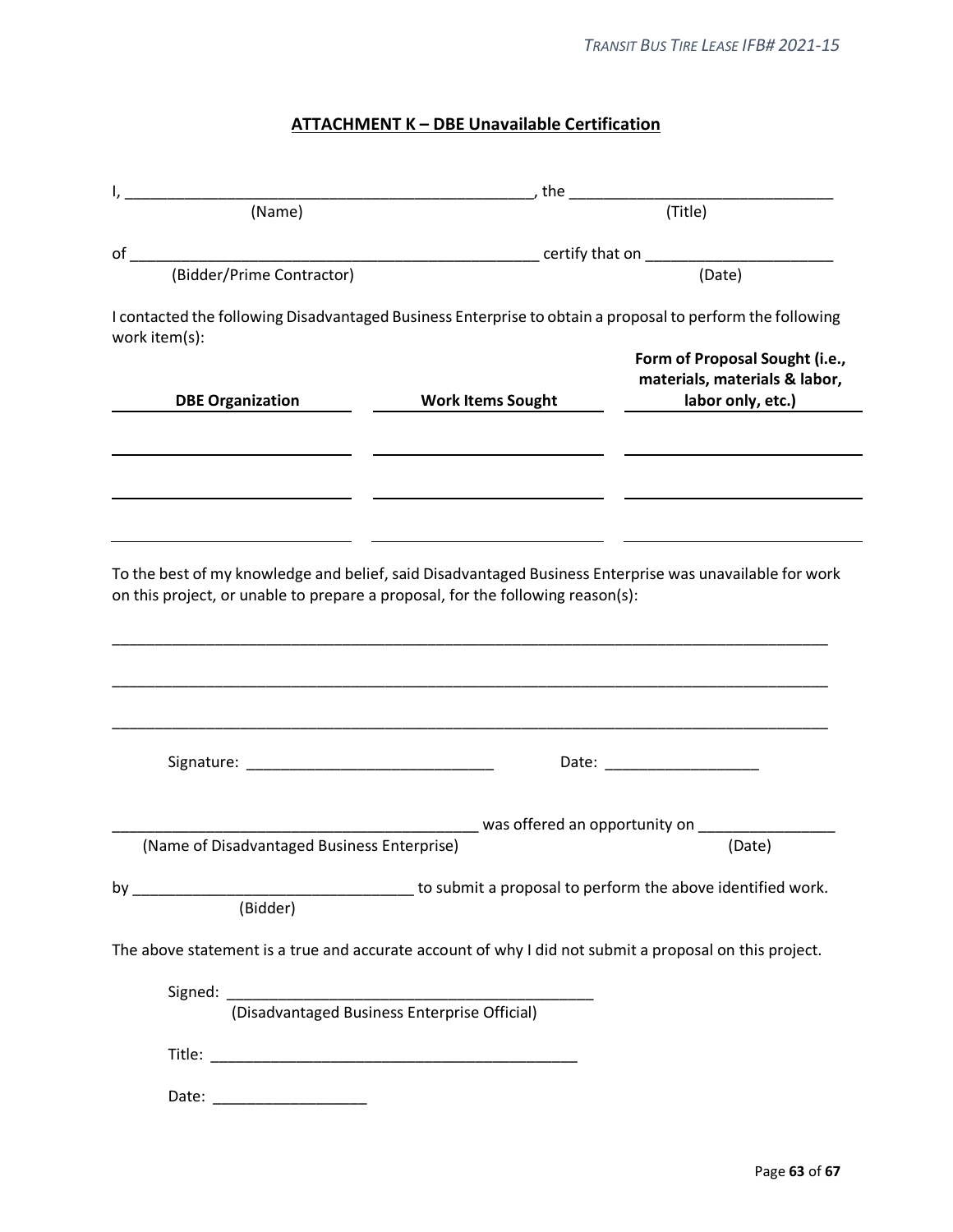## **ATTACHMENT L – Prompt Payment Affidavit Complete either (A) or (B), as applicable**

<span id="page-63-0"></span>**(A)** The undersigned affirms, to the best of his/her knowledge and belief, that:

- (1) The undersigned understands and agrees that the Contractor is required to pay all Subcontractors for all work that any Subcontractor has satisfactorily completed no later than thirty (30) days after the Contractor has received payment from GPMTD for that work.
- (2) The undersigned understands and agrees that the Contractor is required to pay retainage amounts, if any, to a Subcontractor no later than thirty (30) days after the GPMTD has released retainage to the Contractor for that portion of the work.
- (3) The undersigned understands and agrees that any delay in or postponement of payment to any Subcontractor by the Contractor requires the Contractor to demonstrate good cause and to receive prior written approval by GPMTD's General Manager or his/her authorized representative.
- (4) The undersigned understands and agrees that the GPMTD will not pay the Contractor for Services performed or Deliverables submitted unless and until the Contractor certifies that the Subcontractors have been promptly paid for the work or services they have performed under all previous payment requests, as evidenced by the filing with the GPMTD the Contractor's sworn statement that the Contractor has complied with the prompt payment requirements.

The undersigned solemnly declares and affirms under penalty of perjury that the above and foregoing are true and correct, and that he/she is authorized on behalf of the Contractor to sign this affidavit.

\_\_\_\_\_\_\_\_\_\_\_\_\_\_\_\_\_\_\_\_\_\_\_\_\_\_\_\_\_\_\_\_\_\_ \_\_\_\_\_\_\_\_\_\_\_\_\_\_\_\_\_\_\_\_\_\_\_\_\_\_\_\_\_\_\_\_\_\_

Signature **Company Name** 

\_\_\_\_\_\_\_\_\_\_\_\_\_\_\_\_\_\_\_\_\_\_\_\_\_\_\_\_\_\_\_\_\_\_ \_\_\_\_\_\_\_\_\_\_\_\_\_\_\_\_\_\_\_\_\_\_\_\_\_\_\_\_\_\_\_\_\_\_ Official's Name and Title **Date** Date

**(B)** The undersigned solemnly declares and affirms under penalty of perjury that no Subcontractors will be used in the performance of the work or services and, as such, the statutory prompt payment requirements are inapplicable. The undersigned further declares that he/she is authorized on behalf of the Contractor to sign this affidavit.

\_\_\_\_\_\_\_\_\_\_\_\_\_\_\_\_\_\_\_\_\_\_\_\_\_\_\_\_\_\_\_\_\_\_ \_\_\_\_\_\_\_\_\_\_\_\_\_\_\_\_\_\_\_\_\_\_\_\_\_\_\_\_\_\_\_\_\_\_

\_\_\_\_\_\_\_\_\_\_\_\_\_\_\_\_\_\_\_\_\_\_\_\_\_\_\_\_\_\_\_\_\_\_ \_\_\_\_\_\_\_\_\_\_\_\_\_\_\_\_\_\_\_\_\_\_\_\_\_\_\_\_\_\_\_\_\_\_

Signature Company Name

Official's Name and Title **Date** Date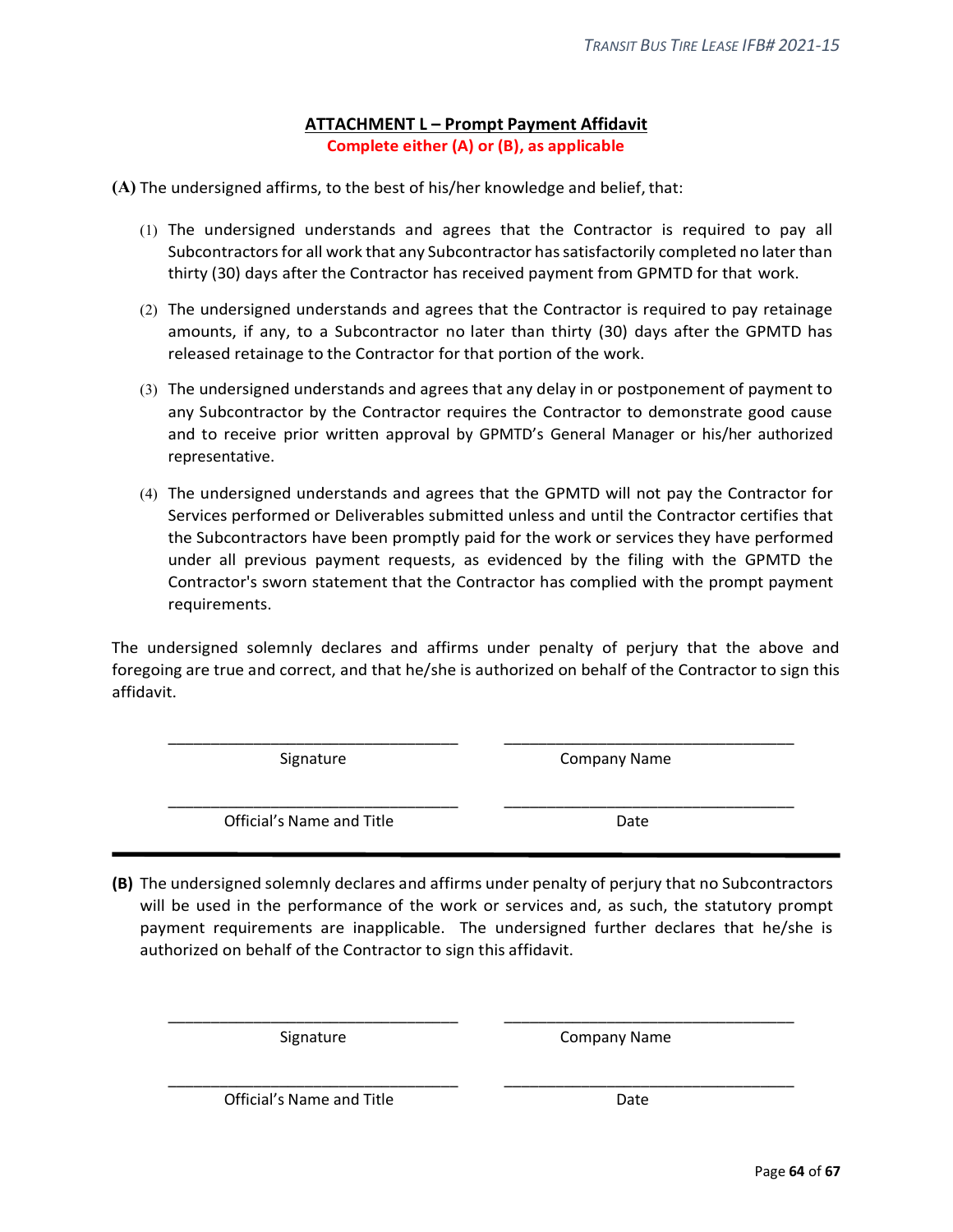## **ATTACHMENT M – Certifications of Compliance with Federal Lobbying Regulations**

<span id="page-64-0"></span>The undersigned certifies to the best of his/her knowledge and belief, that:

- 1. No Federal appropriated funds have been paid or will be paid, by or on behalf of the undersigned, to any person for influencing or attempting to influence an officer or employee of any agency, a member of Congress, an officer or employee of Congress, or an employee of a member of Congress in connection with the awarding of any Federal contract, the making of any Federal grant, the making of any Federal loan, the entering into of any cooperative agreement, and the extension, continuation, renewal amendment, or modification of any Federal contract, grant, loan, or cooperative agreement.
- 2. If any funds other than Federal appropriated funds have been paid or will be paid to any person for influencing or attempting to influence an officer or employee of any agency, a member of Congress, an officer or employee of Congress, or an employee of a member of Congress in connection with this Federal contract, grant, loan, or cooperative agreement, the undersigned shall complete and submit Standard Form LLL, "Disclosure Form to Report Lobbying," in accordance with its instructions.
- 3. The undersigned shall require that the language of this certification be included in the award documents for all sub-awards at all tiers (including subcontracts, sub-grants, and contracts under grants, loans, and cooperative agreements) and that all sub-recipients shall certify and disclose accordingly.

This certification is a material representation of fact upon which reliance was placed when this transaction was made or entered into. Submission of this certification is a prerequisite for making or entering into this transaction imposed by Section 1352, Title 31, U.S. Code. Any person who fails to file the required certification shall be subject to a civil penalty of not less than \$10,000 and not more than \$100,000 for each such failure.

By: \_\_\_\_\_\_\_\_\_\_\_\_\_\_\_\_\_\_\_\_\_\_

Signature of Company Official Date Date

Official's Title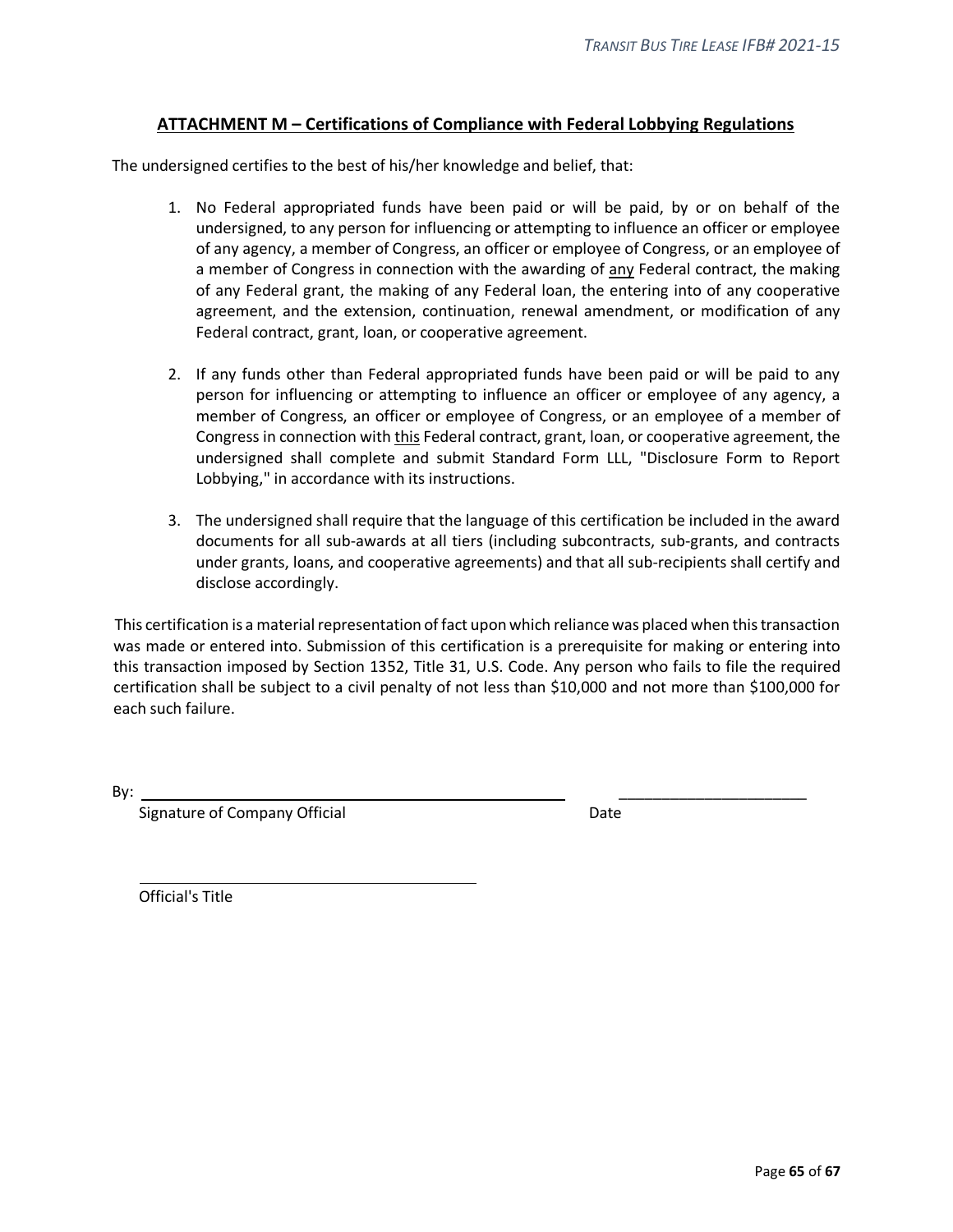## **ATTACHMENT N – Buy America**

## <span id="page-65-0"></span>*Certificate of Compliance with 49 U.S.C. 5323(j)(1)*

The offeror hereby certifies that it will meet the requirements of 49 U.S.C. 5323(j)(1) and the applicable regulations in 49 CFR Part 661.5.

| Date:      |  |  |
|------------|--|--|
| Signature: |  |  |
|            |  |  |
| Title:     |  |  |
|            |  |  |

## *Certificate of Non-Compliance with 49 U.S.C. 5323(j)(1)*

The offeror hereby certifies that it cannot comply with the requirements of 49 U.S.C. 5323(j)(1) and 49 C.F.R. 661.5, but it may qualify for an exception pursuant to 49 U.S.C. 5323(j)(2)(A), 5323(j)(2)(B), or 5323(j)(2)(D), and 49 C.F.R. 661.7.

| Date:             |                                                                                                                        |  |  |
|-------------------|------------------------------------------------------------------------------------------------------------------------|--|--|
| Signature:        | <u> 1980 - John Stein, mars and der Stein and der Stein and der Stein and der Stein and der Stein and der Stein an</u> |  |  |
| Company Name: ___ |                                                                                                                        |  |  |
| Title:            |                                                                                                                        |  |  |